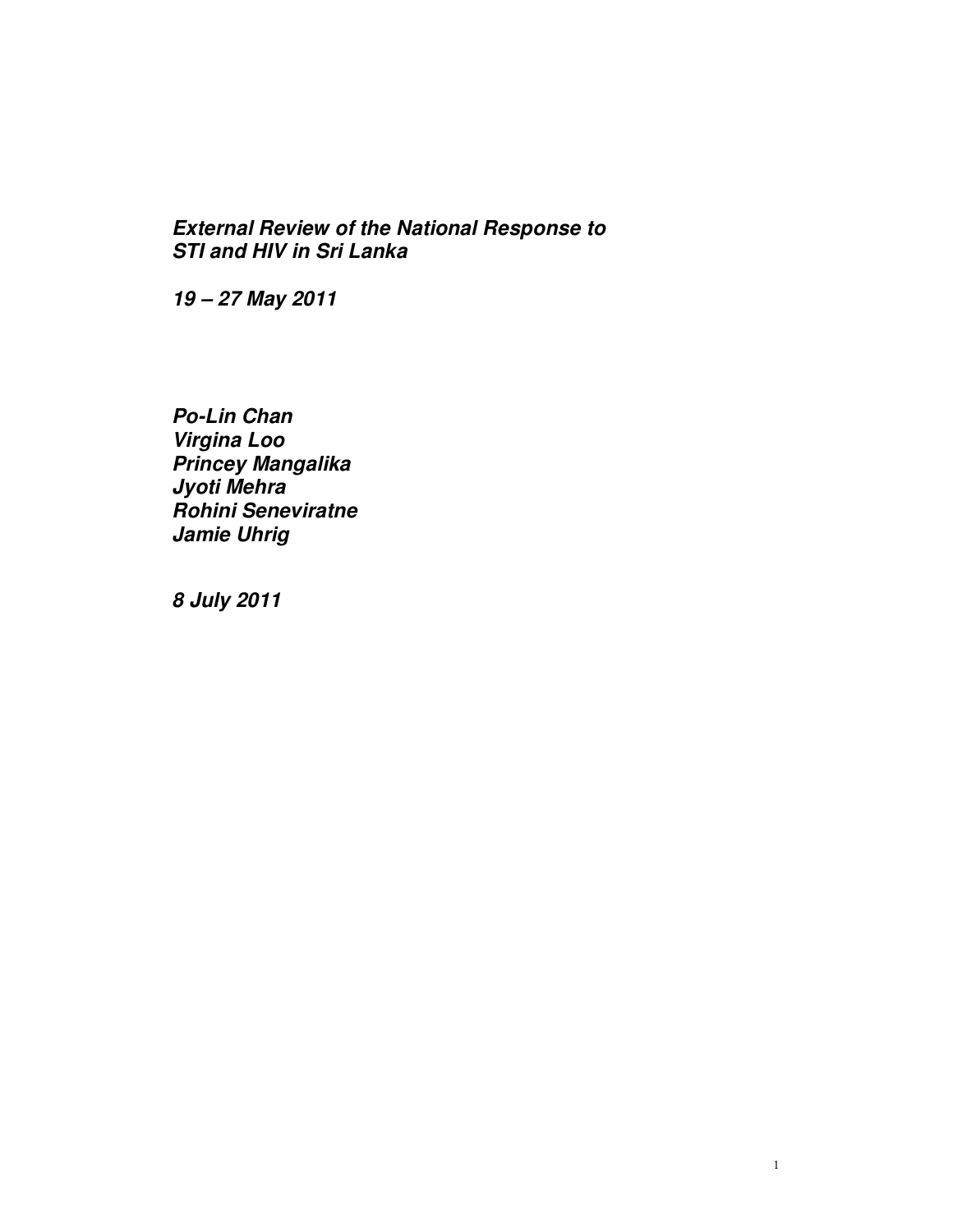### **Table of Contents**

Executive Summary Methods

Programme Management

National Policy, National AIDS Committee and Strategic Planning Leadership and Good Practices National AIDS Committee National Aids Policy National HIV/AIDS Strategic Plan 2007-11 Programme Management Peripheral STI and HIV/AIDS health care services Stigma and discrimination

Prevention

Female sex workers Men who have sex with men Prisoners Drug use The Military External Migrants Other populations in the expiring strategy Sexually Transmitted Infection services

Care, treatment and the Health-care setting

Blood safety HIV counselling and testing Prevention of mother to child transmission of HIV Elimination of congenital syphilis Care, support, and treatment Strengthening community and home based care TB-HIV collaboration Laboratory support

Strategic Information

Surveillance

Mapping and size estimation HIV case reporting Use of existing data Application of surveillance data to planning and resource allocation

Monitoring and Evaluation

Selection of appropriate indicators and targets Routine Monitoring Data STD Clinic Data HIV care and treatment data ART cohort analysis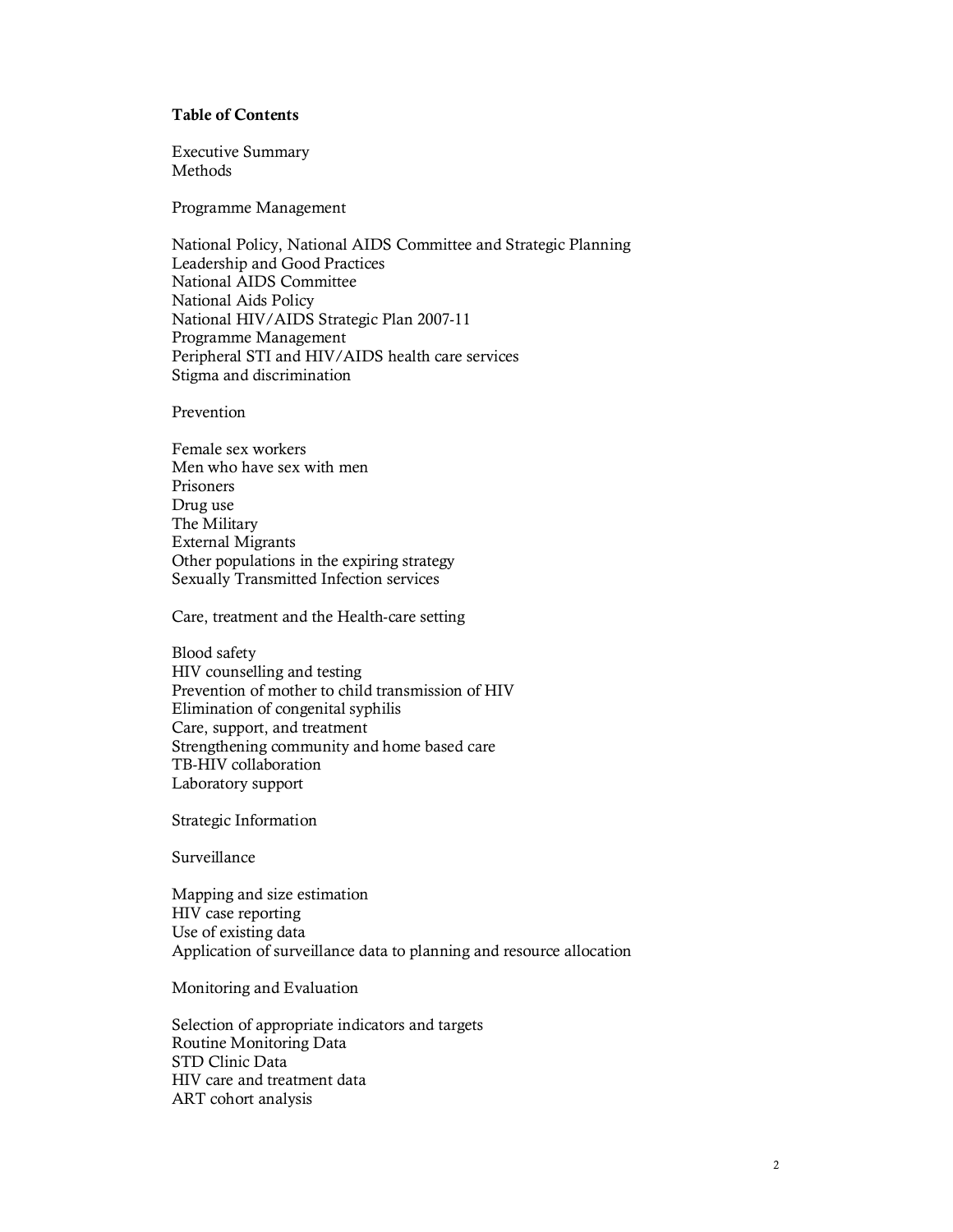Targeted intervention data from nongovernmental organisations Key opportunity to develop a model cost-efficient programme

Annex A - Example review of evidence for risk among vulnerable populations (besides key populations at higher risk such as female sex workers, men who have sex with men, and drug users)

Annex B - Potential Analysis of currently reported STD data

Annex C - Sample format for recording data on Health Education Programmes given by the MO-STD

Annex D - Example of gender analysis with current HIV care and treatment data

Annex E - Example of further analysis existing routine monitoring data from NGOs implementing interventions for FSW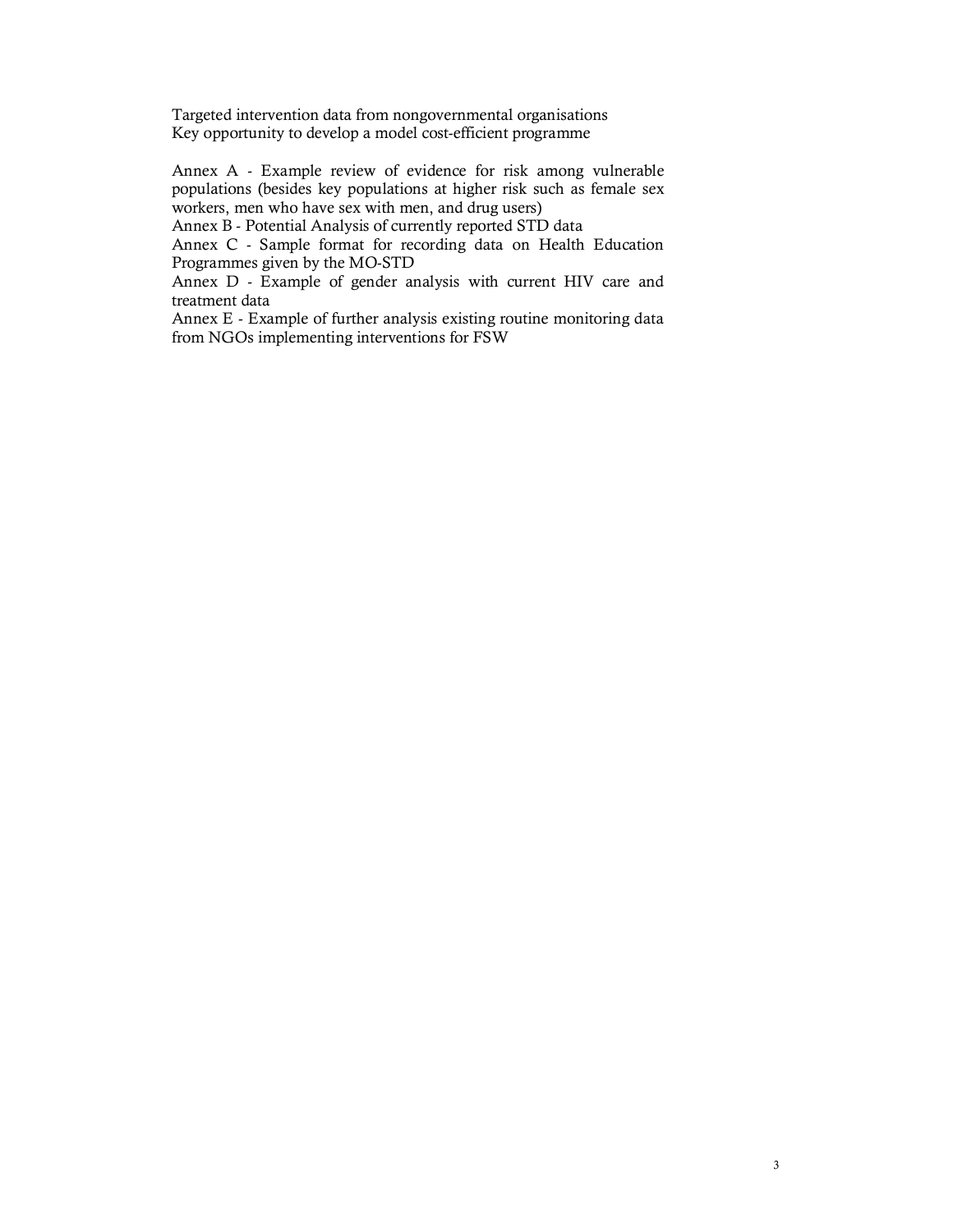# **Short forms, abbreviations, and acronyms**

| <b>ART</b>    | antiretroviral treatment or antiretroviral therapy                |
|---------------|-------------------------------------------------------------------|
| <b>BSS</b>    | behavioural sentinel surveillance                                 |
| <b>DAMS</b>   | Drug Abuse Monitoring System                                      |
| <b>DOTS</b>   | Directly Observed Therapy, Short Course                           |
| <b>ECS</b>    | Elimination of Congenital Syphilis                                |
| FONGOADA      | Federation of Non-Government Organizations Against Drug Abuse     |
| <b>IDH</b>    | Infectious Diseases Hospital                                      |
| IDU           | <b>Injecting Drug User</b>                                        |
| M & E         | Monitoring and Evaluation                                         |
| MCH           | Maternal Child Health                                             |
| MO            | Medical Officer                                                   |
| <b>NAC</b>    | National AIDS Committee, National AIDS Commission                 |
| <b>NAP</b>    | National AIDS Programme, a generic term for the NSACP             |
| <b>NDDCB</b>  | National Dangerous Drugs Control Board                            |
| <b>NGO</b>    | nongovernmental organisation                                      |
| <b>NSACP</b>  | National STD and AIDS Control Programme                           |
| <b>PLWHIV</b> | People Living with HIV                                            |
| <b>PMTCT</b>  | Prevention of Mother to Child Transmission                        |
| <b>SIM</b>    | Strategic Information Management                                  |
| SIMU          | Strategic Information Management Unit                             |
| <b>STD</b>    | Sexually Transmitted Disease, and older term replaced by Sexually |
|               | Transmitted Infection                                             |
| <b>STI</b>    | Sexually Transmitted Infection, a newer preferred term            |
| TB            | tuberculosis                                                      |
| <b>TPHA</b>   | a type of syphilis-specific blood test                            |
| <b>UNAIDS</b> | Joint UN Programme on HIV/AIDS                                    |
| <b>UNGASS</b> | United Nations General Assembly Special Session (on HIV/AIDS)     |
| <b>UNICEF</b> | United Nations Children's Fund                                    |
| <b>UNODC</b>  | United National Office on Drugs and Crime                         |
| <b>VCT</b>    | voluntary counselling and testing                                 |
| <b>VDRL</b>   | a type of generic blood test for syphilis                         |
| WFP           | World Food Programme                                              |
| <b>WHO</b>    | World Health Organization                                         |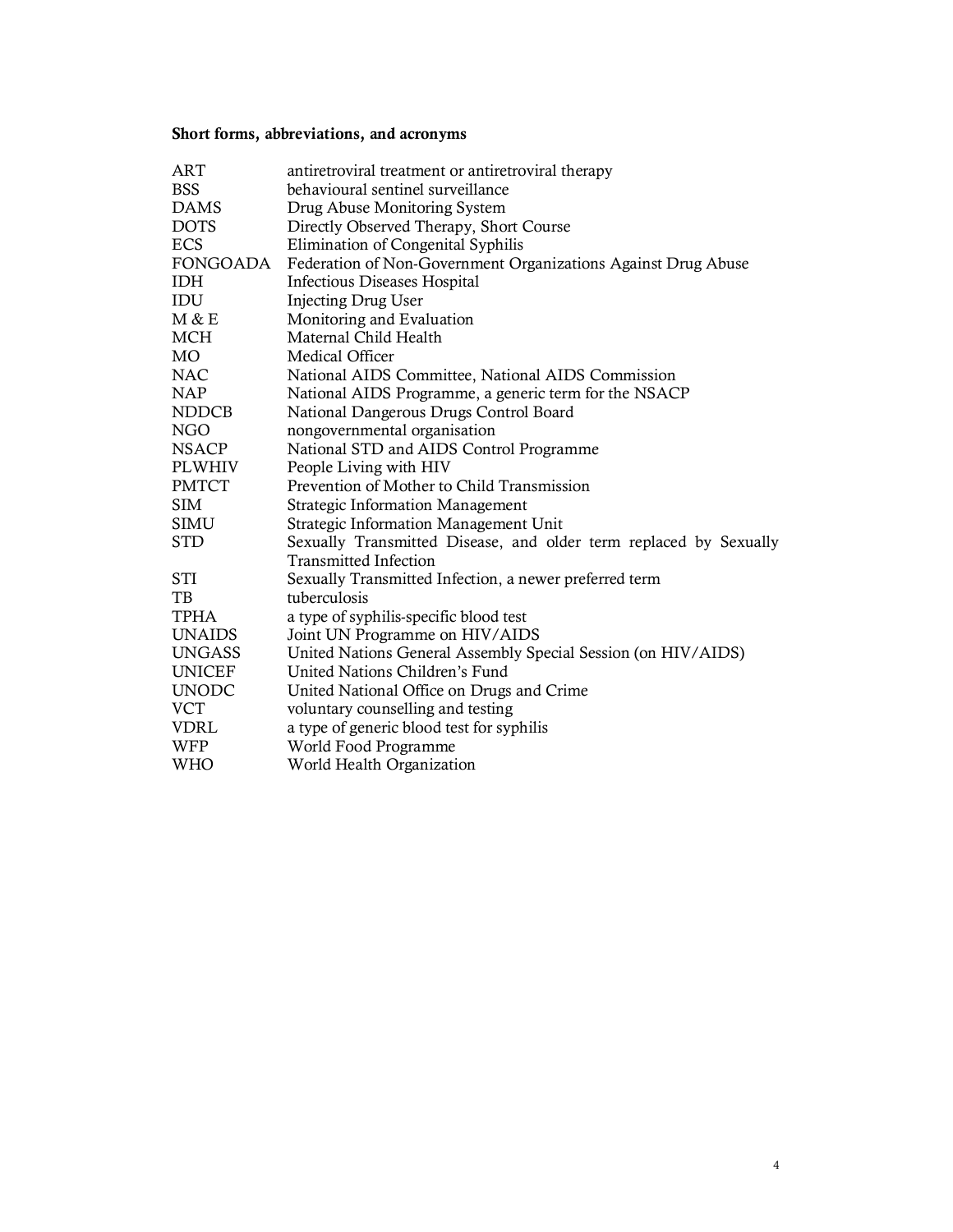#### **Executive Summary**

A team of four international consultants and two national consultants conducted an External Review of the National Response to STI and HIV in Sri Lanka from 19 through 27 May 2011. This was the first assessment of the response since 2006.

The objectives of the Review were to: assess the status and dynamics of the HIV epidemic, assess whether the expiring national strategy and response adequately address the epidemic's dynamics, assess how well the expiring strategy has been implemented, draw lessons learned to be used in the development of the next national strategic plan this year, and make recommendations for future programming. The consultants reviewed written documents provided to them by focus staff of the National AIDS and STD Control Programme and discussed the response with stakeholders and key informants from several sectors and civil society representatives participating in the national response at different levels.

In programme management, the team recommends that the National AIDS Policy and the report of this Review be used to prioritise only five key populations with key indicators and targets and costed activities for the next national strategic plan. It is recommended that the NSACP develop six programme units and the implementation mechanism of the NSACP be revised and strengthened to respond to the epidemic using clear evidence. It is recommended to implement the recommendations of the Stigma Index Report including advocating for rights of all people living with HIV and raising public knowledge about HIV. The NSACP and the NAC subcommittee on policy, ethical and legal issues should take steps to implement this recommendation.

In prevention, the Review Team recommends continuing to prevent a concentrated epidemic by focusing on activities to prevent HIV infection among only five key populations: female sex workers, men who have sex with men, drug users including injecting drug users, prisoners, and the Sri Lanka Army. For both female sex workers and men who have sex with men, reach and coverage needs to be expanded to reach members of these key populations with the most unprotected sexual partners and those in the north and the east of the country to increase equity among Tamil Sri Lankans. The drop-in centre model requires reassessment and the impact of activities to decrease harassment by police must be monitored. With respect to the risk of HIV infection among prisoners, two prison programmes should be integrated, and technical assistance sought to assess whether drug users are covered by prison activities and to increase the quality of services.

The most likely reason for the low level epidemic to progress to a concentrated one is through an epidemic of HIV among people who inject drugs. Eleven recommendations for activities to prevent HIV transmission within this population are made, including early comprehensive interventions beginning at once at the few hot spots of injecting, the development of opiate substitution therapy, the promotion of sterile injecting equipment among people who inject drugs, and promoting the leadership of the NSACP in the response to the blood-borne epidemic through nongovernmental organisations.

The only other population for which there is clear evidence of risk behaviour is the Sri Lanka Army. HIV prevention activities should be re-insituted immediately using state funds. The content of HIV prevention activities in the armed forces should be improved to reflect changes in risk for soldiers in the post conflict situation and information on the risks associated with alcohol and nonsterile injecting equipment should be included. No other population-specific HIV prevention programmes are recommended. There are no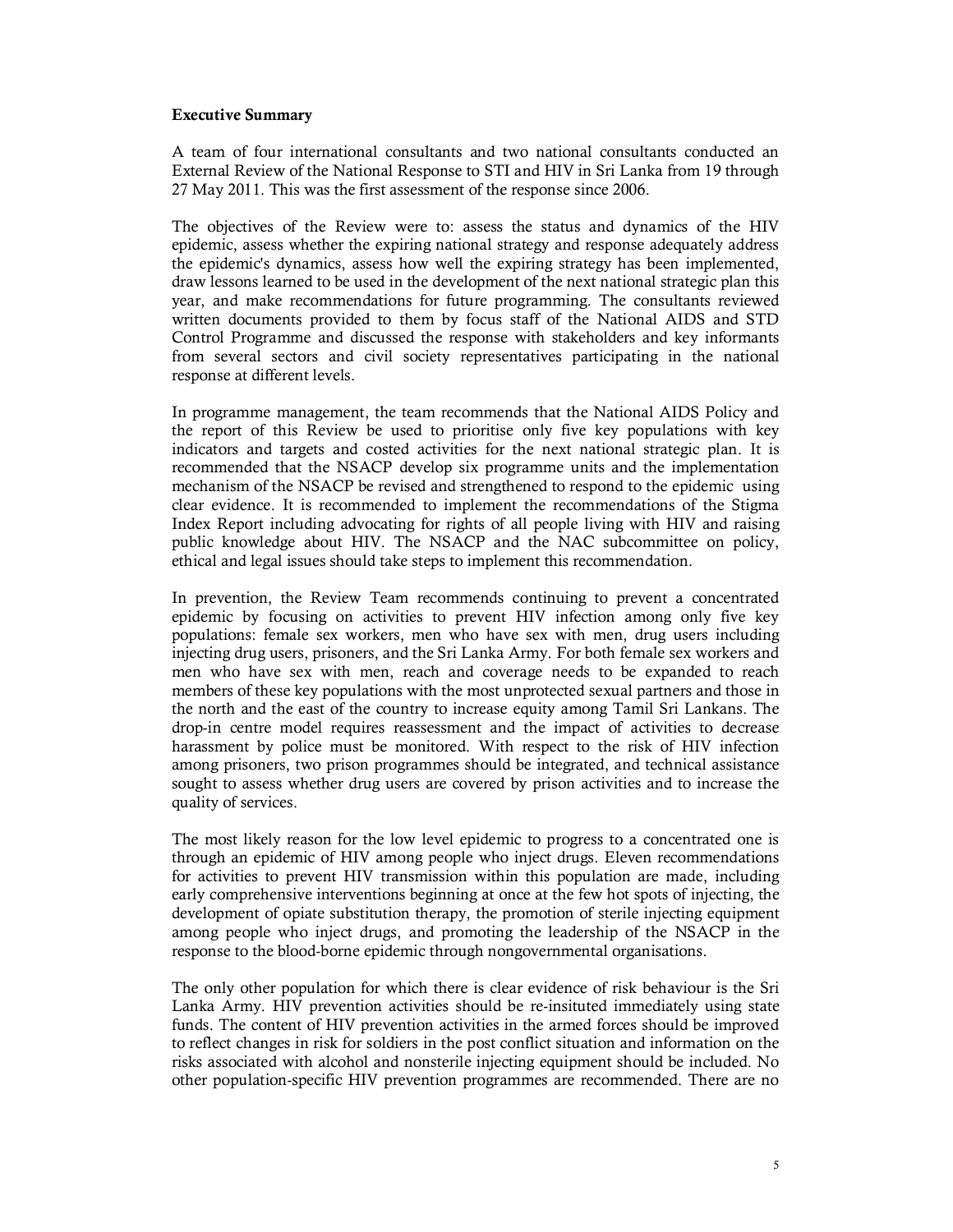major recommendations for the prevention and treatment of sexually transmitted infections.

In the field of care, treatment, and HIV in the health care setting, twenty-seven concrete recommendations are made in the areas of blood safety, HIV counselling and testing, the prevention of mother to child transmission, the elimination of congenital syphilis, care, support and treatment for people living with HIV, strengthening community and home based care, TB/HIV collaboration, and laboratory support. Key recommendations are made in focusing on VCT for key populations at higher risk, reassessing PMTCT approaches in this low prevalence setting, reviewing testing protocols for the elimination of congenital syphilis, development of a model of continuum of care for people living with HIV, solving problems of supply chain management, assessing the universal offer of HIV testing for new tuberculosis patients, and rationalising the use of laboratory support.

The development of a strategic information management unit in the NSACP offers the opportunity to make changes in how information is collected and used. Fourteen key recommendations are made in four areas: the HIV surveillance system should be designed to detect areas and groups where an epidemic may be emerging; surveillance information should guide programme planning and implementation, strategic information management should be focused on data use and management action; and technical assistance provided and requested must be appropriate for a low prevalence epidemic in a middle income country.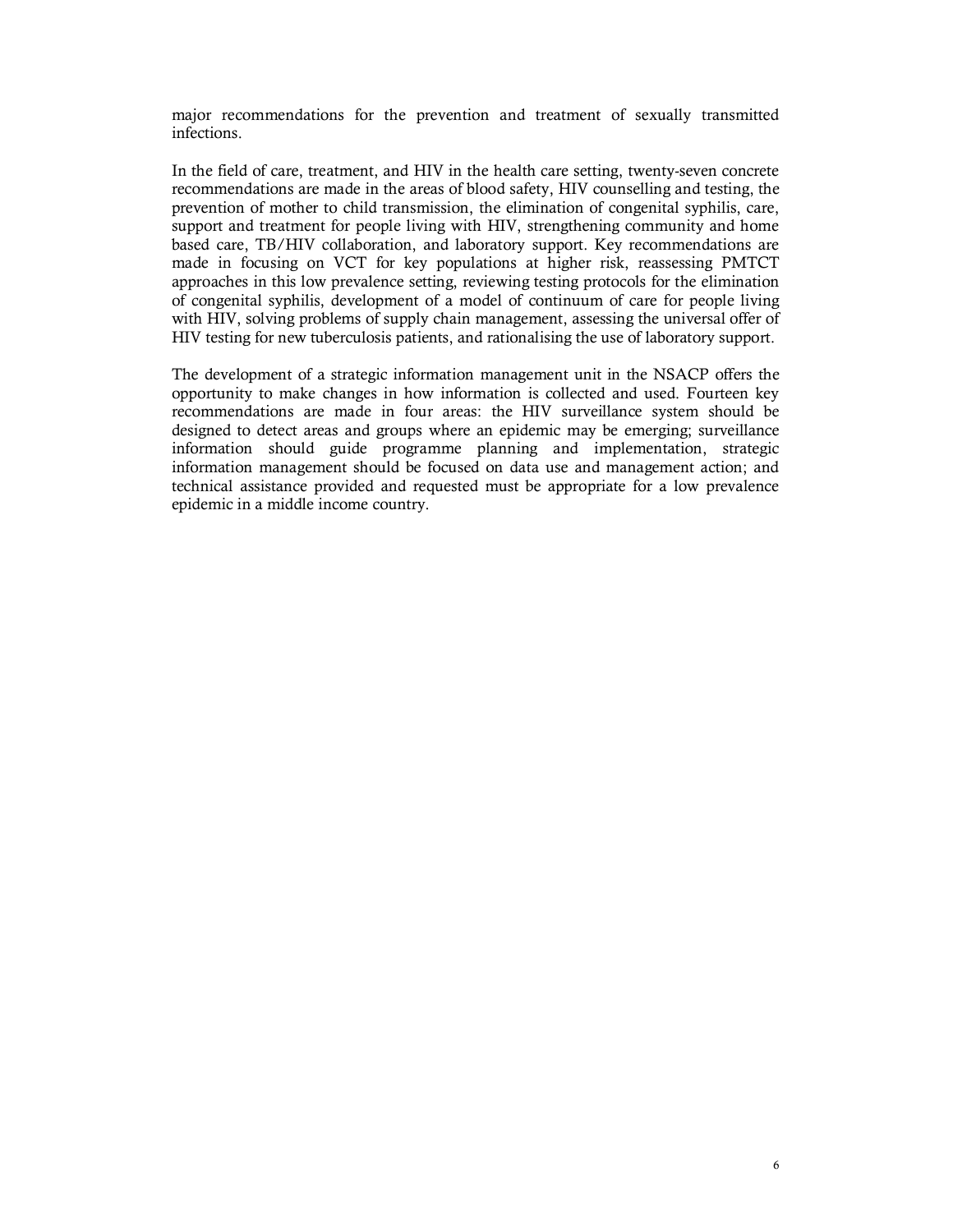### **Methods**

The overall objectives of the review were to identify the accomplishments of the national response to HIV by reviewing the activities of the National STD/AIDS Control Programme and other Government organizations and non-government organizations especially in areas related to STI and HIV prevention, care and treatment for the last five years, and to provide recommendations for the revision of strategies and interventions for the development of a new Strategic Plan for 2012 to 2016.

The specific objectives of the review were:

1. To assess the status and dynamics of the epidemic in Sri Lanka

2. To assess whether the present National Strategy and Response adequately address the epidemic's dynamics

3. To assess how well the present Strategy has been implemented

4. To draw lessons learned to be used in the development of the next Strategic Plan

5. Make recommendations for future programming.

The Review Team was supported through the evaluation process by a Core Group of a Steering Committee composed of staff of the National STD and AIDS Control Programme, other governmental stakeholders, UN system organisations, and civil society. A list of issues and questions based on the overall objectives was used by the Review Team to guide their data collection. Members of the Review Team reviewed published and unpublished written material that had been officially released by the time of the review, was presented with overviews of focus areas by key staff, discussed the programme with key stakeholders, and analysed information as a team. Sources of information are not always noted in the report.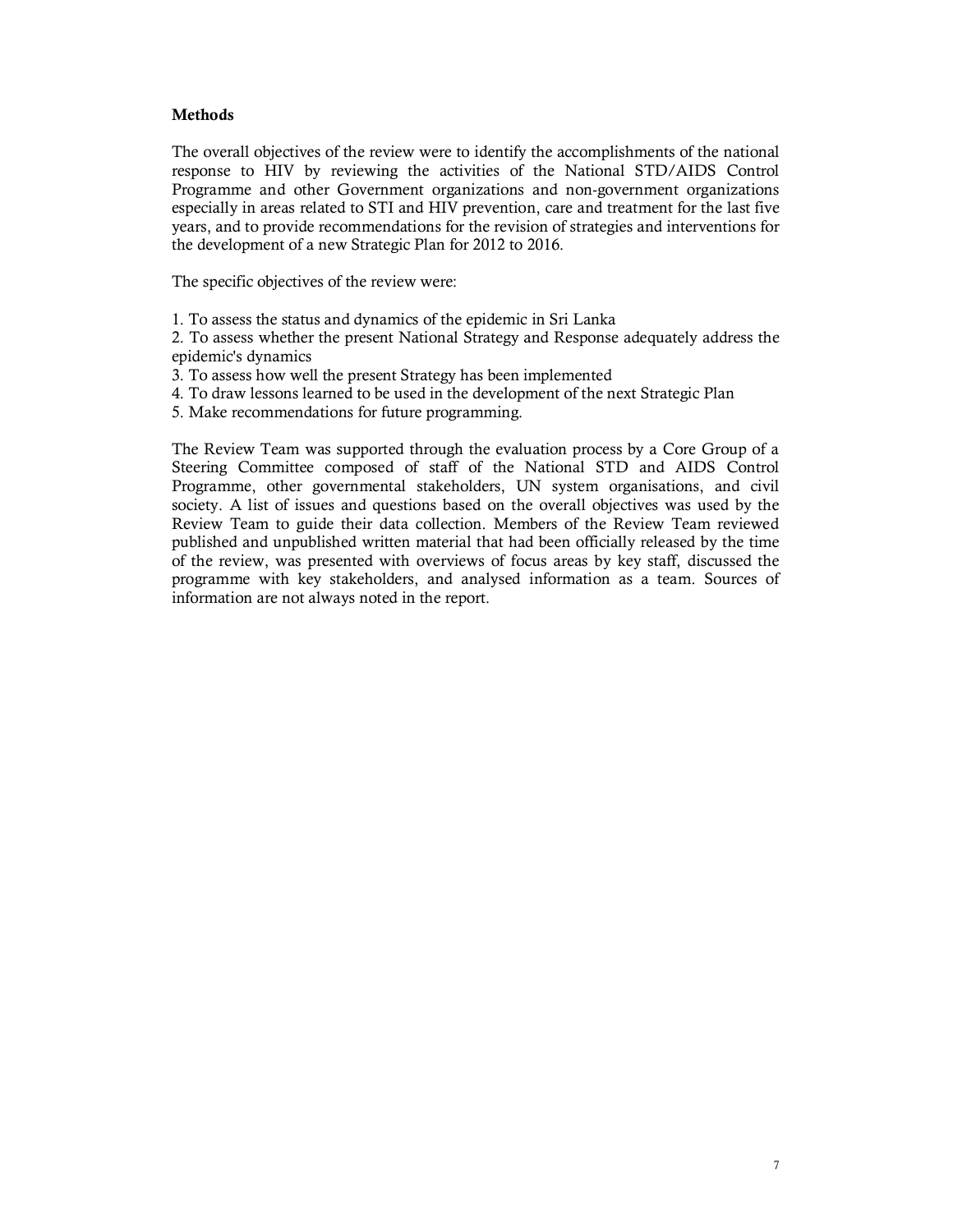### **Programme Management**

#### **National Policy, National AIDS Committee and Strategic Planning**

The National STD AIDS Control Programme is a vertical programme of the Ministry of Health with direct responsibility to lead the national response to sexually transmitted infections and HIV/AIDS in Sri Lanka under the Deputy Director General Public Health Services in the Ministry. The post of the Deputy Director General Public Health Services is currently vacant and is overseen by a person appointed in an acting capacity. The NSACP is headed by a Director of senior administrative grade who has overall responsibility for planning and implementing the activities of the National Strategic Plan under the DDGPHS. The post of the Deputy Director of the NSACP is also currently vacant and a Consultant Venereologist of the NSACP, who is also a programme coordinator, has been appointed in an acting capacity. Another coordinator has recently retired and this technical post needs to be filled. For efficient and effective implementation of the programme it is important that immediate steps are taken to fill all vacancies of key administrative and technical posts in the NSACP.

The NSACP is the focal organisation tasked with planning and implementing the activities of the National Strategic Plan in cooperation with stakeholders. Programme implementation is carried out through a team of coordinators who head the programme units which carry out specific activities related to STI and HIV/AIDS prevention and control. The programme implementation has received direction from the National Strategic Plan 2006-2011 which was developed taking into account the external review of the national response to STI and HIV/AIDS carried out in 2006.

### **Leadership and Good Practices**

The Ministry of Health has set up two commendable systems to lead an effective government response to HIV/AIDS. These are the National AIDS Council and the National AIDS Committee. The National AIDS Council which has been set up for a specific purpose in 2007, has not met since, although it has much potential to give support to the programme as necessary as it is chaired by His Excellency the President. Its role and terms of reference have still not been identified. This was pointed in the External Review of 2006 as well.

Furthermore, government support is ensured through the National HIV /AIDS Policy which was approved by the cabinet in the week the current External Review was held. It provides a strategic framework for planning and implementing activities to guide the national response to STIs and HIV.

In addition, several good practices are observed. The NSACP website http://www.aidscontrol.gov.lk provides many manuals and guidelines to support capacity development of staff:

Hospital infection control manual 2005 User manual for STI patient information management 2008 A guide to antiretroviral therapy 2005 Guideline for the management of HIV in pregnancy 2008 User manual for STI patient information management 2008 STI case definitions for surveillance in Sri Lanka 2009 Management of STDs in the plantation sector 2009 Guideline for maintaining registers in STD clinics 2010 Management of maternal & congenital syphilis 2011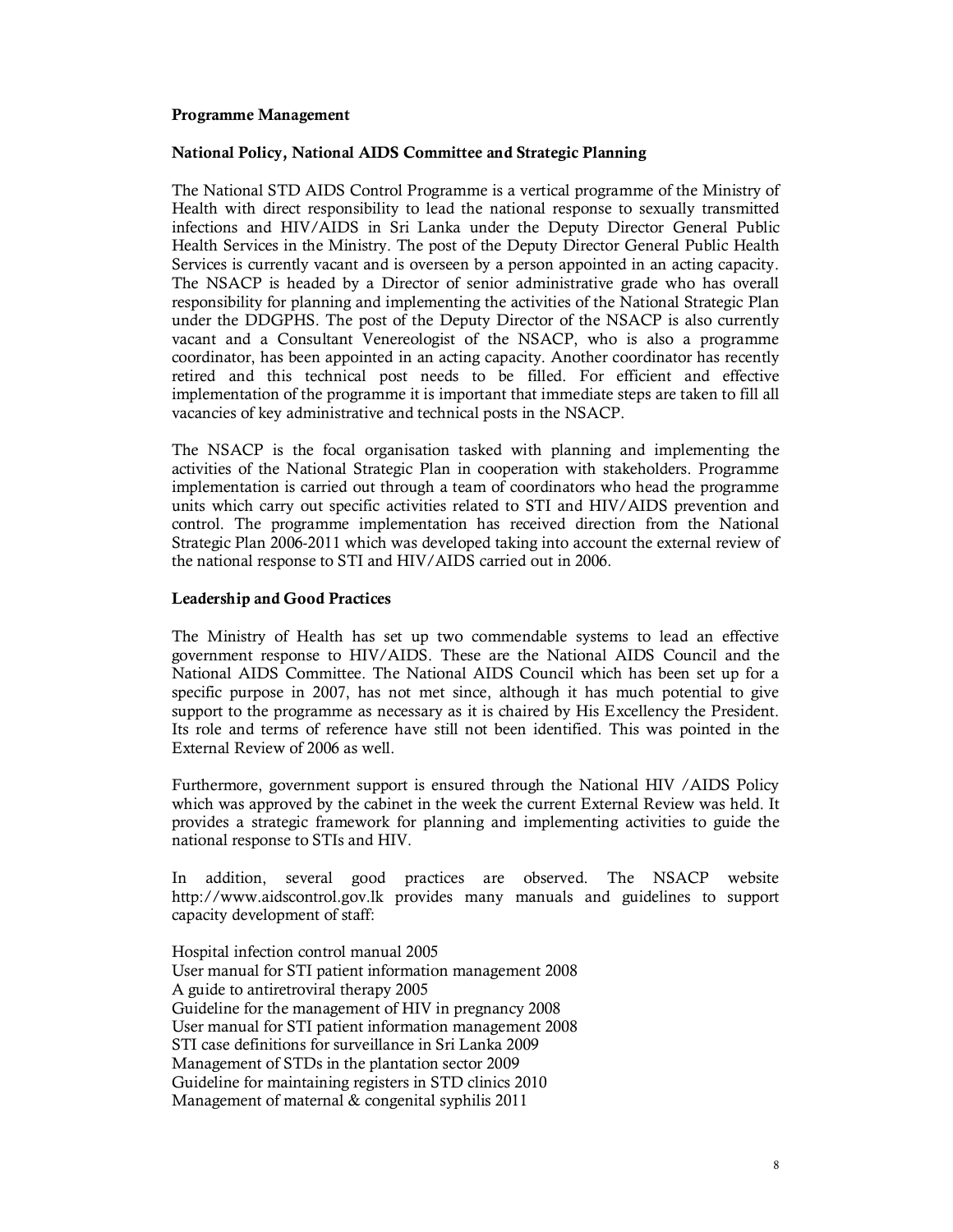Updating of these documents based on current evidence-based practices, especially publications published prior to 2008, is recommended. Guidelines for care for infants and children infected with HIV/AIDS and HIV testing and counselling guidelines should be produced. There are other educational and training materials and research publications which have been produced by the NSACP which could also be added to the NSACP website. It is necessary to ensure that these documents are used to develop the knowledge, skills and attitudes of all relevant staff members and support the national response.

### **National AIDS Committee**

The terms of reference of the National AIDS Committee, a high level policy making body to take HIV/AIDS related decisions, have been drawn up. The NAC is chaired by the Secretary of the Ministry of Health and meets once in six months. The membership is drawn from other ministerial secretaries, development partners, and civil society, including nongovernmental organisations and community-based organizations, people living with HIV/AIDS, and the private sector, providing for an effective mechanism for involvement of stakeholders. Representation and participation of community-based organisations in the NAC could be enhanced as their role and capacity in decision making appears to be low. The NSACP has not adequately used the opportunity to build effective partnerships with other relevant ministries. The NSACP should have an advocacy agenda in its work with the NAC and play a role in getting support for major issues such as harm reduction and the elimination of discrimination against people living with HIV.

The NAC is supported by six technical subcommittees on: information/education/communication; policy, legal and ethical issues; sectoral issues; prevention; HIV care, treatment, counselling, laboratory services; and strategic information management. It is necessary to ensure that these subcommittees play a more technical role and that they are aligned with the priorities of the National Strategic Plan and the proposed functional areas of the NSACP. Six programme coordinators attached to the NSACP are ex officio secretaries of the sub committees, and this dual role as well as the presence of the Director of the NSACP on the NAC provide feedback to the NSACP management for implementing the recommendations of the NAC and vice versa. However, the matters discussed and issues related to the NAC should be discussed as an agenda item of the meeting of the senior management team of the NSACP to formalize the process and ensure implementation. The meetings of the NAC which had not been held regularly in the past have been held more regularly in the past year and should be continued.

#### **National Aids Policy**

The National HIV /AIDS Policy was ratified by the cabinet of ministers in the week this External Review was held. It lays emphasis on two major objectives which have been identified as being within the framework of the Millennium Development Goals, bearing in mind that the Target 7 of the Millennium Development Goal 6 is on HIV/AIDS.

The two strategic objectives, to be achieved through 12 national priority areas and strategies, are:

1) to prevent HIV and other sexually transmitted infections in Sri Lanka through effective strategies aimed at reducing sexual transmission, mother to child transmission and transmission through blood and blood products and;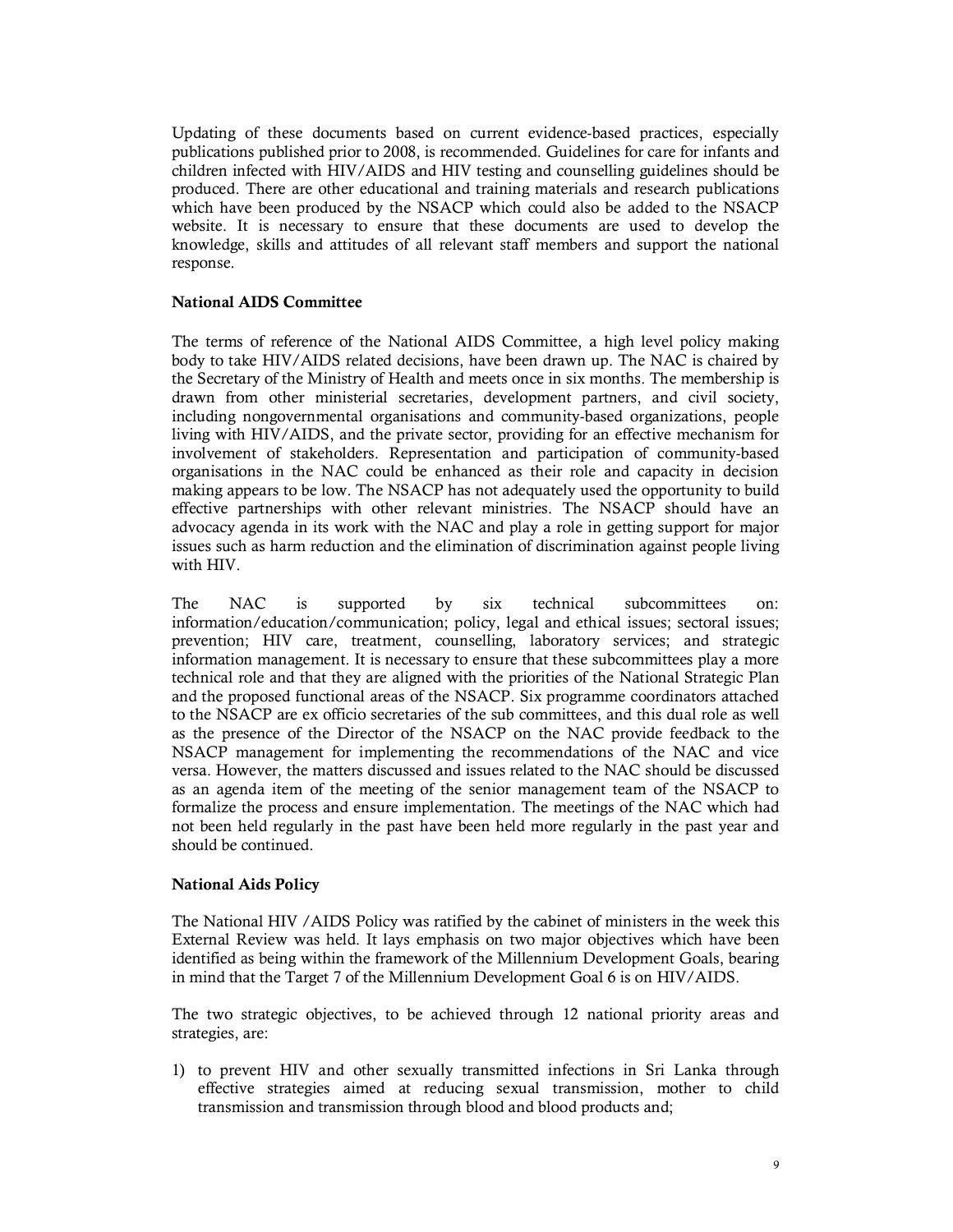2) to improve the quality of life of people living with / affected by HIV/AIDS minimizing stigma and discrimination and providing quality health care.

The National AIDS Policy states: "the policy objectives will be achieved through a national strategic plan with the participation of the government, nongovernmental and international organizations, the private sector and civil society". The 12 strategies spelt out are: multi sectoral approach; promotion of safe and responsible behaviours; surveillance, monitoring and evaluation; HIV testing; counselling; care and treatment of HIV/AIDS; prevention of mother to child transmission; prevention of transmission through blood and blood products; safety in health care settings; prevention and control of other sexually transmitted infections; addressing human rights issues and; HIV/AIDS interventions in the world of work. Policy statements in relation to the key strategic areas have also been drawn up.

The National AIDS Policy indicates in its name that it is an HIV/AIDS policy, although one of its strategies does explicitly refer to prevention and control of other sexually transmitted infections and hence the shortcoming evident in the title of the policy in only referring to HIV/AIDS has been overcome. Although both the strategic objective 1 and strategy 2 'promotion of safe and responsible behaviours' do not explicitly identify the target groups for cost effective interventions, for instance key populations at higher risk or most at risk populations, the policy statement under strategy 2 notes that the Government of Sri Lanka supports provision of preventive education and clinical services to those at high risk, including sex workers, men having sex with men, and injecting drug users.

### **Recommendation 1**

The External Review team recommends that the National HIV/AIDS Policy and the report of the current External Review of the National Response to STI and HIV in Sri Lanka be used to develop the next National Strategic Plan (2012-16) through a process of wide consultation.

# **National HIV/AIDS Strategic Plan 2007-11 (NSP)**

The Government of Sri Lanka, through the National HIV/AIDS Strategic Plan 2007-11, has provided direction and leadership to the national HIV/AIDS response. Two other international strategies that have guided the formulation of the objectives of the NSP were Millennium Development Goal 6 to halt and reverse the spread of HIV/AIDS and the targets of the 2001 United Nations General Assembly Sessions Declaration of Commitment on AIDS. The National Strategic Plan guides and gives a common focus to the government sectors that contribute to the HIV/AIDS response, to civil society and to development partners.

Thus the National AIDS Committee, the National AIDS Policy and the National Strategic Plan strengthen programme activities. Regular External Reviews of the national response held in 1993, 2000, 2006 and the current External Review in 2011 are good practice conducive for improving NSACP programming.

### **Programme Management**

Six strategic objectives had been drawn up under the National Strategic Plan to guide and focus programme implementation. In drafting the Plan, the NSACP states that the major gaps in the response identified during the external review of 2006 and four guiding principles have been used. These principles are: the need for evidence to formulate the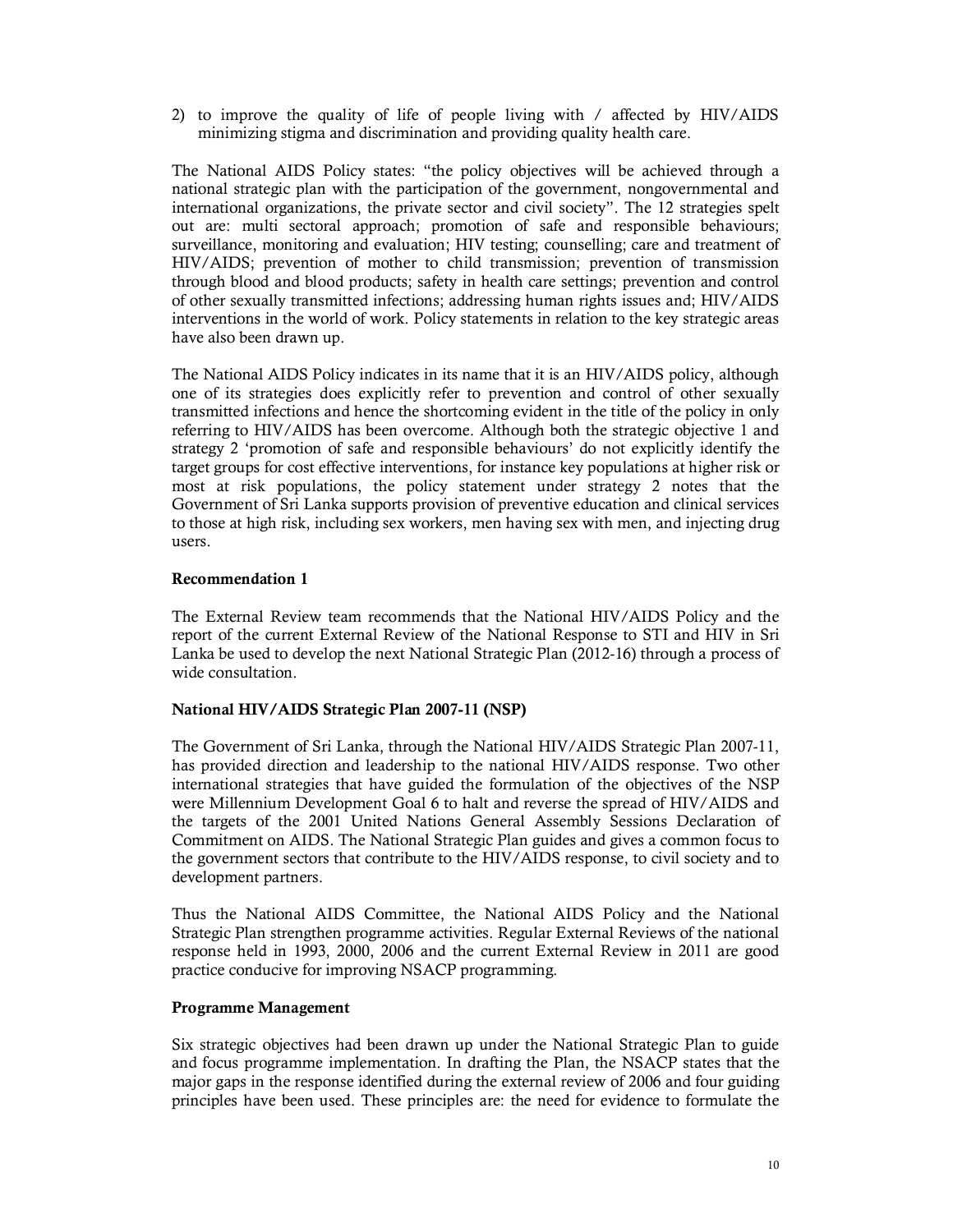response; respect for human rights; recognition of gender inequalities in HIV control; and the need for community participation and involvement of people with HIV. The programme has partially focused on three of the issues though little attention has been paid to gender inequalities.

- The strategic objectives of the NSP 2006-2011, to achieve the national goals are:
- 1. Increased coverage and effectiveness of prevention interventions
- 2. Increase coverage and effectiveness of care, support and treatment interventions

Other objectives to support the above core strategies are:

- 3. Improved generation and use of information for planning and policy development.
- 4. Increase involvement of relevant sectors and levels of government in the response
- 5. More supportive public policy and legal environment for HIV/AIDS control
- 6. Improved management and coordination of the response

This is represented diagrammatically in Figure 1 below:



Figure 1: Objectives of the National Strategic Plan 2006-11

During the External Review it was apparent that the strategic objectives of the NSP have not been explicitly used for guiding programme implementation. Programme implementation is carried out by the coordinators in charge of programme units/areas. Regular meetings of the coordinators who form the senior management team of the NSACP are now being held, but appear to lack strategic direction and focus. The documentation of meetings including agendas, Minutes, notes, and follow up activities should clearly reflect programme activities supporting the strategic objectives and outcomes. The regular monitoring of operational activities need to be recorded. An annual report of the NSACP on implementation of the National Strategic Plan would provide an effective and efficient mechanism for ensuring the progressive implementation of the strategic objectives and of recording them for wider circulation to all stakeholders.

The development and establishment of strategic targets and indicators to monitor and evaluate each strategic activity has not been systematic. Thus it appears that the programme has continued to be implemented by coordinators in relative isolation in 'silos' without sharing of progress and feedback for collective decision making for improvement.

It also appears that the programmes that are being funded from external sources are not discussed, coordinated nor monitored by the senior management team. These programmes support the operational activities of the NSACP and must be included in the responsibilities of senior management team members. Discussions should also focus on future sustainability and methods to achieve sustainability.

The organizational structure for programme management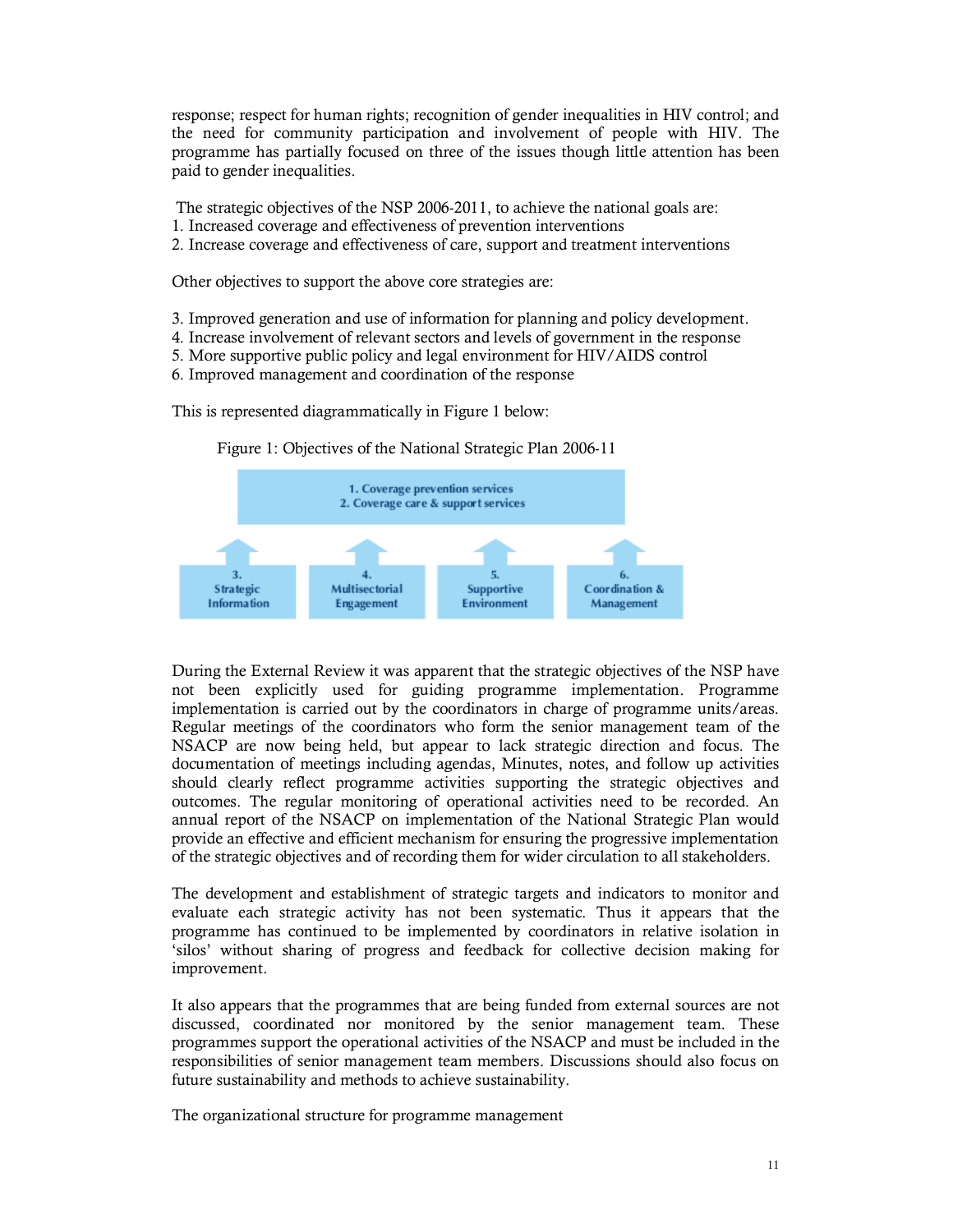The current organizational structure of the NSACP for programme management is shown in Figure 2. The Director, in consultation with the senior management team, provides leadership and technical guidance to implement the activities spelt out in the National Strategic Plan. The programme units have increased from the eight in place at the time of the 2006 review to thirteen units currently.



## **Figure 2: Organizational structure of the NSACP**

The senior management team is composed of the coordinators of the thirteen administrative units.

The specific terms of reference for each unit is available on the website. An operational mechanism for the senior management team for effective planning, implementing, monitoring and evaluating the programmes and activities has not been developed. There is a need to use data collected by the strategic information unit and meaningfully collate it for informed decision making. Each unit is headed by a coordinator and appears to implement its own programme. Coordination and collective responsibility for implementing programmes has to be established. The meetings of the senior management team under the leadership of the Director could be utilized effectively to monitor and evaluate the implementation taking into consideration the terms of reference and policies. The strategic information / monitoring and evaluation unit recommended in the external review in 2006 was established in 2008 and is currently one of the programme units, the strategic information management unit.

It is also necessary to monitor progress or lack of progress using indicators and targets with the support of the strategic information management unit. At the moment the indicators that are used are the UNGASS indicators. Although the Universal Access Report in 2006 also identified forty-five national targets to monitor progress towards the achievement of universal access to HIV/AIDS services over the next four years in Sri Lanka up to 2010, no other reference is made in this report to the core set of national indicators.

Target 7 of Millennium Development Goal 6 to halt and reverse the spread of HIV/AIDS is set to guide the formulation of the objectives of the NSP. Sri Lanka is not near to achieving the targets set. The only indicator being used to monitor MDG Goal 6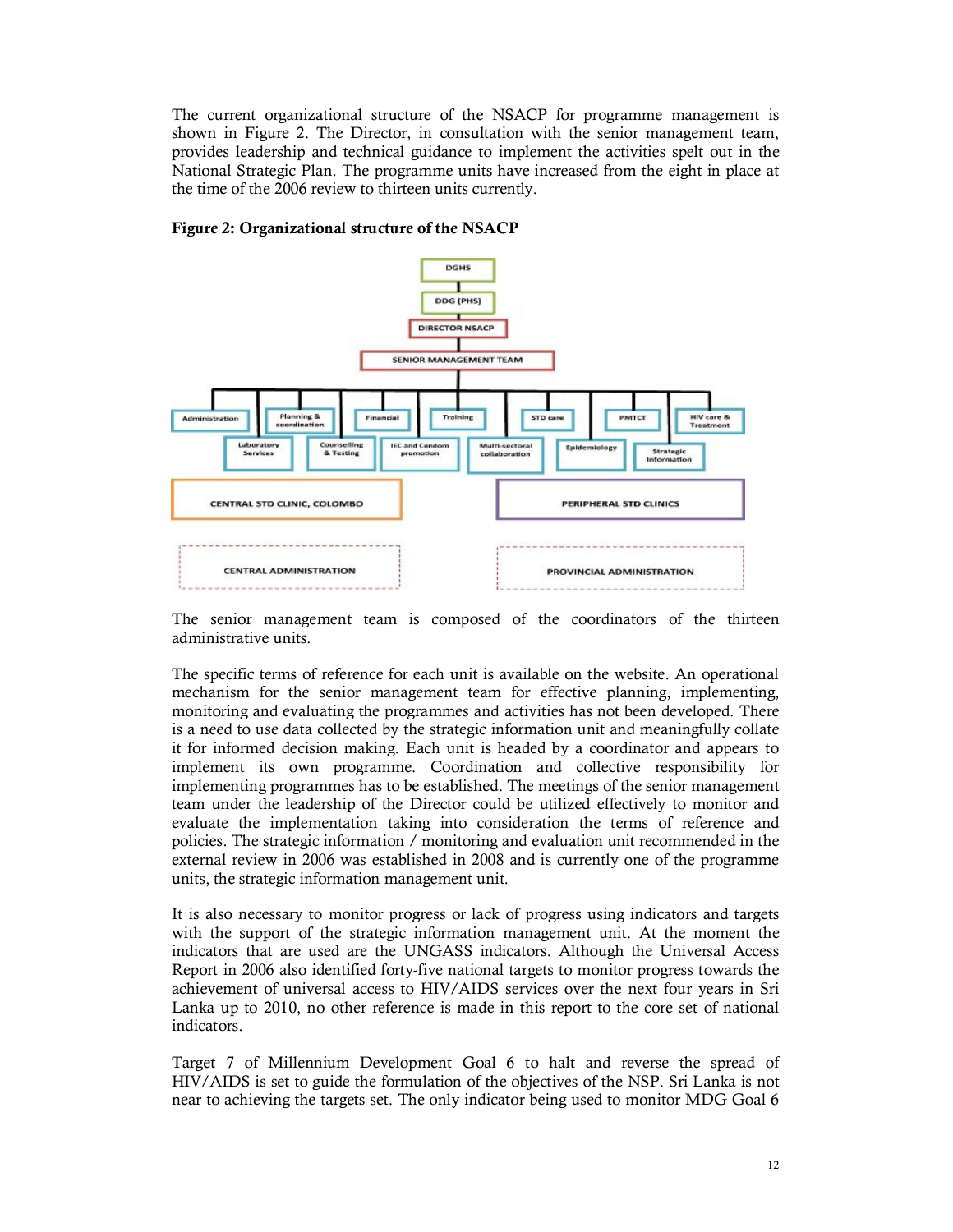target 7 is the percentage of population aged 15-24 years with comprehensive correct knowledge of HIV/AIDS. This falls very short of the expected targets for all districts surveyed.

The National Strategic Plan has included nineteen national core indicators which is a commendable. It is imperative that the NSACP with the stakeholders identify targets for the indicators to monitor the programme areas as well as determine the method of assessment. The lack of focus on clear relevant strategic indicators results in an inability to show progress in achieving the stated objectives and adversely affects the national response. At least once a year the senior management team with the Deputy Director General Public Health Services should review progress towards achievement of objectives and take appropriate steps to overcome constraints.

The distribution of the implementation activities over thirteen units may be one reason for the lack of focus on strategic indicators and targets. There are too many programme units without any rationale. They appear to be added on as and when issues emerge.

At the time of the External Review in 2006 there had been eight programme units under the Director, and the review report proposed that a the functional task analysis, also recommended by the World Bank March 2006 review, be completed to reflect new priorities and work areas. The functional task analysis was carried out in 2008 and the report has been submitted to the Ministry of Health. It identified six key functional units, terms of reference for each unit, and job descriptions of the unit coordinators. This report has not been utilized adequately to improve the structure and function of the NSACP.

Administration has been improved as proposed in the External Review of 2006 and the functional task analysis. The establishment of administration, financial, and planning  $\&$ coordination units is a step forward. The External Review team members were of the opinion that all three should be directly under the Director. The treatment, care, and support, PMTCT, and counselling should be under one programme coordinator with clinical expertise. The functional task analysis is a resource to be used in drawing up the term of reference of the programme units and drawing up the job functions of the staff assigned to each unit. The job descriptions and the skill mix required for effective functioning of the NSACP should be re-evaluated.

Multi sectoral coordination and activities already being implemented are best carried out at the level of the NAC under the sectoral technical committee, as these activities are the responsibilities of the sectors and need to be devolved to these particular sectors for sustainable implementation with technical support provided by the coordinator. The coordinator could report to the NSACP at the meeting of the senior management team under an agenda item on NAC sub committee activities and taken up by any of the units. It is also relevant to note that one of the terms of reference of the unit on programme planning and coordination, is 'To coordinate and work in partnership with public, private, civil society organizations, and development partners at local, national and international level' addresses this issue.

### **Recommendation 2**

It is recommended that the programme units and the implementation mechanism of the NSACP be strengthened to respond to the current and emerging STI and HIV, risk behaviours and key populations using participatory, evidence-based and ethical approaches. The terms of reference should be drawn up for the senior management team and terms of reference of all programmes and units reassessed. The job descriptions of coordinators and staff of the units and the optimal skill mix should be identified based on the available evidence and reflected in the new National Strategic Plan 2012-2016. The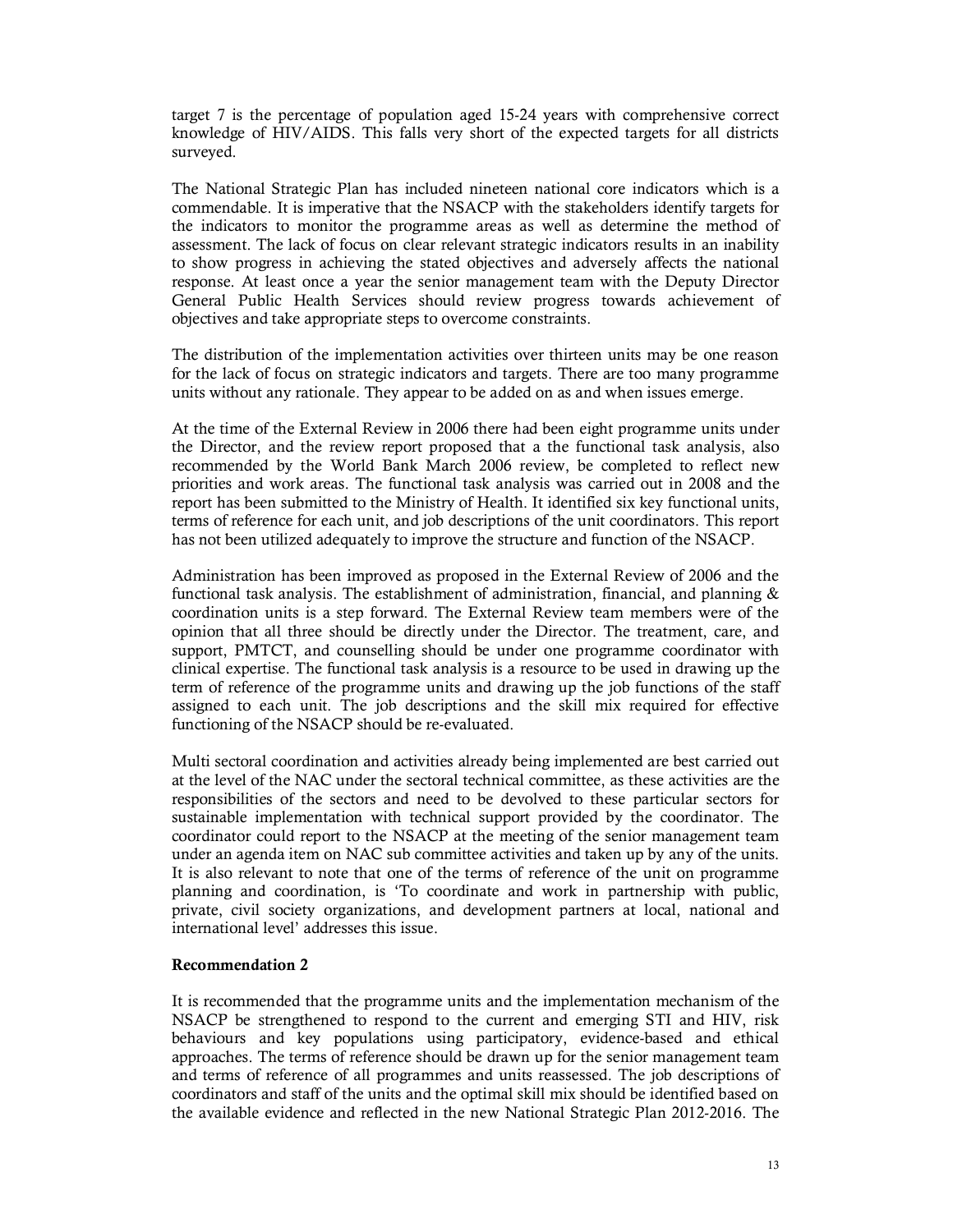activities should be guided by the strategic plan, and key indicators and targets should be drawn up to guide and monitor the progress of the national response.

### **Recommendation 3**

It is recommended that the NSACP programme units be restructured as follows to better reflect the national strategy and strengthen the implementation through a more focused approach: 1. administration, financial management and procurement; 2. sexually transmitted infection control; 3. HIV prevention for most at risk populations; 4. laboratory support; 5. treatment, care, counselling, testing, prevention of mother to child transmission and elimination of congenital syphilis; 6. strategic information management, planning, 6. strategic information management, planning, capacity development and epidemiology.

### **Peripheral STI and HIV/AIDS health care services**

Service delivery for sexually transmitted infections and HIV is undertaken through the central STI clinic in Colombo and STI clinics which also provide antiretroviral therapy. These are under the NSACP. There is also a network of thirty peripheral sexually transmitted infection clinics and branch sexually transmitted infection clinics which are under the purview of the provincial health services. The clinics are staffed by grade medical officers and are located in selected districts in provincial, general or base hospitals. The clinics are under the administrative and technical supervision of the Regional Director of Health services, even though they are located in hospital premises and implement NSACP activities. The services provided are sexually transmitted infection care services, laboratory services for diagnosis of some STIs, screening services for STIs, and preventive services which includes educational programmes, surveillance, counselling and outreach activities. The community programmes are conducted by the Public Health Inspector and the Public Health Nursing Sister or a nursing officer.

The External Review of 2006 identified the need to have functional peripheral AIDS committees. Although provincial and district AIDS committees did function earlier they do not do so now. It may be necessary to have these committees functioning only in areas where is a need to scale up activities and to obtain the support of other parties such as the police, the NDDCB, the prisons, and the new compulsory drug treatment centres.

The allocation of resources including funds to the devolved STI programme could also be streamlined through increasing the membership and clearly identifying the membership functions of AIDS committees. These committees could also be the entry point for the NSACP to provide technical assistance to support programme activities.

Other public health programmes are monitored, evaluated and supervised, and feedback is provided to the medical officers of health to improve field based preventive activities. Though the Medical Officer (STI) is under the same administrative system, the supervision, monitoring and evaluation of STI services is non existent. In view of the largely preventive health component in the STI services, and the existence of an already functional effective system of supervision, monitoring and evaluation under the Regional Director of Health Services, the external review team recommends that the STI services be under the Regional Director of Health Services. An additional Medical Officer or Consultant with public health expertise should be appointed to be in charge of this preventive component under the Regional Director of Health Services. The NSACP should identify districts for such postings based on the needs of the district. Criteria could include the size of populations at risk. This would also link the STI programme formally with the public health and preventive sector in the periphery and establish links with the Regional Epidemiologist, and the Medical Officer (Maternal and Child Health). The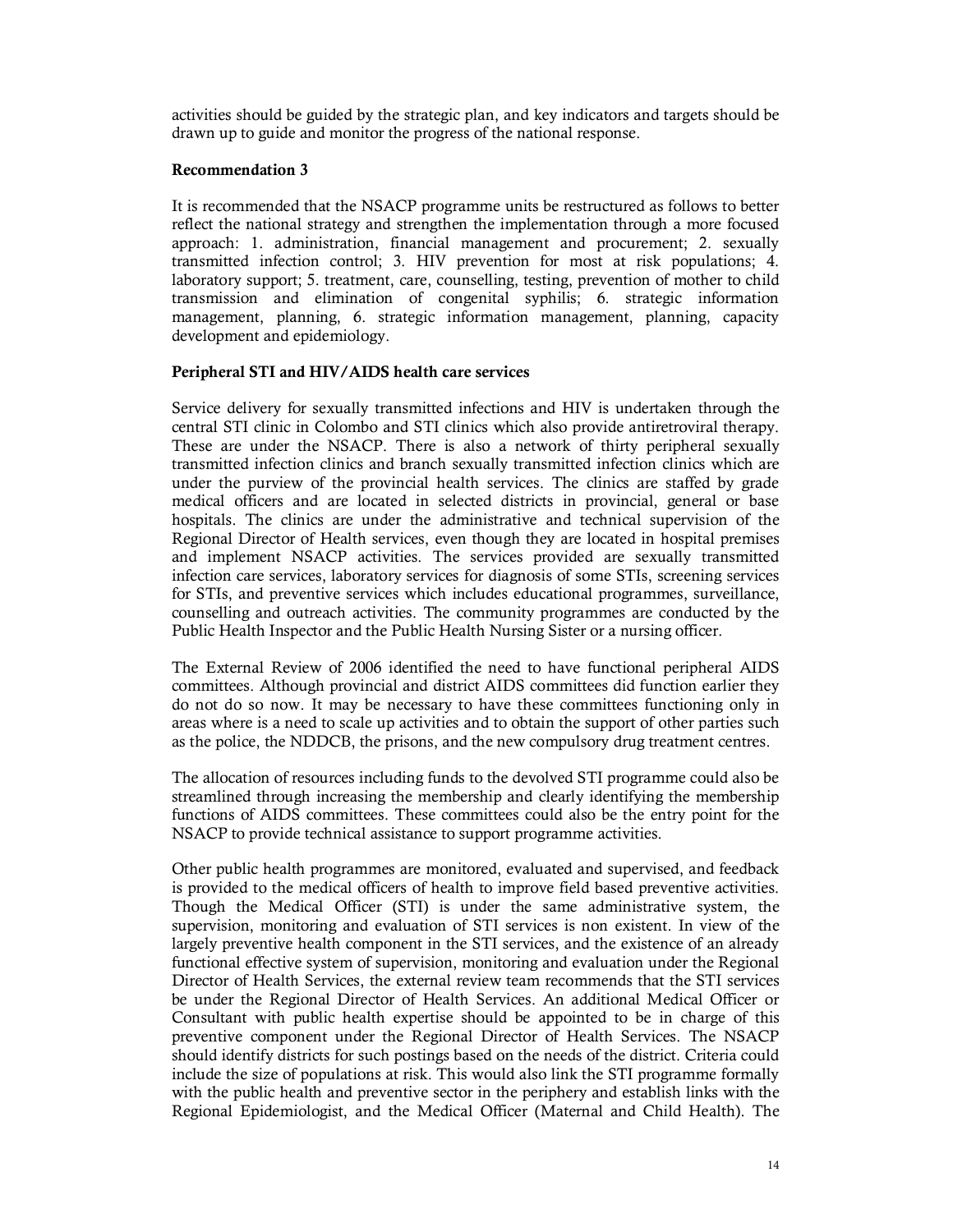links with the community based organisations, nongovernmental organisations and other stakeholders could also be strengthened through an active and effective preventive programme. This would also provide more time for the Medical Officer (STI) to provide quality care and counselling.

A second Medical Officer (STI) could also be appointed to be in charge of the curative services which could be under the direct supervision of the hospital director, reporting the RDHS and the NSACP. STI laboratory services should be integrated into a common facility in the hospital. The data generated through both the curative and preventive sectors including surveillance data should be sent to the Regional Director of Health Services in addition to the Strategic Information Management Unit of the NSACP.

During the field visit to the Polonnaruwa STI clinic it was evident that the Medical Officer in charge had not undergone any training in the NSACP programme of activities, having been transferred in from the tuberculosis control programme several months ago. Nor did he seem to have benefited from the manuals and guidelines that have been published. 'STD case management workbook, a syndromic approach' could be used by new Medical Officers (STI) until they are trained. This workbook is ten years old and should be updated to include more current evidence based practice. It is clear that the training of Medical Officers appointed to peripheral STI clinics is hampered by their reluctance to leave their workplaces to attend training in Colombo. The Ministry of Health at central level should ensure that the peripheral health services under the Regional Director of Health Services mandate training of the medical officers (STI) before they assume office. Medical officers should be trained before they assume office.

#### **Stigma and discrimination**

Treatment, care, support and counselling of people attending clinical services and people living with HIV is an important programme strategy of the NSACP. It was evident from the discussion held with the people living with HIV and civil society organizations representing them that they faced many issues related to seeking and receiving treatment at the state sector health care institutions and facilities. This was a major concern.

Many anecdotes were heard concerning their experiences in accessing services, specifically being transferred out to Infectious Diseases Hospital on being informed or becoming aware of their HIV status, of indifferent, discriminatory treatment and being discriminated against by the staff of health facilities.

These are corroborated in the recent Stigma Index Report (People Living with Stigma Index, Sri Lanka 2010). The respondents to the stigma index, members of three networks of HIV positive people, have reported poor knowledge of their rights, reluctance to disclose their status to family friends, lack of social support and total dependency on the health sector for treatment. Over seventy per cent of respondents had concerns that the government may not continue providing antiretroviral therapy free of charge. Constructive discussions with health care providers regarding HIV related treatment options were reported only by only forty-nine per cent of respondents. The fear of marginalization at village and household level, verbal insults, assaults, threats, harassment and loss of jobs and income were reported by people living with HIV at the meetings the review team had with them and their networks. The PLHIV networks also reported of a case of police harassment on a positive network member holding condoms and antiretroviral drugs who was detained in the police station until the member revealed the HIV status.

Among the reasons that were thought to lead to the stigma and discrimination and failure to be treated with dignity and respect were: poor knowledge, especially among the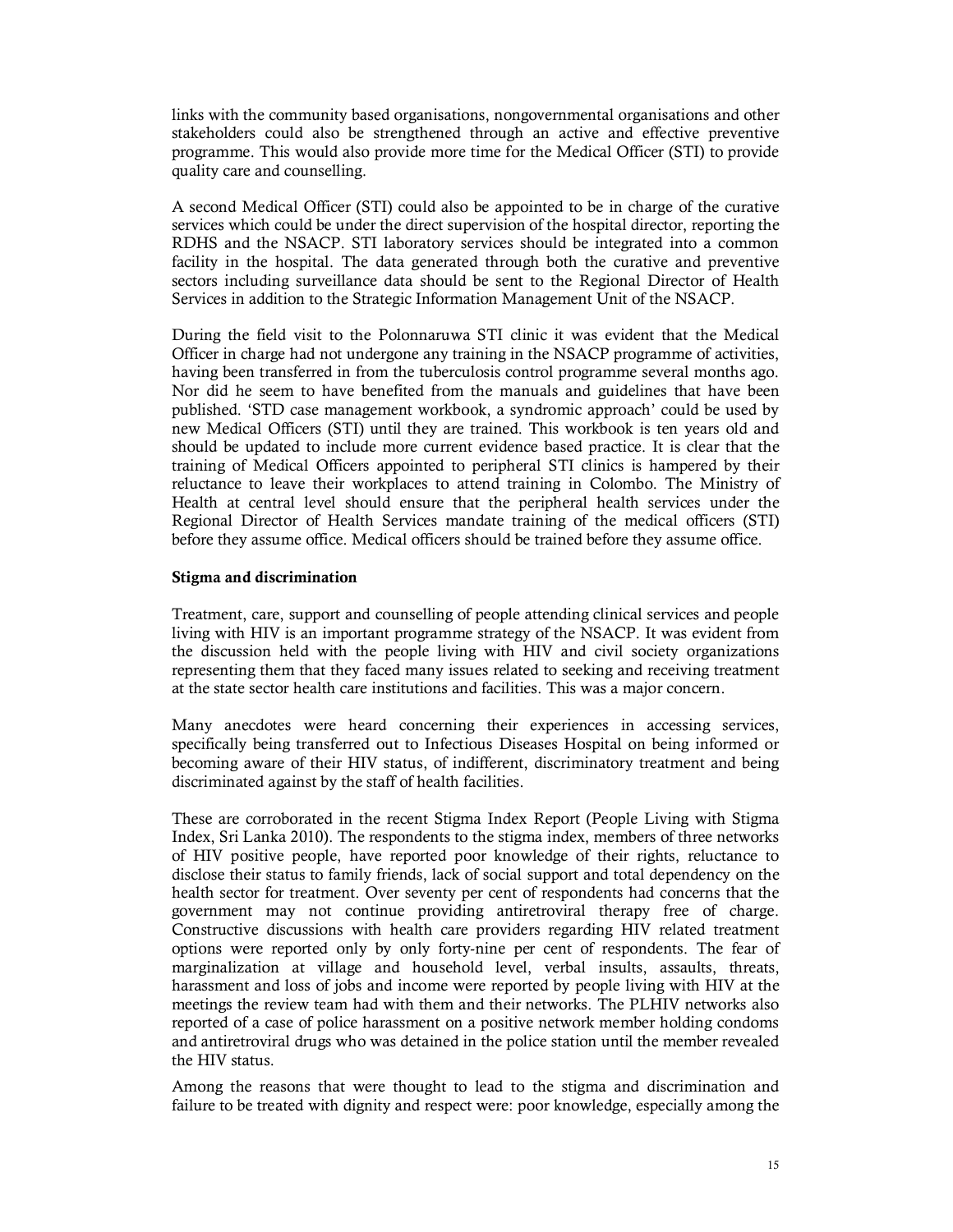general population, policy makers, health professionals and legal profession. Lack of awareness among health personnel of the availability of post exposure prophylaxis and failure to practice universal precautions consistently, have led to fear of infection. People living with HIV highlighted their right to equality of treatment, with respect and dignity, in any government health care facility for any health problem. This was important as people living with HIV had little power and often had low socioeconomic status so they had no way of seeking treatment in the private health care sector. These factors could drive the people living with HIV and those at risk underground which would contribute to increasing the epidemic potential in Sri Lanka. Fear of stigma and discrimination, and failure of health personnel to respect patient confidentiality further exacerbates the reluctance to seek care. These adversely affect both the expansion of care and the quality of care in health settings both of which are important to ensure continuity of antiretroviral treatment.

The External Review of 2006 recommended that the issues of stigma and discrimination be addressed. The NSACP has so far not taken up stigma and discrimination as a specific issue either in the National AIDS Committee or in the NSACP programme implementation. The current national strategic plan has identified the respect for human rights as one of the principles guiding the national HIV response. The National AIDS Policy has explicitly included stigma and discrimination and human rights.

The Universal Access Report in 2006 stated that, 'In order to achieve universal access to HIV/AIDS services over the next four years, Sri Lanka will aim to make several key policy changes through a sustained advocacy effort. The primary goal will be to reduce the stigma of HIV and to change attitudes among the general public, health personnel, and policy makers in order to ensure that people living with HIV/AIDS are treated with respect and receive the services they need in a confidential, respectful manner'.

It was also evident during the review that the engagement of people living with HIV in planning and decision making through the Sub Committees of the National AIDS Committee is not effective and the capacity of networks to support greater involvement of people living with or affected by HIV is low. The language for conducting meetings should be inclusive so the full participation of people living with HIV is ensured. Simultaneous translation should be the norm. The strength of the stigma index is that it provides information for policy change and programme interventions as well as to improve fulfillment of human rights for people living with HIV.

### **Recommendation 4**

While endorsing the recommendations of the Stigma Index report, it is recommended to implement the recommendations, including advocating for rights of all people living with HIV, raising public knowledge about HIV and AIDS. The programme units of the NSACP such as training and capacity building and the NAC subcommittee on policy, ethical and legal issues should take steps to implement this recommendation within the overall framework of the national response.

#### **Prevention**

Since the Review of the National Response to Sexually Transmitted Infections and HIV/AIDS in Sri Lanka in 2006, the response to the epidemic in the nation has been guided by the National HIV and AIDS Strategic Plan 2007 – 2011. The following review of progress in HIV prevention follows the outline of the Plan. The strategic plan has no attached costed operational plan to guide implementation, has no targets to guide monitoring and evaluation, and there are no criteria to assess the quality of services.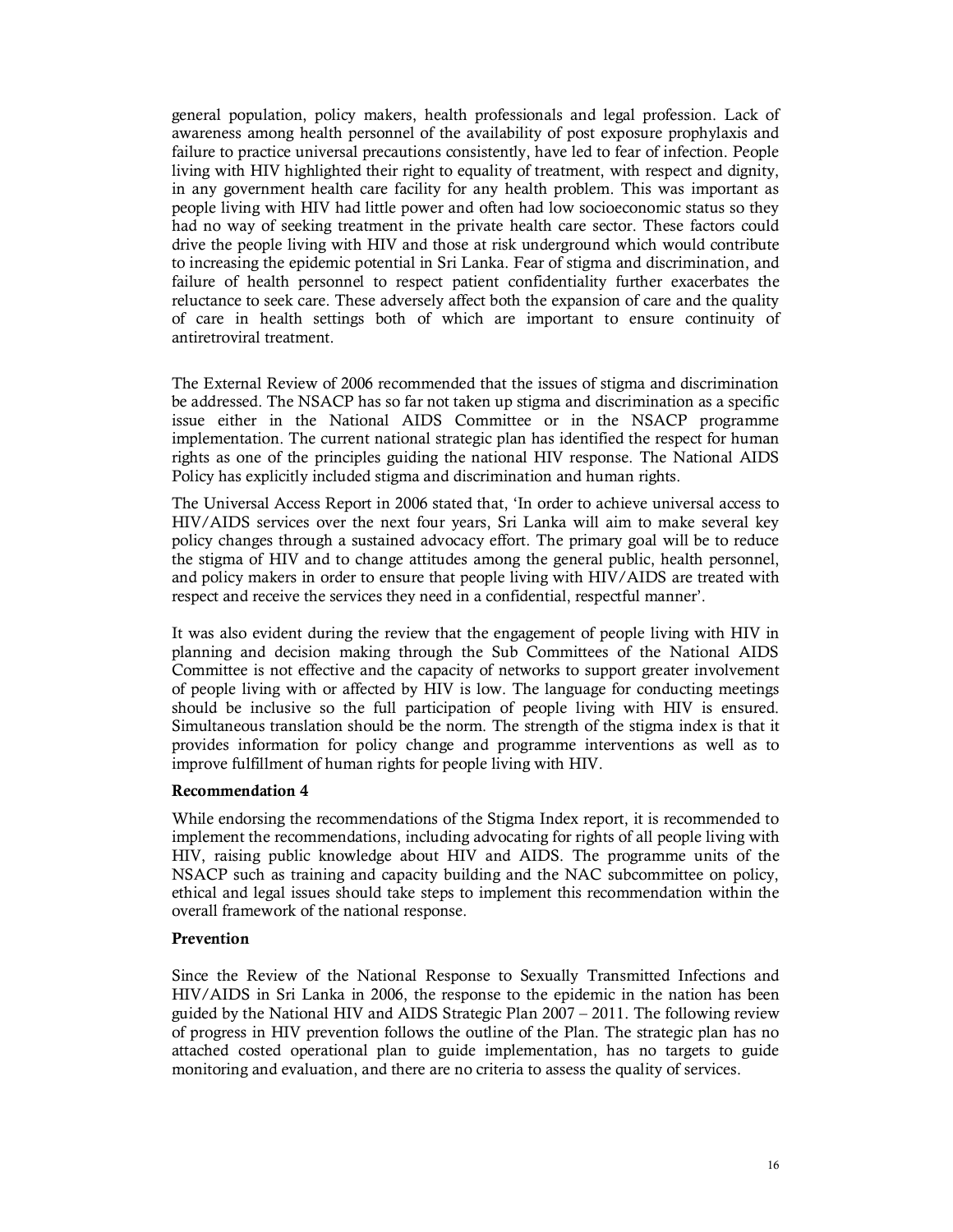### **Major objective 1) Increased scale and quality of comprehensive interventions for most at risk populations: female sex workers and clients, men who have sex with men, injecting drug users and drug users, and prisoners.**

The only key populations that are likely to experience HIV epidemics so that the current low level epidemic evolves into a concentrated epidemic are female sex workers, men who have sex with men, and injecting drug users. The strategic plan calls for nongovernmental organisations to expand and start behaviour change activities for these three most at risk populations, for the prison department to expand services to inmates including the three populations, and for the Ministry of Health to expand services for female sex workers and men who have sex with men. The following section briefly reviews the available epidemiologic data and status of interventions for each group.

#### **Female sex workers**

There are limited data on the size of key populations at higher risk, though detailed geographic mapping of sex workers was conducted in four districts in 2010. These data were then extrapolated to develop a national estimate of 35,000 to 47,000 women who sell sex. This range was accepted by the prevention subcommittee of the NAC. Given the estimated size of the female sex worker population and its implications for the size of the male client population, the potential for the epidemic to spread among those engaging in commercial sex is large. HIV seroprevalence from the sentinel surveillance sites for female sex workers remains almost zero, as only thirteen infections have been detected in over fifteen years of surveillance. The last behavioural surveillance survey among female sex workers was conducted in 2006/7 and demonstrates the diversity of risk behaviour by place of solicitation. The survey data indicate that many women working in massage parlours and karaoke bars report they are not selling sex. Those who did sell sex had on average two to three paying clients on the last day worked. Consistent condom use (every time or almost every time) with clients was greater than 80% as reported by brothel, massage parlour, and street based sex workers, but lower among those working from karaoke bars (66%) and casinos (48%).

Very few respondents among the female sex workers reported that it was difficult to get their clients to use condoms. A third of street based sex workers report being harassed by police in the last year for carrying condoms. In terms of drug use, 7% of female sex workers had ever used heroin and 10% had used some type of drug in the last 12 months. A very small percentage (2/1008) ever injected drugs, both respondents reported having injected in the last 12 months. However, 50% of estimated 200 female drug users in government drug treatment centres are reported to be sex workers. To be effective, prevention interventions must take this diversity into account, and to be cost-effective they must focus on the sex workers with the greatest risk and vulnerability.

There has been a concerted and largely successful effort in the last two years to begin to scale up HIV prevention activities among female sex workers. Prevention activities have been expanded to include outreach for peer education, condom distribution, referral to governmental sexually transmitted infection clinics for STI screening and HIV voluntary counselling and testing, and the operation of drop in centres. The local community-based organisation implementing these activities in Colombo and Gampaha and directing the work of smaller organisations that implement them in seven other districts is the Community Strength Development Foundation. Over 3,500 sex workers in Colombo and the eight districts are currently receiving services and the number is increasing. Programme staff estimate about half of beneficiaries are widows and a small number of sex workers use drugs though there are no reports of injecting drugs.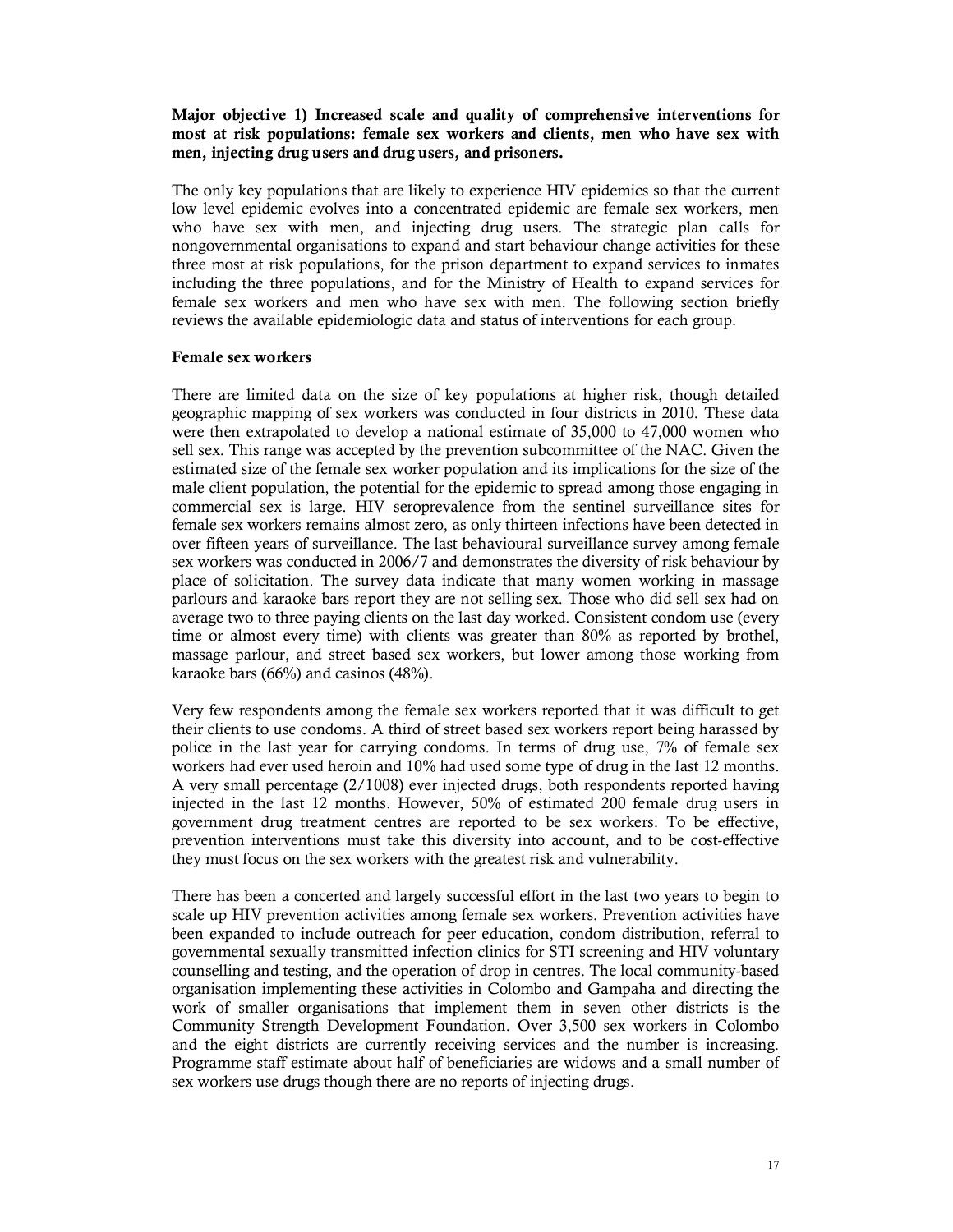There has also been an effort through education of the police to decrease the harassment and arbitrary arrests of sex workers under the vagrancy law but there is no defined metric and no monitoring of arrests and convictions of sex workers for vagrancy occurs. Sex workers describe continuing police harassment in their daily activities and when they are waiting for clients in public places. Sex workers also complain that the numbers of condoms that are distributed free of charge are not enough for their needs. Women who work in fixed venues can increase their supply from the operators of the venues but women who work outside cannot readily buy more condoms. Community based organisations representatives also noted the low quality of condoms and stockouts so that they had to buy condoms or do without them.

### **Recommendations:**

1) The financial resources from the Global Fund Round 9 grant are planned to be used to continue to increase reach and coverage in almost all of the districts that are already part of the programme. As the small nongovernmental organisations develop experience in implementation, governmental funding and supplemental funding should be sought to expand both reach and coverage. The activities should be targeted to reach the women who have the most unprotected partners and the implementation of activities should be made flexible enough to be able to reach these women. The supply of condoms should be increased so that each and every sex worker has enough condoms for protected sex with all her clients. This will require use of the available behavioural and size estimation data to estimate need and to develop efficient mechanisms for distributing condoms consistently.

2) There are at present no services available for female sex workers in the north and east of the country. Consideration should be given to initiating activities in these areas to increase equity in services for Tamil female sex workers.

3) Although drop-in centres are part of the minimum package of services, the number of women who use the drop-in centre services appears to be low. The number is not monitored, there is no target, and the long term financial viability of these relatively expensive facilities is in doubt. Cofunding should be sought or the drop in centres phased out or decreased in size. Drop-in centres should undergo a cost-effectiveness or cost per client assessment in order to determine whether the costs of running them add enough value to the programme for them to continue.

4) The impact of activities to decrease harassment by the police must be monitored. If harassment and arrests do not decline then the strategy of educating police should be abandoned and new strategies initiated.

#### **Men who have sex with men**

Epidemiologic data for men who have sex with men is more limited. This group was included in the 2010 mapping effort. The resulting national estimate extrapolated from the results of four mapped districts was 24,000 to 37,000 active men who have sex with men. Again, this figure was endorsed by the members of the prevention subcommittee of the NAC. Men who had oral or anal sex with another man in the previous year were included as a group in the 2009 round of HIV sentinel surveillance. Samples were collected in four sites, the Western, Central, Southern, and North Central provinces, and in the Western province 2 out of 108 samples were positive. It is difficult to generalize this prevalence to the broader population of men who have sex with men given the non representative sampling through the help of nongovernmental organisations. However, the 2006/7 BSS reported relatively high numbers of partners among MSM active in the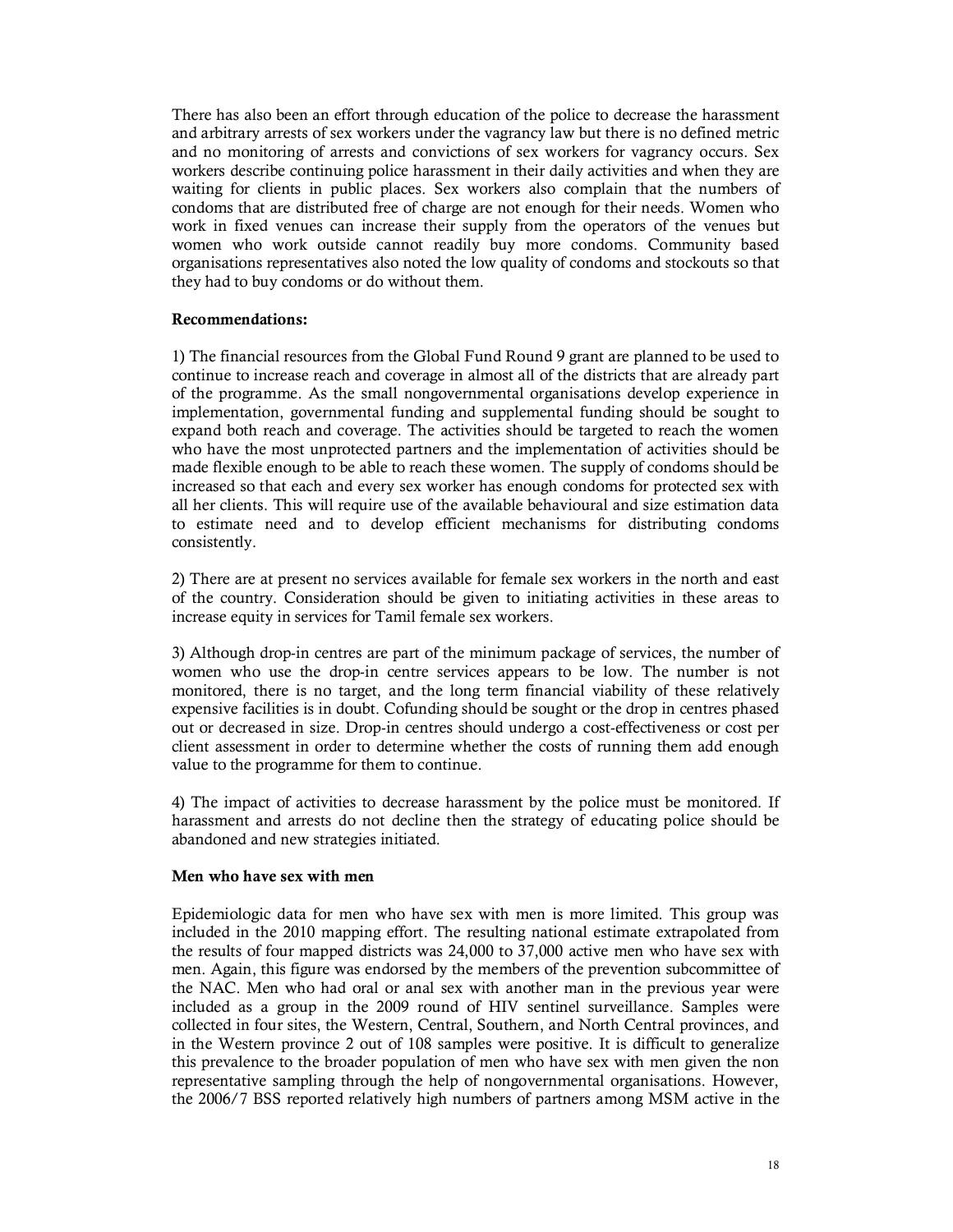last 12 months. On average, respondents had 1.4 regular male partners and almost 11 non-regular male partners in the previous year. Of those having anal sex with another man, the average number of partners for insertive anal sex in the last year was 11.7 and for receptive anal intercourse 12.5. Consistent condom use during anal sex was 50% with non-regular partners and 32% with regular partners. Many respondents also had sex with women, suggesting the additional risk of transmission: 15% reported having a regular female partner in the past year, and 12% had non-regular female partners. Only a small percentage (5%) of men who have sex with men in the survey reported ever trying heroin. Beach boys constitute another group whom are known to engage in high risk behaviour including anal sex with men. The sample of beach boys working at resorts, primarily on the western coast of the country, in the 2006/7 BSS found that 45% of respondents had anal sex with men in the last year. Among those having anal sex in the last year, the average number of male partners with whom they had insertive anal sex was 4.8; and for receptive anal sex the average was 7.1 partners. Beach boys are an important population group as they have sex with both males and females and have both local and foreign partners. The potential for overlap with the drug use networks as 18% of beach boys in the sample have ever tried heroin.

There has been a similar effort in the last two years to begin to scale up HIV prevention activities among men who have sex with men. Prevention activities have been expanded to include outreach for peer education, condom distribution, referral to governmental sexually transmitted infection clinics for STI screening and HIV voluntary counselling and testing, and the operation of drop in centres. The local nongovernmental organisation implementing these activities in Colombo and other areas is Companions on a Journey. The number of men who have sex with men receiving services in Colombo is increasing. Several peer educators report many kinds of drugs being used among men who have sex with men and injecting of heroin with shared injecting equipment has been directly observed by them.

Sex between men is a criminal act in Sri Lanka. Although there are no reported arrests under the sodomy law, Section 365a of the Criminal Code, there are convictions for vagrancy, reports of short term detention of men, and anecdotal accounts of police beatings of both men who have sex with men and male peer educators who work with them. Harassment of peer educators for men who have sex with men, especially feminised nachi, commonly takes place in the community.

#### **Recommendations**

1) The recommendations for activities for men who have sex with men are similar to those for female sex workers. Financial resources from the Global Fund grant will be used to continue to increase reach and coverage in almost all of the districts that are already covered with activities for men who have sex with men. As the community-based organisation develops experience in implementation and demonstrates that it can deliver programmes with high coverage, governmental funding and supplemental funding should be sought to expand both reach and coverage. The activities should be targeted to reach the men who have the most unprotected partners and the implementation of activities should be made flexible enough to be able to reach these men.

2) There are at present no services available for men who have sex with men in the north and east of the country. Consideration should be given to initiating activities in these areas to increase equity in services for Tamil men who have sex with men.

3) Although drop in centres are part of the minimum package of services, the number of men who use the drop in centre services appears to be low. The number is not monitored,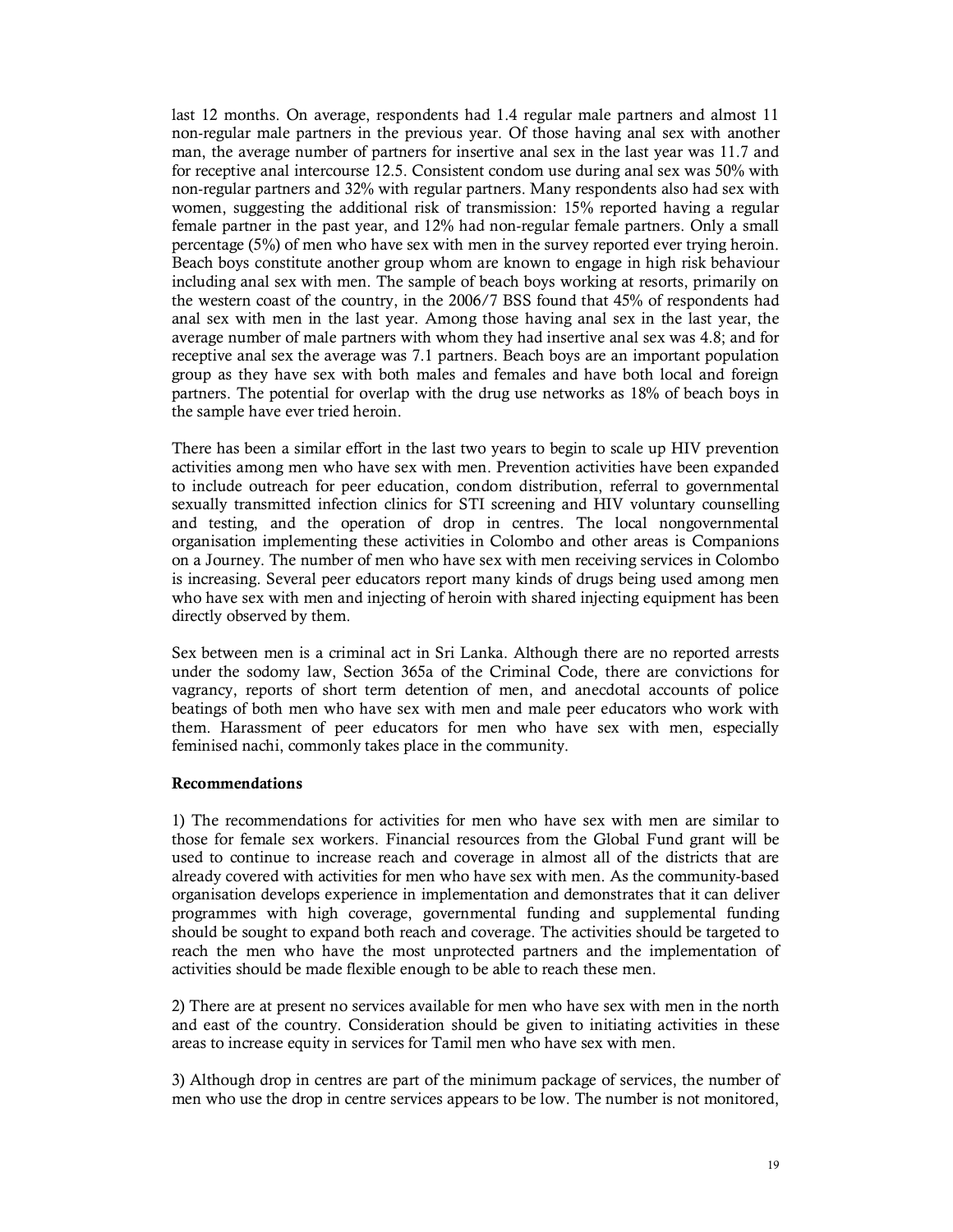there is no target, and the long term financial viability of these relatively expensive facilities is in doubt. Cofunding should be sought or the drop in centres phased out or decreased in size. Drop-in centres should undergo a cost-effectiveness or cost per client assessment in order to determine whether the costs of running them add enough value to the programme for them to continue.

4) The impact of activities to decrease harassment by the police must be monitored. If harassment and arrests do not decline then the strategy of educating police should be abandoned and new strategies initiated. Police education activities are currently undertaken by the multisectoral unit of the NSACP instead of the unit in charge of prevention for key populations and sensitivity training of police is not sufficient to change their behaviour. In order to improve decrease harassment and arrests it may be necessary for the NSACP unit in charge of prevention among key populations to take responsibility for police activities.

### **Prisoners**

Prisoners are not at risk of acquiring and transmitting HIV solely because they are incarcerated. The intent of HIV prevention activities in Sri Lankan prisons is to provide services for female sex workers who are imprisoned on vagrancy or soliciting charges and who will continue sex work on their discharge, to reach male prisoners who have sex with other men while in prison and who may continue same sex activities on discharge, and to reach people who use drugs with harm minimisation messages while they are relatively abstinent from drug use in prison. As drug dependence is a chronic relapsing disease that is not treated in prison, almost all imprisoned people with drug dependence will relapse on discharge. Prisoners who are not members of these three populations may also benefit from HIV prevention education programmes after they are discharged.

There are currently an estimated thirty thousand prisoners in the country and about one third have been convicted of possession or trafficking of drugs. It is unknown how many prisoners are drug dependent or are people who use drugs, but it is estimated that half of prisoners convicted of drug related crimes are users, suggesting there are potentially five thousand drug users currently imprisoned. There are no behavioural surveys of prison populations yet available. An HIV prevalence study among almost one thousand prisoners in Welikada prison conducted in 2011 found no subjects to be HIV infected.

HIV prevention activities in prisons largely came to a halt when the World Bank grant activities ended in 2008. A situational analysis on drug use and HIV in prisons was completed in that year. Activities that may directly benefit prisoners have begun again only this year with training activities for prison staff funded through a UNODC funded prison project. Project plans call for education on HIV, voluntary counselling and testing, and access to antiretroviral treatment of people living with HIV. There is no evidence that this project was planned in coordination with the planned activities resourced from the Global Fund Round 9 grant. These funds will be used over the next two to five years to implement a package of services that includes a peer-led HIV education programme with both sexual health and harm reduction components based on the 'Inside Out' curriculum developed by WHO, and the provision of sexually transmitted infection services.

The National Dangerous Drugs Control Board and the National STD AIDS Control Programme are current unaware of one another's activities in prisons and there is no mechanism for coordination.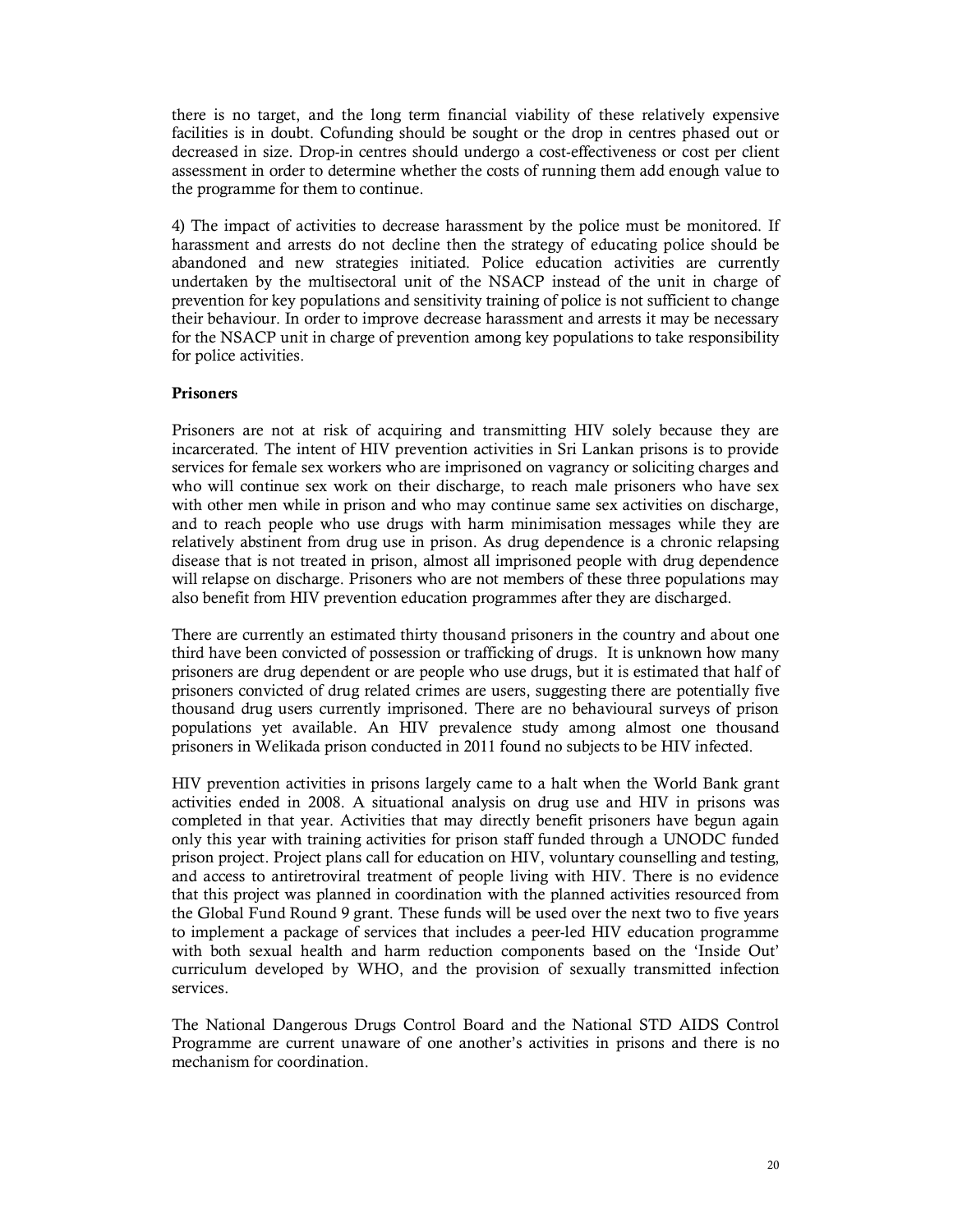A new practice is currently being rolled out by the Prisons Directorate. Prisoners who are thought to be suffering from the disease of drug dependence will be assessed by a doctor to determine if they are drug dependent and those that are diagnosed will be brought before a magistrate who will change their place of imprisonment to a compulsory drug treatment centre run by the same institution. There they will perform agricultural labour, receive education, and be allowed recreation. Current prisons are being renovated to accommodate them. Firm population figures are not yet available but almost two thousand beds are currently ready for these detainees.

Rehabilitation means "to restore to health or normal life by training and therapy after imprisonment, addiction, or illness." The centres are not designed for post-imprisonment rehabilitation so can only be described as compulsory drug treatment centres. Compulsory drug treatment centres are not recommended for treatment of drug dependence by UNAIDS, WHO, the Global Fund, the United Nations Special Rapporteur on the Right to Health, the World Medical Association, and the International Federation of Health and Human Rights Organizations. They are ineffective in treating the disease of drug dependence and abuse the rights of people with this disease. The Global Fund has recently reviewed all of their grants to ensure that no funds are used for programmes in compulsory drug treatment centres.

### **Recommendations**

1) It is recommended that the activities of the UNODC resourced prison project and the Global Fund resourced prison activities are consolidated to an integrated programme of HIV prevention for people in detention.

2) The Country Coordination Mechanism Chair and the governmental Principal Recipient should seek immediate clarification from the Global Fund secretariat whether Global Fund resources can be used for activities in these compulsory drug treatment centres.

3) As UNODC no longer has staff in Sri Lanka, it is a matter of urgency to engage high quality technical support for the UNODC funded activities in prisons. An UNODC advocacy strategy document also lists the development of compulsory drug treatment centres as an opportunity for advocacy but the External Review team does not recommend taking up this opportunity. It is recommended that all prison HIV prevention activities include harm minimisation education for all drug users, as some of them are reported to inject while in prison and may inject drugs on discharge; the number of users who inject drugs on discharge should not influence the content of the education programme.

### **Drug Use**

The contribution of injecting drug users to the HIV epidemic in Sri Lanka has been neglected, due to the belief among stakeholders that only a very small number, 0.2 to 2%, of the estimated 30,000 to 240,000 opiate drug users, were injectors. These data are based on a Situation Response Analysis conducted in 2006. There is now evidence that the current situation is different and that there is a larger population of injecting drug users in the country. A 2010 unpublished study conducted by the National Dangerous Drugs Control Board estimates there are approximately 3,000 injecting drug users in the country, a large proportion of whom are in Colombo. The definition for 'injecting drug user' in the study was those who had injected in the last six months, meaning that an even larger number of drug users may be ever injectors or occasional injectors. The study noted that 93.5% of respondents had transitioned to injection after oral use, while the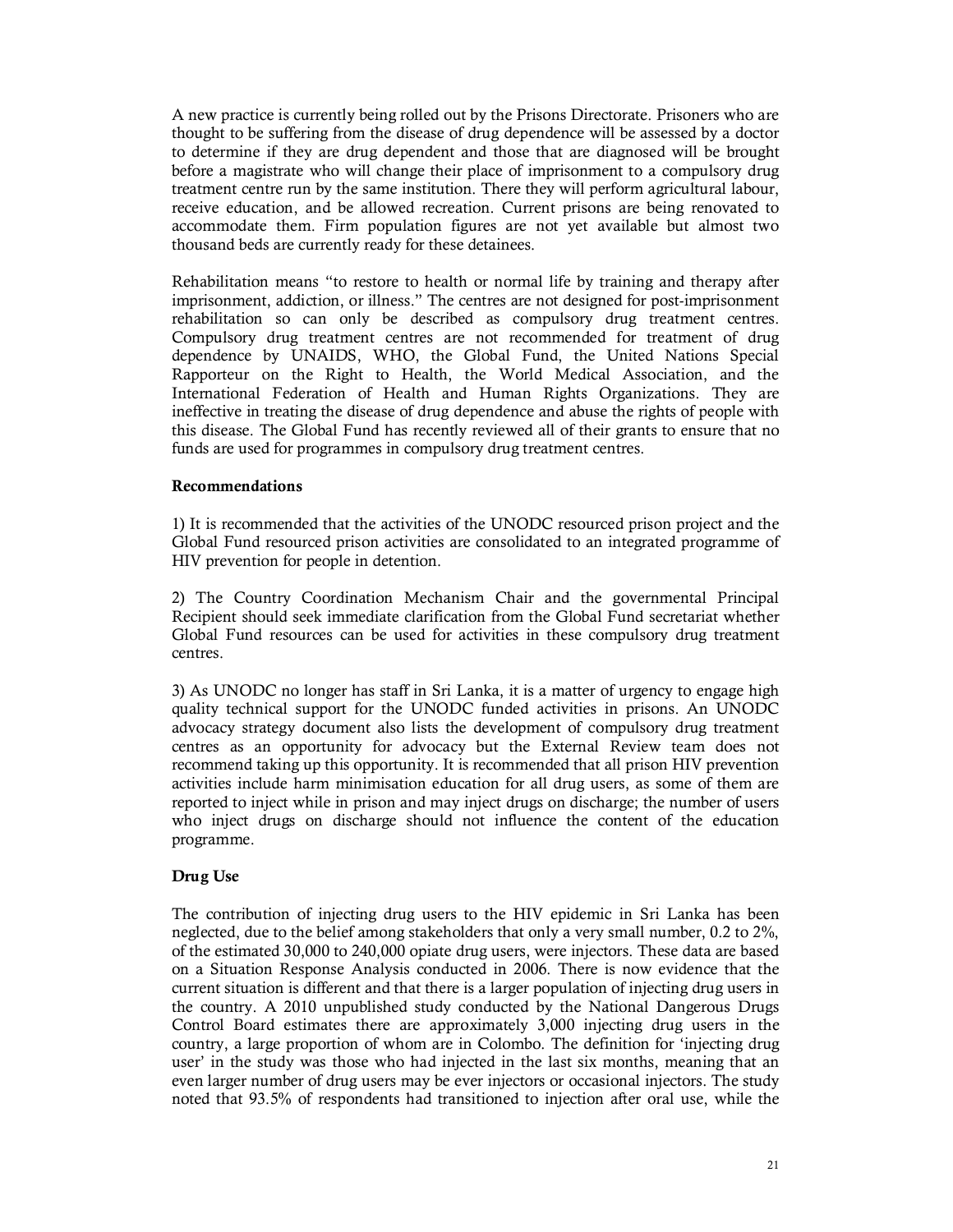remaining portion began using drugs directly through injection. In this population, the most common substances used were brown sugar heroin, morphine, and pentazocine, with a few injectors reporting occasional benzodiazapine use. There is a perception that the results of the study may not ever be accepted as official, and without the publication of details of the methodology, it is difficult to assess whether this number overestimates or underestimates the epidemic potential through injecting drug users in the country. Given the experience of other countries in the region that have experienced the rapid spread of HIV among injecting drug users and recent reports of the AIDS deaths of three people with a history of injecting drug use, even the low end estimates of injectors concentrated in urban areas such as Colombo warrant the immediate initiation of needle and syringe programmes and other harm reduction measures.

Beyond estimating the populations size of injecting drug users, Sri Lanka must monitor the transition from oral and inhalation methods to injecting methods among drug users. From an intervention perspective, the transition period from any other method to injecting is the period when drug users are most vulnerable to HIV as they are not likely to be informed on safe practices relating to injecting. Transitions can be affected by a number of environmental factors that can be assessed periodically, including: whether the cost of heroin is increasing, the impurity of street based heroin, and the efficiency of injecting. Other data cited in the NDDCB Handbook of Drug Abuse Information (2010) suggest that the proportion of drug users who inject has grown over time, and that the proportion of drug users who are using pharmaceutical drugs is growing. A factor to reduce the risk of injecting drugs is the availability and users' knowledge about synthetic substitutes for heroin such as methadone and bueprenorphine which can be taken orally. Substitution drugs reduce craving, and injectors say that it is desire for an immediate fix that often pushes them into situations where they share needles.

Sexual risk behaviour among drug users is another important aspect of the drug-related epidemic to characterize. There are reports of female sex workers and men who have sex with men who have drug use or injection drug use history. Risk overlap among injecting drug and sexual networks is determined by the proportion of drug users who buy sex or have anal sex with men. The 2006/7 BSS reported that approximately 15% of drug users paid for sex in the last year and 27% had sex with a non-regular partner. Similarly, consistent condom use in this group was less than 5% with non-regular or commercial sex partners. In the same survey 6% of drug users reported having anal sex with a man in the last year.

Though injecting drug users are recognized as a most at risk population in the current National Strategic Plan, it is difficult to estimate reach and coverage of services for both drug users and injecting drug users due to an absence of data.

The drug use response during the review period has been led by NDDCB and supported by the United Nations. No resources have been allocated by NSACP for activities related to drug use. This is also evident in the UN supported projects. NSCAP has very little information on the drug use and injecting drug use situation and all NSACP documents cite NDDCB data. Sharing of strategic information has been limited to reports like UNGASS or recently for setting up sentinel surveillance sites.

In Sri Lanka, the Ministry of Public Security, Law and Order has the overall responsibility for supply and demand reduction activities. In 1984, as drug use increased, the government created the National Dangerous Drugs Control Board under the Ministry of Defence. The NDDCB is in charge of overseeing and coordinating all drug control activities of law enforcement agencies, prevention, treatment and rehabilitation through a number of agencies.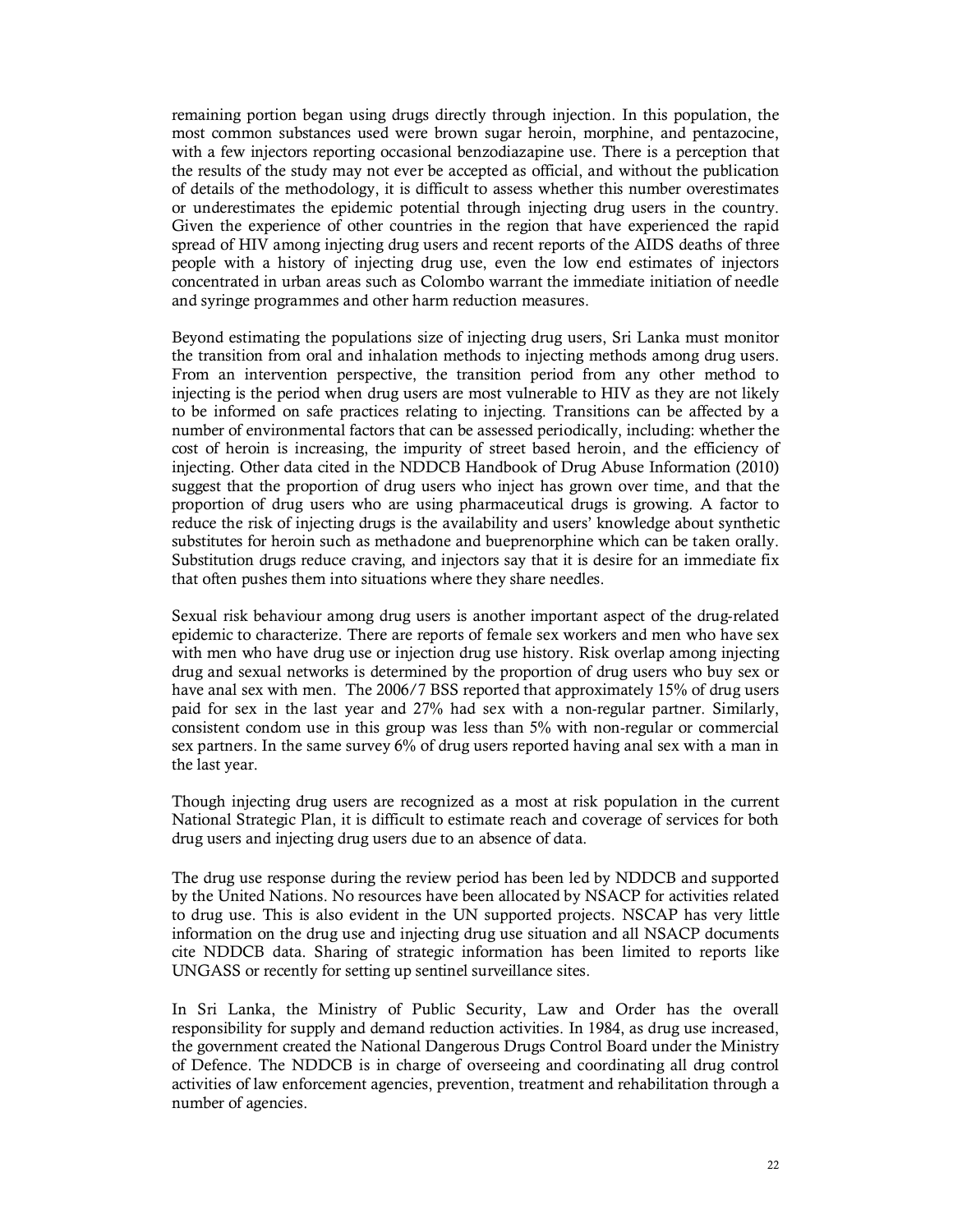The National Policy for Prevention and Control of Drug Abuse, revised in June 2005, consists of the following strategies: effective monitoring of imports, exports, distribution of drugs and precursor chemicals under control; effective enforcement of law against production, smuggling and trafficking of illicit drugs and supporting regional and international initiatives on prevention of drug use. According to this policy, the Government will adopt a broader approach to drug use control within the context of human development, focusing particularly on the links between drug use, poverty reduction, crime prevention and improving health. In such a strategy, supply control and demand reduction will reinforce each other. Prevention and treatment as part of demand reduction is expected to conform to the new law of Compulsory Treatment (Drug Dependant Persons Act, 2007). The NDDCB currently has drug treatment centers which provide free residential three month abstinence based treatment programmes. Treatment is also provided on cost sharing basis at one centre located in Nittambuwa. A new treatment centre for drug users under 20 years of age has been started by NDDCB in Raththanapitiya. Government facilities managed by NDDCB accounted for 68.5% of the total drug dependence treatment admissions in 2005 and this percentage has steadily risen as these facilities accounted for 80% treatment admissions in 2010. Abstinence based treatment models should be discontinued and harm reduction programmes should be initiated.

The implementation of the Drug Dependent Persons Act, 2007 has been initiated by starting four compulsory drug treatment centers beginning in January 2011. These are located in Weeravilla (750 beds), Pallekale (650 beds), Thaldena (350 beds) and Kalutara (200 beds for female drug users). The services to be provided at the abstinence based treatment centres include: counselling, literacy, and agricultural work. Only drug users will be detained in these centers. This is likely to result in a shift of drug users currently in prison to the compulsory drug treatment centers. NSCAP should ask the National AIDS Council to review the current legal and policy framework to advocate for discontinuation of compulsory drug treatment centres by NDDCB. The drug users detained in compulsory drug treatment centres are not likely to be covered by the Global Fund Round 9 HIV prevention interventions being implemented across 38 prisons as the Global Fund has reviewed its investments in these centres worldwide and has noted that all compulsory drug detention centres should be closed and replaced by drug treatment facilities that are effective and that conform to ethical standards and human rights norms.

In 1986 the NDDCB set up Federation of Non-Government Organizations Against Drug Abuse (FONGOADA) as an umbrella group for nongovernmental organisations working with drug users in Sri Lanka. The forty-eight NGOs provide outreach, community awareness programmes, and abstinence based treatment for drug users in addition to referrals to the five NDDCB treatment centers. Currently the services offered by nongovernmental organisations and NDDCB to drug users include treatment and rehabilitation services which are abstinence oriented and include therapeutic community models, residential programmes with individual and group counselling, and religion based services. Drug use prevention activities among drug users have been expanded to include outreach through peer education. Abstinence based models do not provide optimal treatment and there is a reported relapse rate of 96%. These treatment models should be discontinued. Drug use is a chronic relapsing health disorder and there is an immediate need to start evidence based drug treatment options such as opiate substitution therapy in the community and in prison settings.

NDDCB has introduced Minimum Standards of Care for treatment and rehabilitation centers being run by nongovernmental and governmental organisations to address issues around quality of services. This is a progressive step. However, at the same time, the introduction of compulsory drug treatment centres has been a step backwards. The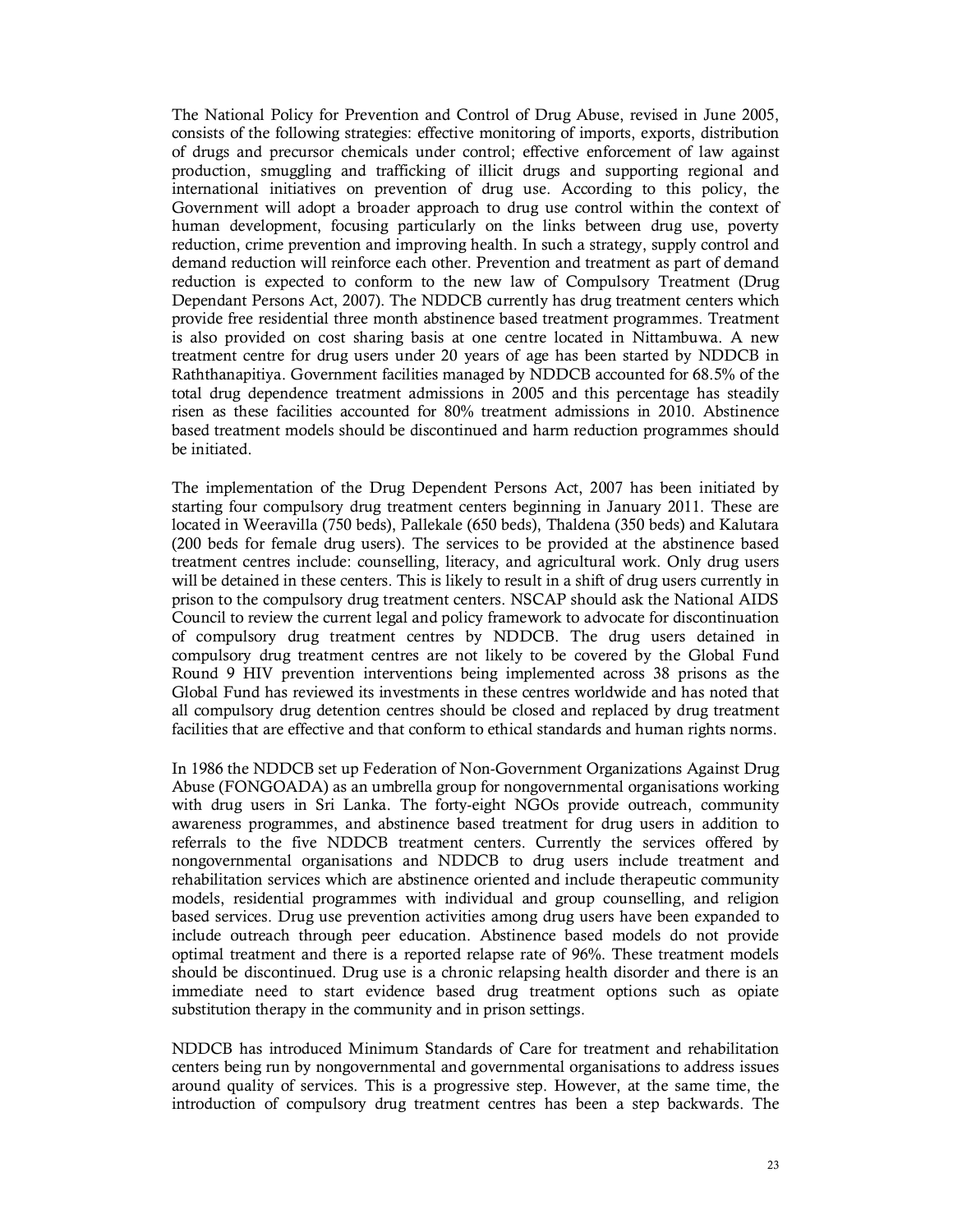current drug and law enforcement policies in the country have a negative impact on drug users access to services. This has impeded the establishment of an enabling environment for HIV programmes for them, eroding their rights and negatively impacting their access to prevention, treatment and care services.

Predominantly, the use of narcotic drugs is subject to legal prohibition in Sri Lanka. Harm reduction measures, because they relate to drugs and persons who use them, are affected by the legal environment. Criminal and narcotics-related statutes both have a bearing on harm reduction; legal strictures may directly oppose or restrict measures for prevention, treatment and care or create conditions where harm reduction interventions are unable to reach drug users most at risk.

Harm reduction programmes promote safety and avert risks while tolerating substance use. This has resulted in a contradiction between legal and public health approaches to drug use. While penal law relates to a drug user as an offender, health authorities regard substance dependence as a manageable medical condition. Non-punitive interventions for drug users, in particular, programmes that primarily address drug related risks and not drug use itself are seen by some as bordering on the brink of illegality. Furthermore, certain programmatic measures such as needle and syringe programmes, opiate substitution therapy and condom supply stand in direct and obvious conflict with criminal law. It is in this incongruous backdrop that IDU and HIV containment efforts presently exist in Sri Lanka.

There is high degree of stigma and discrimination against drug users. People who use drugs are not meaningfully engaged in policy development, program design, delivering and monitoring and evaluation. At the policy level, NSACP is committed to achieve the community ownership and sustain the demand for services that have been envisioned for drug users. There is no network of people who use drugs in Sri Lanka. There is no representation of people who use drugs in the PLHIV networks. The prevention subcommittee has representation from NGOs working with people who use drugs.

In many countries in the region, harm reduction activities for injecting drug users did not begin until the prevalence among them was very high. Sri Lanka has a unique opportunity to prevent the epidemic from spreading among this population with the greatest vulnerability to infection.

### **Delivery of components of a comprehensive package for injecting drug users**

A combination of interventions are necessary to effectively prevent HIV infections amongst injecting drug users. Evidence supports a comprehensive package of biomedical and behavioural interventions as the optimal HIV prevention strategy for halting HIV among injecting drug users. The ideal combination is the comprehensive package of interventions as proposed by WHO, UNODC and UNAIDS (Technical Guide for Countries to Set Targets for Universal Access to HIV Prevention, Treatment and Care for Injecting Drug Users, WHO, UNODC, UNAIDS, 2009).

Few services from the comprehensive package for IDUs are currently provided through the governmental and nongovernmental sectors. Drug users do not access these services and have extremely poor knowledge of availability of services except those provided through STI clinics. In addition these services are delivered at different health facilities and locations so that HIV prevention services available to the IDUs are institutionally and geographically fragmented. There is limited understanding of the concept of harm reduction and a comprehensive package.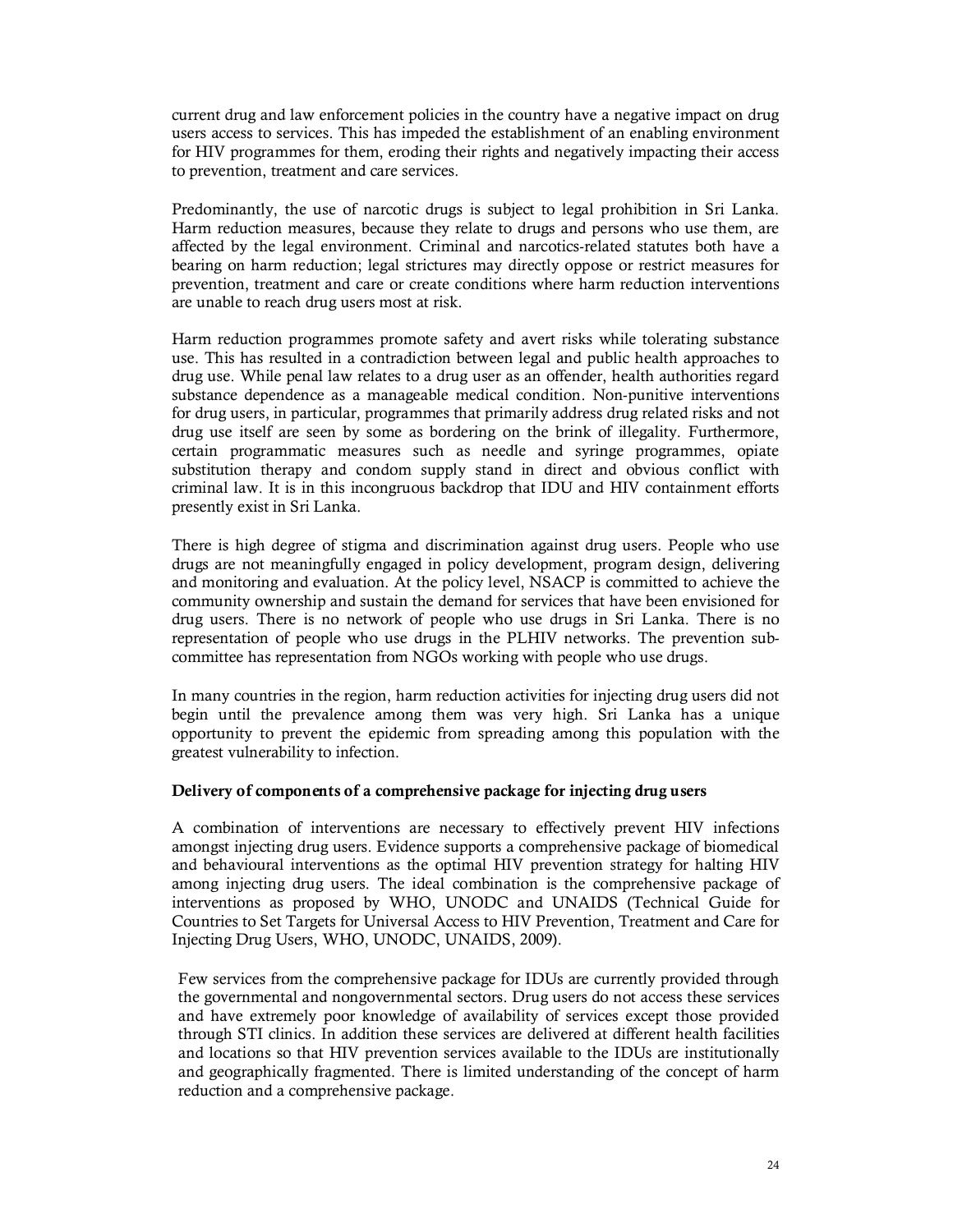| Component of comprehensive HIV<br>prevention package                                                       | Delivery of services for IDUs                                              |  |  |  |  |
|------------------------------------------------------------------------------------------------------------|----------------------------------------------------------------------------|--|--|--|--|
| Needle and syringe programmes                                                                              | Not available                                                              |  |  |  |  |
| Oral substitution therapy                                                                                  | Not available                                                              |  |  |  |  |
| <b>Voluntary Counselling and Testing</b>                                                                   | Testing services at governmental<br>sexually transmitted infection clinics |  |  |  |  |
| Antiretroviral treatment                                                                                   | Governmental antiretroviral treatment<br>centres                           |  |  |  |  |
| Transmitted<br>Infection<br>Sexually<br>prevention                                                         | sexually transmitted<br>Governmental<br>infection clinics and hospitals    |  |  |  |  |
| Condom programming for injecting<br>drug users and partners                                                | Nongovernmental organisations                                              |  |  |  |  |
| Targeted Information, Education and<br>Communication for injecting drug users<br>and their sexual partners | Nongovernmental organisations                                              |  |  |  |  |
| Hepatitis<br>diagnosis,<br>treatment<br>(Hepatitis A, B and C)                                             | Not available                                                              |  |  |  |  |
| Tuberculosis prevention, diagnosis and<br>treatment                                                        | tuberculosis<br>Governmental<br>control<br>programme                       |  |  |  |  |

One of the current responses has been a UNODC-funded project to provide services to drug users for increased coverage and quality of care, support and treatment for drug users started in 2007. The services for drug users include: drop-in centres, outreach treatment camps (similar to abstinence based treatment models provided by NGOs), referrals to STI clinics and rehabilitation centers run by NDDCB and NGOs, self help groups, peer education, condom promotion and IEC material distribution. This project represents a missed opportunity for the United Nations to advocate for an evidence based comprehensive package of harm reduction services for injecting drug users. No data was available with NDDCB and NSACP to determine the coverage and reach of the services provided by the UNODC-funded project. The quality and effectiveness of these services was also not evaluated.

### **Recommendations**

1. The most effective course of action is to prevent HIV infections among injectors before prevalence increases. In locations where significant number of IDUs exist, early interventions will be easier to implement and cheaper than trying to curb later HIV spread among injectors and their sexual partners.

2. Opiate substitution therapy is a primary prevention intervention. Medication is prescribed by a medical doctor and administrated under medical supervision of a trained nurse or pharmacist. The substitution drug is taken orally or sublingually instead of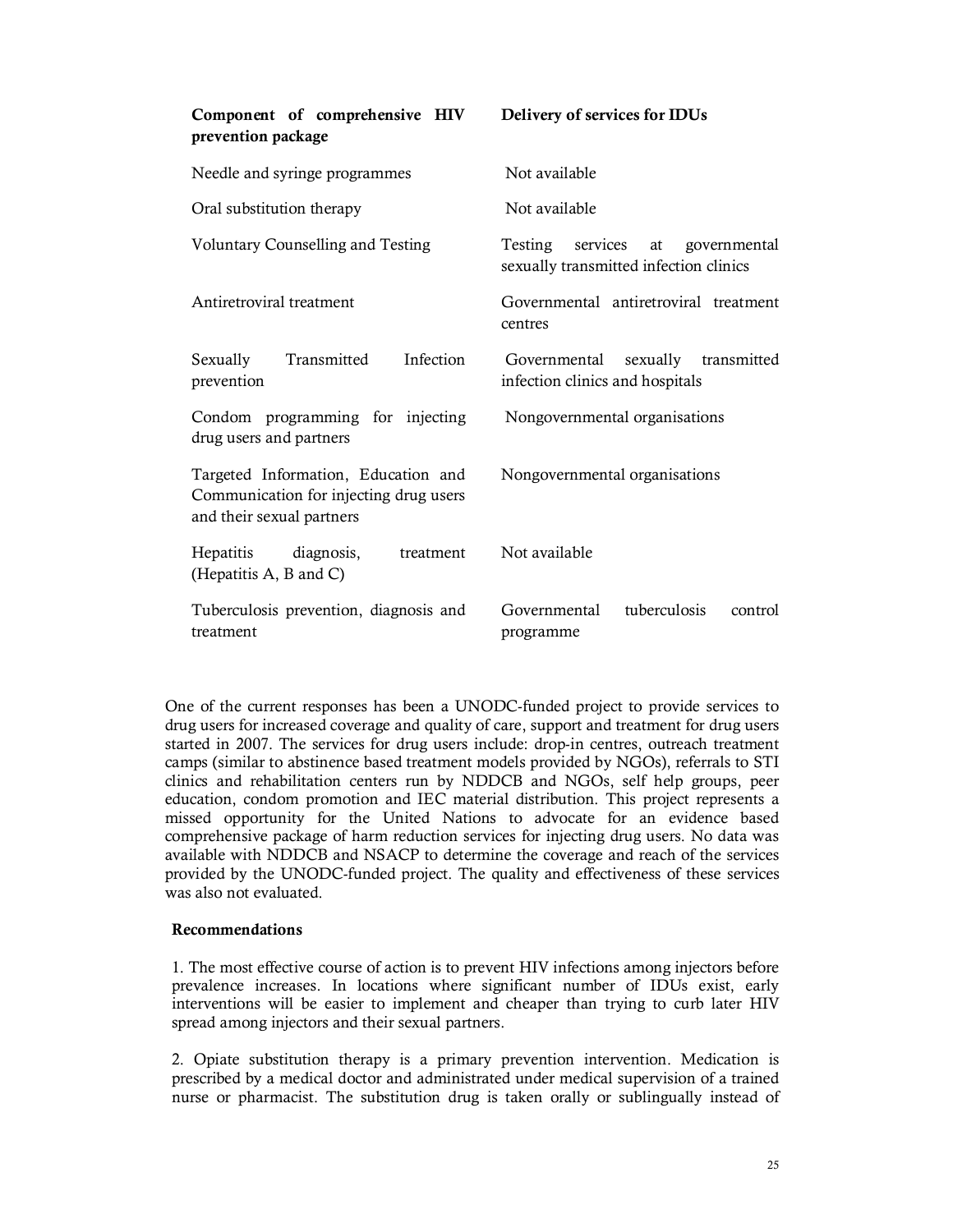injecting. Oral substitution therapy eliminates the craving for illicit drug, blocks the effect of illicit opiate drugs if used, and gradually leads to total abstinence and recovery.

Programmes to provide sterile injecting equipment and opiate substitution therapy including methadone and buprenorphine, to injectors have demonstrated results in reducing the spread of HIV and reducing criminal activities. They should be implemented on a scale large enough to have an effect on potential HIV spread at country level.

3. The country should focus HIV prevention efforts on activities that reduce drug injecting, that promote the use of sterile equipment when injecting does occur, and that encourage safe sex among injectors and partners. This should be done immediately. Preventing an HIV epidemic among drug injectors can be a very effective way of avoiding a wider epidemic. NSACP has an opportunity to pilot needle syringe programmes through nongovernmental organisations participating in the ongoing UNODC-funded project.

4. NSCAP should assume the leadership for ensuring quality delivery of HIV prevention interventions among drug users by nongovernmental organisations. Coordination between NDDCB and NSCAP has to be strengthened for programming through regular monthly meetings to ensure that the response to drug users is cohesive. The prevention subcommittee of the National AIDS Committee should take this up as an urgent policy issue.

5. There is an immediate need to generate higher quality of information on HIV transmission patterns and trends among injecting drug users and the identification of epidemic 'hotspots'. This may be possible by using the district data available with NDDCB. This may lay down the basis for a more focused and highly effective response. Gender disaggregated information is also essential for a more focused response.

6. Introduction of a comprehensive package of services for IDUs is an immediate priority. NSCAP should start delivery of opiate substitution therapy through STI clinics, particularly in Colombo, where there has been an increase in the number of IDUs over the past five years. Introduction of harm reduction programmes will require effective advocacy with the relevant government departments.

7. Currently, methadone and buprenorphine are not listed as part of the Sri Lanka Essential Drugs list by the Ministry of Health and hence procurement and administration is considered illegal. (Convention against Illicit Trade in Narcotic Drugs and Psychotropic Substances Act, 2008). NSACP should advocate for inclusion of methadone and buprenorphine in the list of Essential Drugs.

8. There should be inclusion of non injecting drug users into the oral substitution therapy programme. Evidence from other countries indicates that 20% of opiate dependent people will benefit from OST. The NSCAP should look at ensuring that at least 20% of the total slot for OST be reserved for drug users who do not inject drugs.

9. Delivery of comprehensive harm reduction package in the public health system needs to be optimized with services delivered in the health system strengthened by working with nongovernmental organisations providing services to drug users.

10. Efforts should be made to establish a drug user network across the country and space created for this network to engage in the national response. The network should be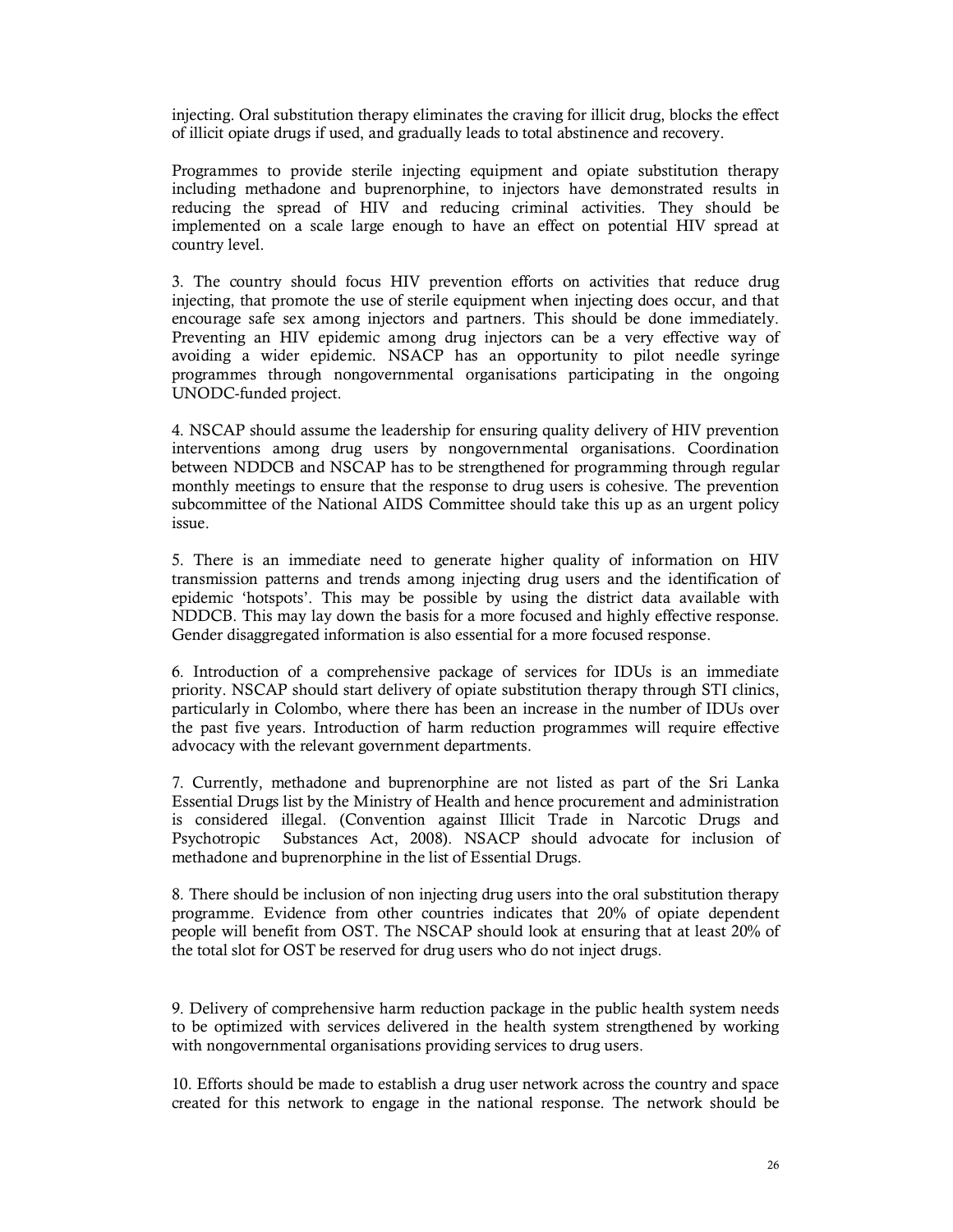represented on the prevention subcommittee of the National AIDS Committee. Formal engagement of people who use drug users is essential in the delivery of harm reduction programmes.

11. A strategic concern is to promote non punitive, non discriminatory laws and policies that give drug users access to services thereby reducing further progression to injecting drug use. The existence of policy and legal review is a starting point for examination of requirements for harmonization of drug and HIV/public health laws.

# **Major objective 2) of the expiring national strategic plan is: increased scale and coverage of HIV communication interventions for general population and lesser risk populations (youth, migrant workers, etc.)**

The strategic plan called for finalisation of a the communication strategy for the general population addressing stigma, discrimination, general awareness and knowledge, contracting a communication firm for a multimedia campaign, the organisation of awareness campaigns for World AIDS Day and memorials. It also called for mainstreaming of skills based reproductive health education, including HIV in teacher training and the student curriculum by the Ministry of Education; mainstreaming AIDS prevention among migrants and their families by the Bureau of Foreign Employment; the development of HIV strategies by the employers' organisations and trade unions under the supervision of the Ministry of Labour, and for nongovernmental organisations to support expansion of workplace interventions.

The strategic plan does not explicitly name, list, or prioritise lesser risk populations except to mention the above two: youth and migrant workers. Risk behaviour, HIV infection in the population and size of population are the only criteria that can be used to determine whether a population is a population at high risk. All groups that have been proposed as risk populations are reviewed below.

# **The Military**

The only group for which there is clear and irrefutable risk behaviour is the military. This group is diverse and includes three armed services: the Army, Navy, and Air Force, encompasses individuals of various rank and duration in the services, as well as those who are or were on active combat duty and those who have been assigned other posts. In 2000, the size of the Army, the largest of the three armed services, was reported as 120,000 regular personnel, with about 15,000 volunteers/national guardsmen.

A 2007 survey of six hundred Sri Lankan Army personnel sampled male soldiers 18-49 who had been in the service for at least 6 months. Multi-stage cluster sampling was done to be representative of all batallions in the Army. Female soldiers and commissioned officers were not included. Of the currently sexually active respondents approximately, 18% of sexually active respondents reported having two or more partners in the last 12 months. And approximately 15% of sexually active respondents paid for sex in the last year.

When broken down by marital status, 35% (141/405) of married respondents had sex with a non regular partner in the last 12 months; including 12% of married respondents who had bought sex in the last 12 months. About 18% (34/192) of unmarried respondents had bought sex in the last 12 months. Overall, 40% of respondents who had sex with a non-regular partner did not use a condom in the last 12 months. With respect to sex with men, almost 20% of sexually active respondents reported ever having a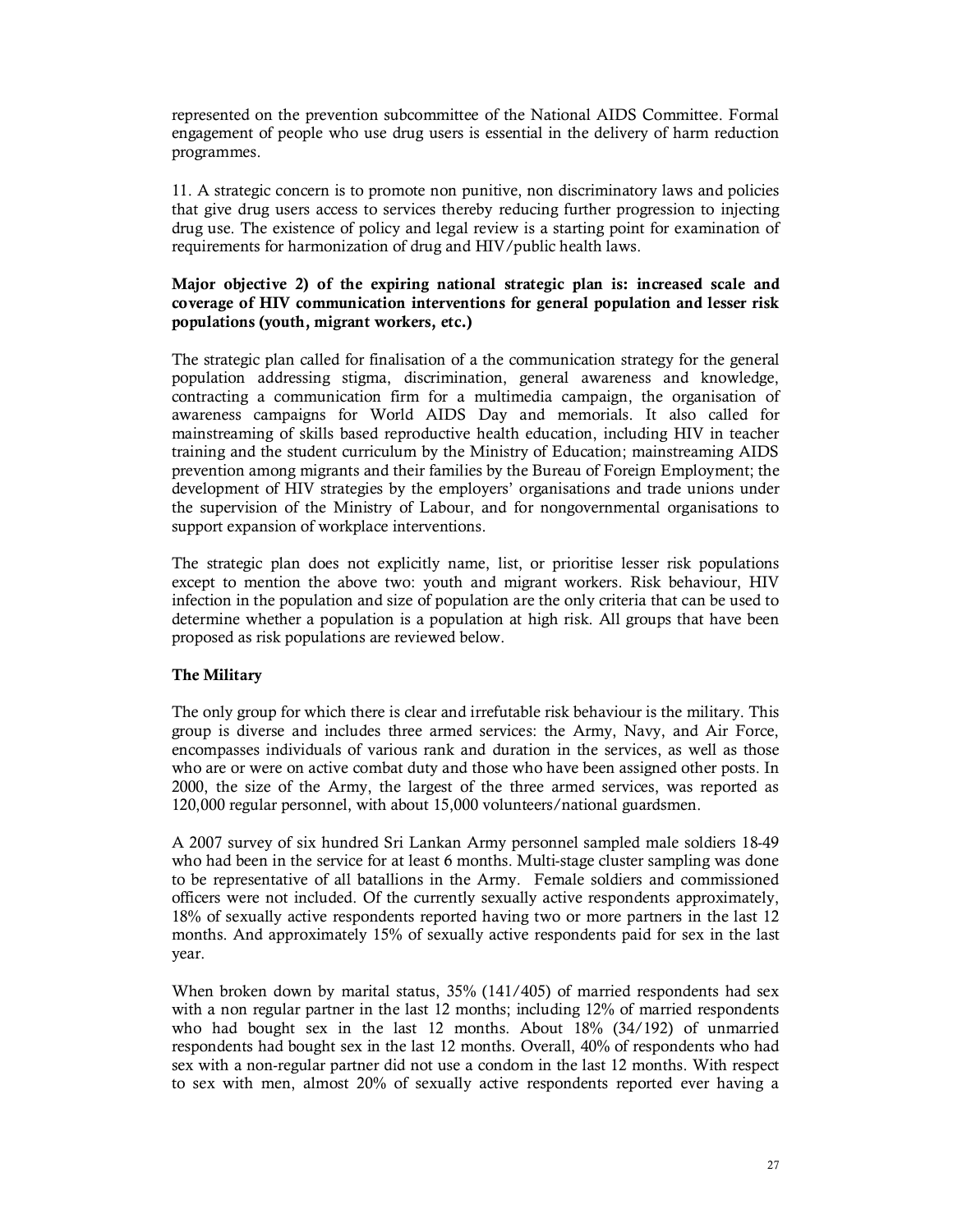homosexual experience. Approximately 7% of respondents declined to respond to the question. About 15% of respondents also report ever having sex without being willing.

A similar survey of nine hundred respondents was conducted in 2007 in transit camps in Anaradhapura and Ratmalana among Sri Lankan Army soldiers about to be deployed in the north-east combat areas. Many of these respondents had been previously deployed into combat areas. Approximately 6% of respondents were officers. Of all respondents 11% reported having more than one partner in the last 12 months. Of the sub-sample of 426 asked more detailed sexual questions and among the 360 who were sexually active in the last 12 months, about 11% reported buying sex from a sex worker in the last 12 months. Approximately, 19% of all married respondents reported ever having extramarital sex. With respect to condom use, only 20% reported always using condoms with casual partners in the last 12 months; Among married men, only 29% used condoms during sex with partners other than their spouse.

With respect to homosexuality, 31% of the 796 who responded ever had homosexual sex. Of those who ever had homosexual sex, slightly less than half reported having a male partner in the last 12 months. Of those with recent experience with a male partner, about half of their male sexual partners were not in the military.

There are currently no studies of the Sri Lankan general population to determine what proportion of adult males buy sex. However, the proportion of Sri Lankan Army soldiers who have bought sex recently is high compared to studies in other countries among the general male population. Ten reported HIV cases have been associated with a history of being in the military, thus far, but this is not surprising given the overall low prevalence of HIV in the country and among sex workers and other core groups.

The evidence of multiple sexual partnerships and same sex behaviour are clear reasons to begin HIV prevention programmes in the Sri Lanka army. They are especially important as soldiers are no longer only on their bases, have regular contact with civilian populations, and return home for visits to their families. World Bank-funded activities stopped several years ago.

### **Recommendation**

Begin HIV prevention activities in the Sri Lanka Army immediately using state funds. Improve the content of HIV prevention activities in the armed forces to reflect changes in risk for soldiers in the post conflict situation. Information on the risks associated with alcohol and nonsterile injecting equipment should be included.

### **External migrants**

Of the 134 HIV cases in 2008/09 for which risk factor data were available, 22% or 39 cases people have a history of working overseas. This has raised some concern of the importance of doing prevention interventions for this group. This number of cases may make up a considerable proportion of all HIV cases reported, but to determine whether this accurately reflects the primary mode of transmission among HIV positive individuals in Sri Lanka, it is important to evaluate whether this is an artefact of who is getting tested.

This group includes both men and women who travel abroad for work. Women working as domestic help in Arabian Gulf countries comprise a large proportion of such workers. All such foreign workers must undergo HIV testing to verify their negative HIV status in order to get a visa from the country of employment. The Foreign Employment Bureau of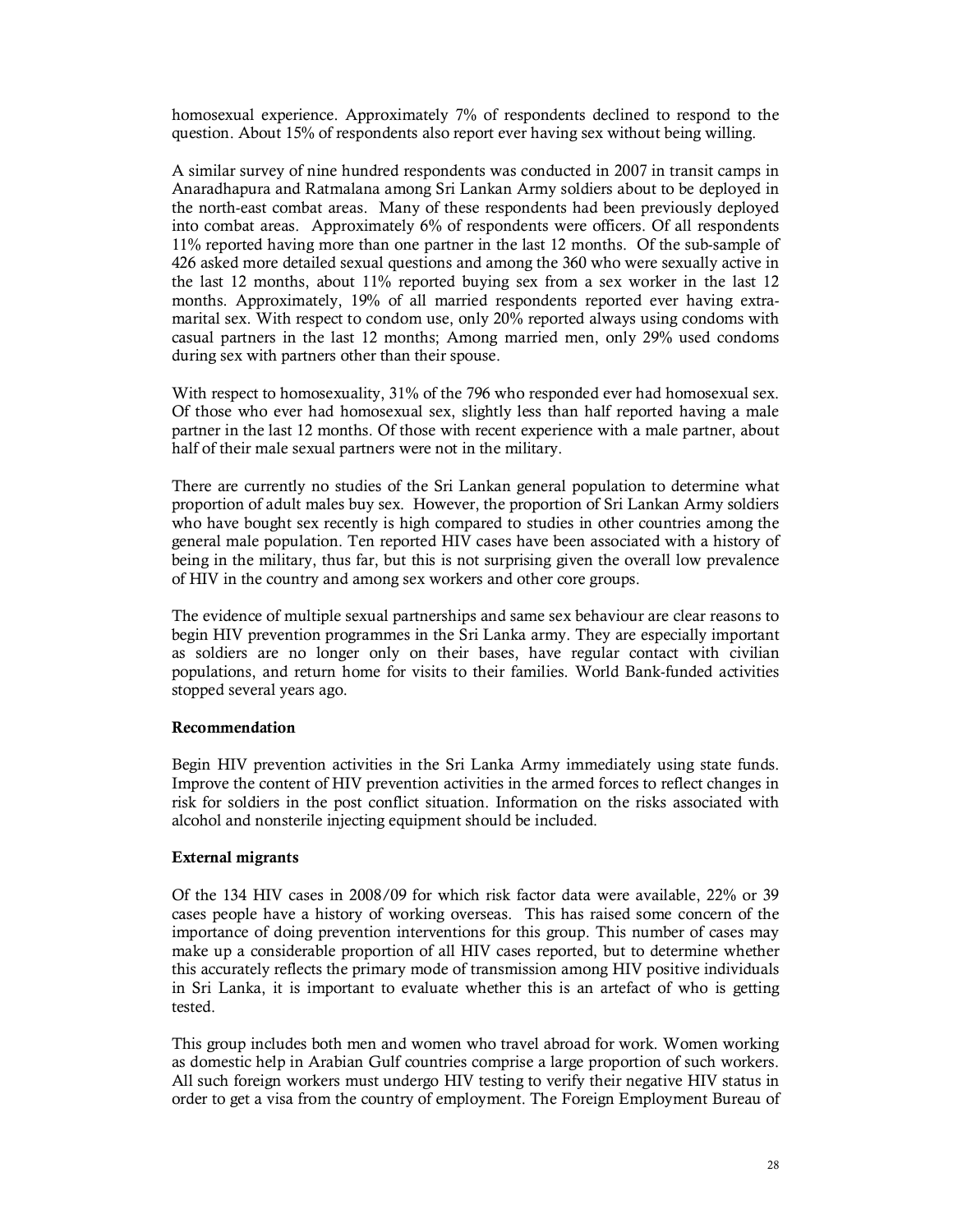Sri Lanka certifies a number of public and private laboratories from which workers can get tests that are accepted for visa purposes. All such laboratories send their positive tests for confirmation by Western Blot to the central public laboratory. In this way, all positive test results from foreign employment worker testing are believed to be received by the national programmes for HIV case reporting.

According to the Foreign Employment Bureau, the number of foreign employment workers who may be outside the country at any given point of time was estimated as 1.2 to 1.5 million people. Approximately 260,000 people apply for visas each year to work abroad, and of these 125,000 to 150,000 are likely to be first time migrants. If it is assumed that at least 125,000 foreign workers are tested each year, the positivity among foreign workers before they intend to migrate is  $39/125,000 = 0.03\%$  prevalence. In many destination countries, there is periodic testing of foreign workers and if individuals are found to be positive then they may be deported back to their home country. It is likely that twice as many foreign workers were tested (that is 260,000 apply for visas and there is periodic testing of foreign workers in destination countries) which would result in an even lower positivity rate.

There are no behavioural surveys of foreign employment workers that describe sexual and drug use behaviour in Sri Lanka or in the destination country. The foreign employment worker population is not a priority population for prevention interventions in Sri Lanka. Mandatory testing of external migrants before they migrate is not a valid strategy of prevention or care for Sri Lanka. HIV testing of migrants on their return to Sri Lanka is not an evidence-informed strategy for either prevention or care.

### **Recommendation**

No new HIV prevention activities for external migrants should be initiated. For the one hundred thousand external migrants who received pre departure orientation every year, the curriculum should be improved to include the risks of infection from the use of non sterile injecting equipment.

# **Others populations in the expiring strategy**

There is no clear evidence of high risk of HIV among populations of youth, fisher folk, plantation workers, factory workers, or police. Population-specific HIV prevention programmes should not be initiated among these groups. A "communication strategy to reach the general population" was proposed in the last national strategic plan and was not developed. It should not be included in the next strategic plan. Special strategies for youth and women are not recommended. There is no evidence that "Know Your Status" campaigns are effective in the general population in low prevalence epidemics. These campaigns are not recommended.

### **Major objective 3) There is a third prevention strategy in the expiring strategic plan: increased quality and coverage of STI services.**

The provision of sexually transmitted infection services stands alone to meet the goal of improved health. There is little evidence that control of sexually transmitted infections has an impact on the course of generalised HIV epidemics and no evidence for impact in low prevalence epidemics. The strategy calls for maintaining and upgrading STI clinical services in twenty-six sites, training on syndromic management, provincial health departments to provide STI services, and the monitoring and updating of STI management guidelines.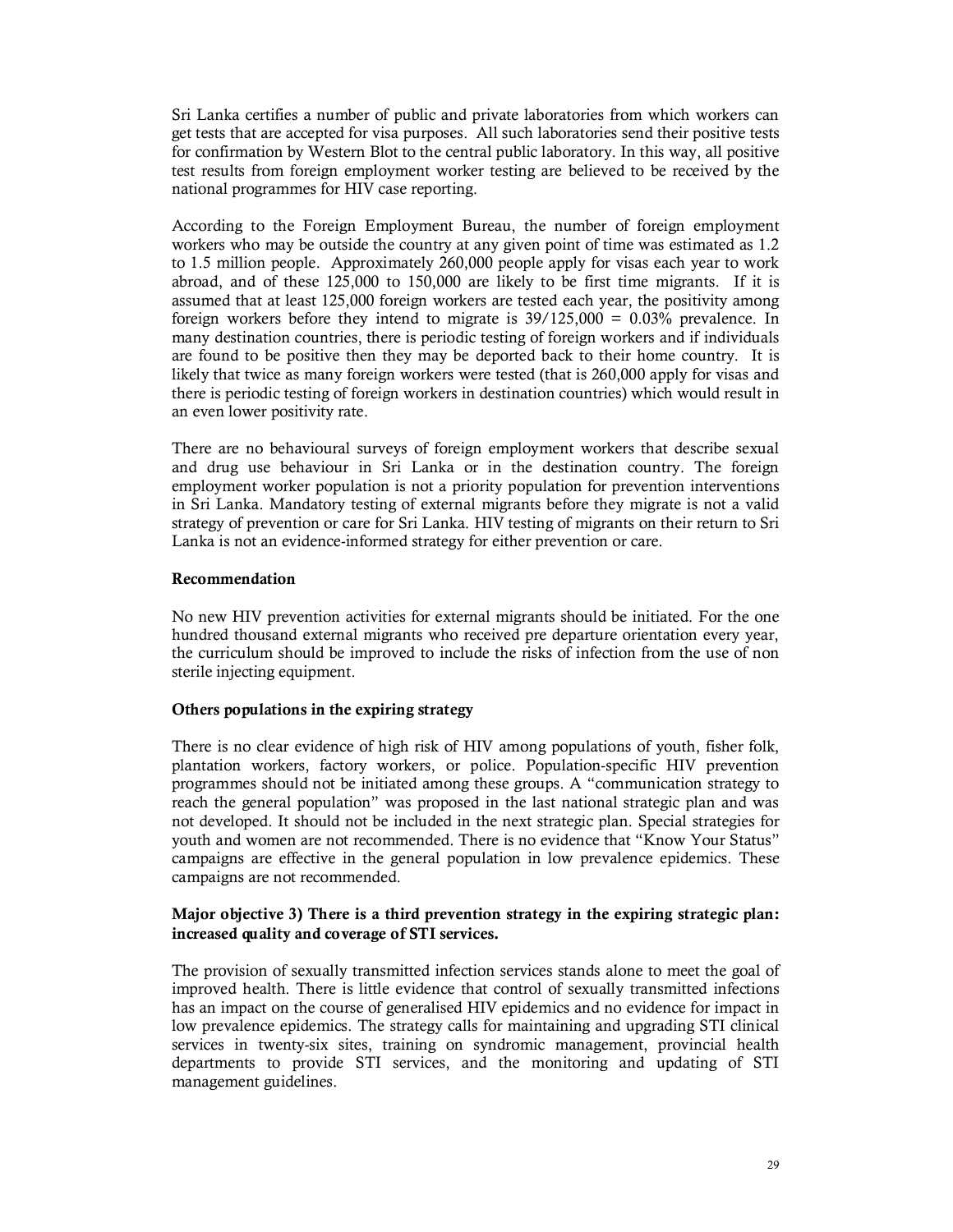The data generated by sexually transmitted infection control activities can only lead to a few conclusions on the impact of the control activities. Among people who come to the clinics, gonorrhea appears to be declining. Nongonococcal urethritis in men clinic attendees is neither increasing nor decreasing. Both of these findings are consonant with worldwide trends. Sporadic cases of syphilis are occurring but there is no evidence of outbreaks in the last few years. Control measures for these three bacterial sexually transmitted infections continue to be needed. Condom distribution stands at about one condom per capita per year or four condoms per adult male per year over the last five years.

There is little that can be learned about incidence and prevalence from slow increases in the number of people who present with both genital herpes or genital warts. In any case, treatment for these conditions has little effect on their infectiousness and no public health impact.

### **Recommendation**

There are no major recommendations for the prevention and treatment of sexually transmitted infections. The high quality care should continue.

### **Care, treatment and the Health-care setting**

### **Blood Safety**

The National Blood Transfusion Services is responsible for the supply of safer blood and blood products in the country through a network of 86 blood banks country-wide. Annual collection averages 300,000 units and services both public and private healthcare facilities. Blood unit screening is done in 12 centers for Hepatitis B, Hepatitis C, syphilis, malaria and HIV. The HIV screening by enzyme-linked immunosorbent assay was introduced in 2003 and was made a universal screening test in 2006. Screening for Hepatitis C was universalized in 2007 as screening showed an average of 0.3% hepatitis C prevalence in donor units since 2005. Blood units screened HIV positive are destroyed and a sample is sent to the Central STD/HIV Laboratory for confirmatory testing. Donors undergo a structured pre-donation education session, counselling, selection and deferral. For any donor unit screened HIV positive, they are asked to return to the blood bank for referral to the Central STD clinic for follow up. The majority of blood donors are voluntary non-remunerative donors with an average of 12% comprising replacement donors, usually friends or relatives. Regular voluntary blood donors comprise 60% of the donors. Several blood components are still imported such as albumin and the factor products. Guidelines for the rational use of blood have been disseminated and medical personnel working in the general health services are being educated in these guidelines. Implementation of the guidelines was not assessed during the review mission.

Data from the National Blood Transfusion Services shows a large discrepancy between the units screened and confirmed HIV positive in the table below. This may be an issue of the sensitivity and specificity of the screening ELISA test used in the low prevalence setting in Sri Lanka. The review team was informed that in October 2010, a new fourth generation HIV antigen-antibody ELISA test was introduced. A marked reduction from an average of 24 units screened HIV positive/month to 5.6 units/month was noted. This results in a reduction of blood units wasted and cost savings for the NSACP by reducing confirmatory Western Blot testing.

| Year                  | 2007    | 2008                      | 2009    |
|-----------------------|---------|---------------------------|---------|
| Total units collected | 260.212 | 320.091<br><i>JL</i> U.VJ | 309,909 |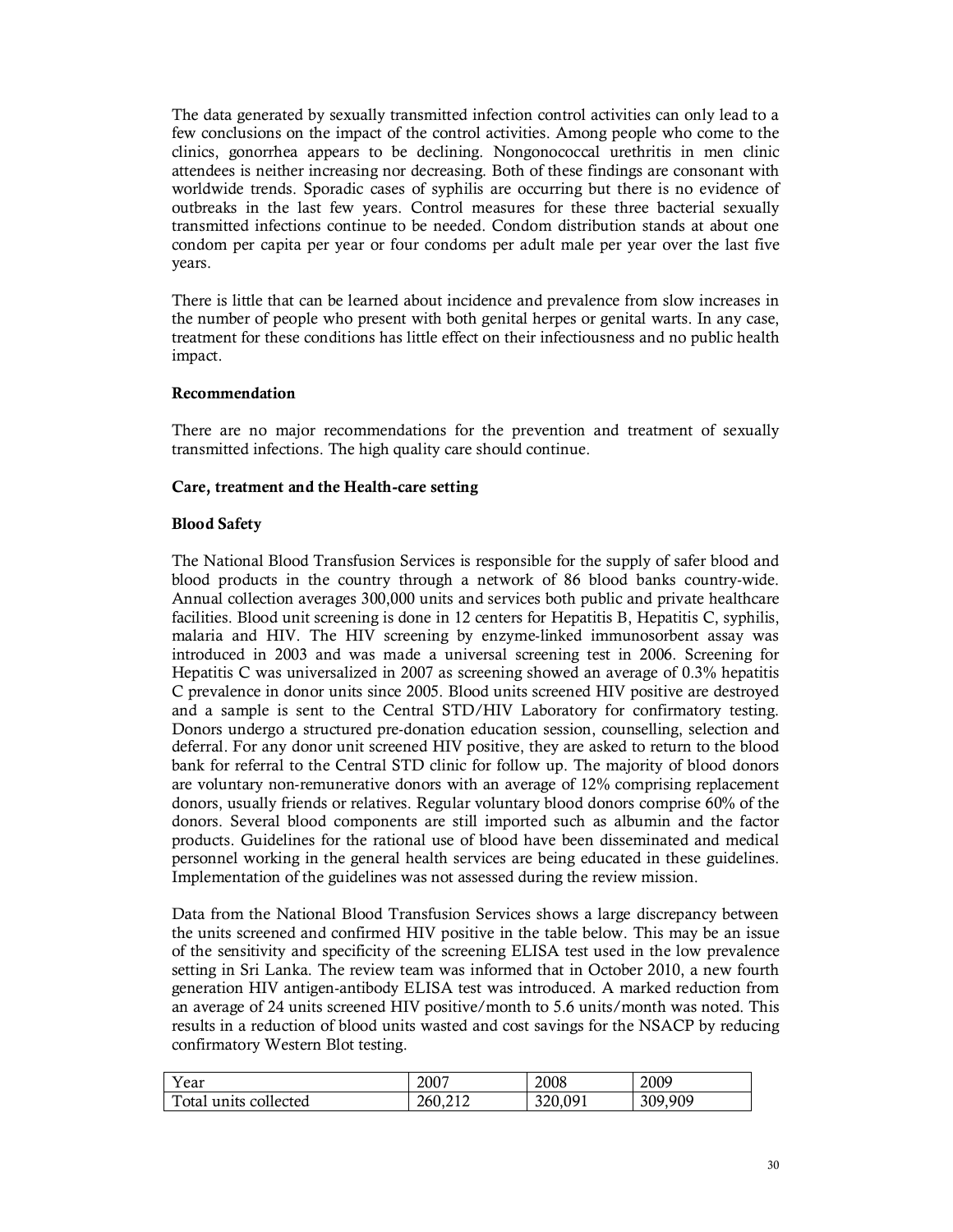| Screened as HIV positive                     | 606        | 846         | 1280        |
|----------------------------------------------|------------|-------------|-------------|
|                                              | $(0.2\%)$  | $(0.26\%)$  | $(0.41\%)$  |
| Confirmed as HIV positive by                 | 2          | 11          | 15          |
| Western Blot at the Central STD $(0.0008\%)$ |            | $(0.003\%)$ | $(0.005\%)$ |
| Laboratory                                   |            |             |             |
| Hepatitis C positive                         | 675        | 879         | 970         |
|                                              | $(0.27\%)$ | $(0.28\%)$  | $(0.31\%)$  |
| Hepatitis B positive                         | 295        | 300         | 438         |
|                                              | $(0.1\%)$  | $(0.09\%)$  | $(0.14\%)$  |

Source: NSACP 2011

### **Recommendation**

Continued effort to reach the target of 100% voluntary non-remunerative blood donations would ensure the good progress in this area of work. National Blood Transfusion Services data should be used as part of NSACP surveillance for HIV, syphilis, and Hepatitis B & C.

# **HIV counselling and testing**

Voluntary informed consent based on the '3 Cs' (confidential, counselling, consent) remains the mainstay of the HIV counselling and testing services. There has been considerable progress since the last review in 2006. Thirty government STD clinics provide VCT where pre-and post-test counselling is provided by MO (STI) with support from PHNS, PHI and nurses. There is no data to assess the proportion of those tested who receive their test results and the External Review team heard that only positive HIV test results are actively followed up by STI clinic testing centres. Within the private sector, seven large private hospitals in two major cities of Colombo and Kandy provide testing services. There is little information on the quality of counselling and testing in the private sector and testing in the private sector is not linked to the established government quality assurance programme. All patients screened positive in the private sector are referred to government STI clinics for confirmation. While there is capacity for infant diagnosis, due to non-availability of test kits, early testing of HIV exposed infants continues to be a challenge.

Routine testing without informed consent is reported to occur as part of medical assessments for health insurance, pre-employment overseas programmes, diagnosis of HIV in hospital inpatients as well as for remand prisoners under the vagrancy ordinance. In the UNAIDS 2010 Stigma Index report, 78% of the respondents were tested for employment and the majority were tested without their knowledge.

In the last few years, NSACP has worked with NGOs and the plantation sector to establish counselling and referral centers including the Family Planning Association, Community Social Development Foundation working with sex workers, Companions on a Journey working with men who have sex with men, three community based organisations of people living with HIV, and the Mithuro Muthoro working with drug users. Using the Global Fund Round 6 grant, twenty-six counselling and referral centers in five districts were established covering 60 estates. Systematic reporting from nongovernmental organisations on number of people referred and tested is not done and is seen as a weakness of the system.

Increasingly provider-initiated testing and counselling in healthcare facilities is being promoted. There are 3 approaches being used: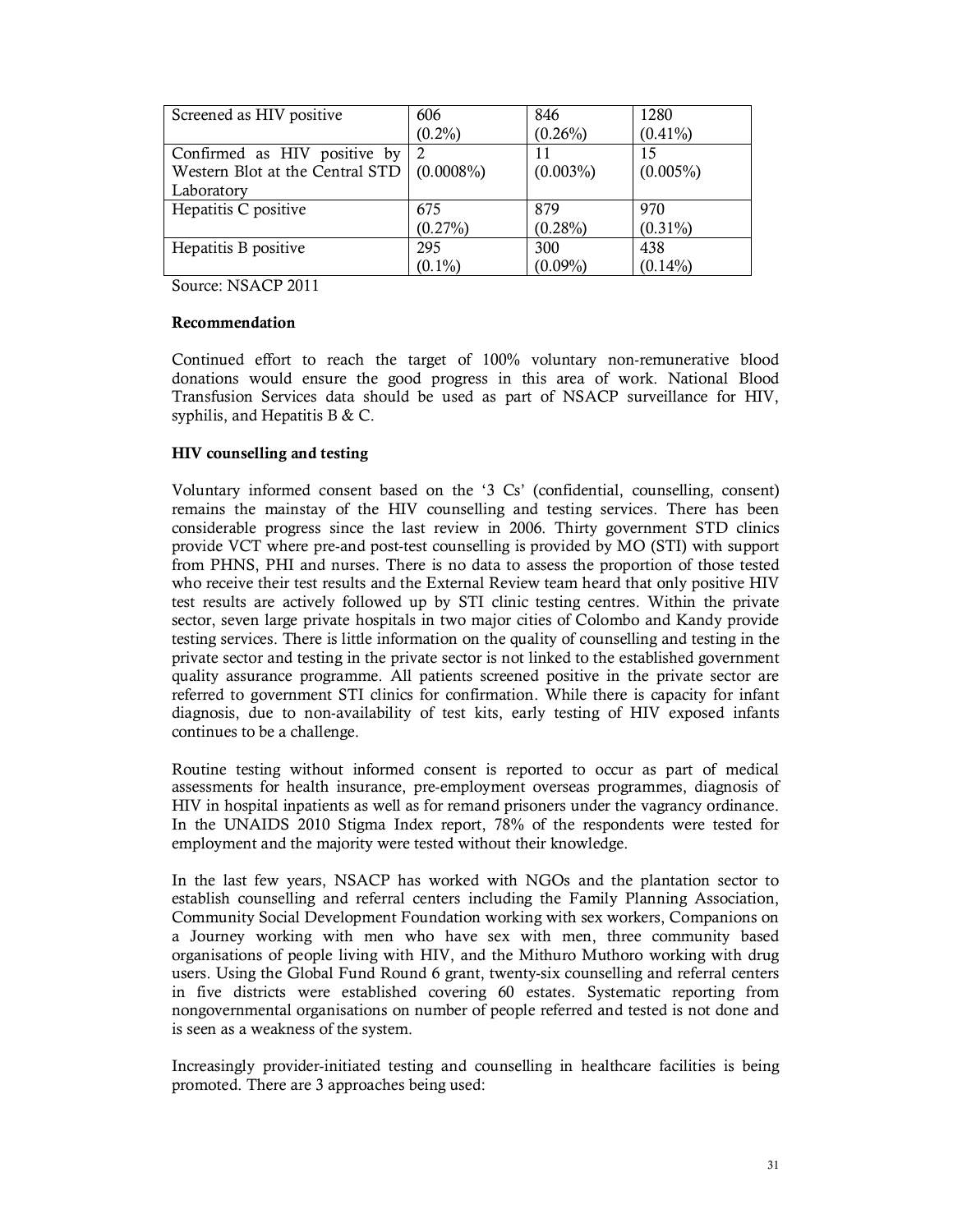- Universal offer of HIV testing by providers: at STD services and selected antenatal care sites included in this report under PMTCT.
- Diagnostic HIV testing within out-patient and in-patient healthcare facilities based on clinical signs and symptoms to support diagnosis, and
- Risk-based testing, either by self-risk or provider-risk assessment: at TB services and selected antenatal care sites.

During the Pollonaruwa field visit, the review team was informed that all TB patients at that site were universally offered HIV testing based on a directive from the provincial level, although the policy of the National Programme for TB & Chest Diseases is based on risk assessment. As health is a provincial responsibility, the national programme provides technical guidance while the implementation of health services falls under the purview of the provincial health directorate.

Data on entry points for HIV care showed that the major entry points for HIV infected patients are from the STI clinics, hospital services (out-patient and in-patient) and partner tracing through contacts of positive patients. People who walk into VCT services sites constitute a minority of patients due in part to the stigma attached to STI services. There are data gaps in NGO referrals. Analysis of the testing to treatment registration cascade would be helpful to understand programmatic barriers and help design solutions.

Inadequate HIV knowledge and skills to suspect and refer for HIV testing in clinical settings has been observed. Healthcare providers interviewed have stated that they need to have structured HIV training to improve provider-initiated testing and counselling, and to mainstream HIV care into general clinical services. Since HIV is a lifelong disease, skills in antiretroviral treatment and skills in the chronic continuum of HIV prevention and care is required to improve quality of services for adults and children living with HIV. Opportunities for structured capacity building in essential HIV prevention, care and treatment including basic counselling skills exists in the health system. These are the various undergraduate and postgraduate education, pre-service and in-service trainings at the various levels for medical, dental and paramedical healthcare providers.

Training to improve counselling skills based on the WHO South-East Asia Regional Office counselling modules is ongoing for public healthcare providers. Although there is some training for nongovernmental organisation providers, there is need to increase structured training for provision of counselling and voluntary testing referrals among staff of the nongovernmental organisations working with at most-at-risk populations. Promotion of VCT in at-risk populations is a priority and likely to provide the optimum cost-effectiveness in a low prevalence setting. Furthermore, there is an observed need to improve on specialized topics such as counselling children and adolescents since providers and parents have difficulty in communicating with children and adolescents infected with HIV.

### **Recommendations**

1. Provide structured training for community and positive network organizations to promote VCT in most at risk populations as a priority. Promoting VCT for these populations must be accompanied by effective referral and linkage mechanisms for those test HIV positive to care and treatment services. For those testing HIV negative, testing and counselling services are important to strengthen the messages on prevention counselling in these populations and 'staying HIV negative'. Staff providing testing and counselling services need to be provided specific training on sensitivity to working with at-risk populations, especially in communicating with them, stigma and discrimination and specific health and non-health issues within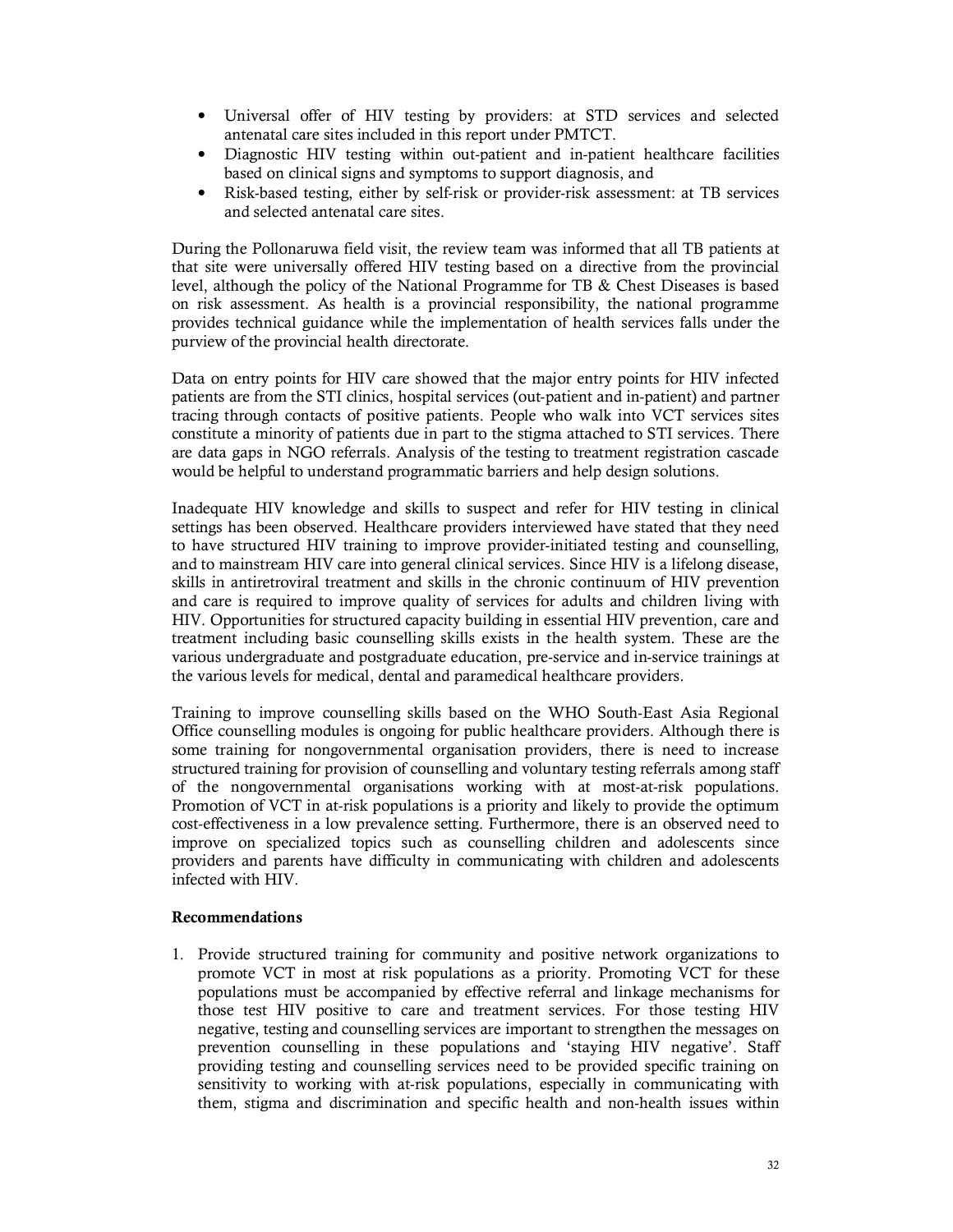these groups. Additionally, HIV testing should be geared towards most at risk populations, STI patients, and suspected HIV infection cases and not towards the general population or youth as the risks are low.

- 2. Optimize use of provider-initiated testing and counselling with structured, simple guidelines and protocols for risk assessment in the various health care settings. Capacity building for basic HIV care for health care providers would be useful to integrate HIV into general health services. For testing in antenatal services, see the PMTCT section.
- 3. Strengthen analysis and use of data from all sources including testing services to support design of programme strategies and expansion of services, both at national and provincial level.

### **Prevention of mother to child transmission of HIV**

The prevention of mother to child transmission of HIV is part of the new National AIDS Policy. The objectives of the PMTCT programme have been updated to include the elimination of paediatric infections by 2017 as well as elimination of congenital syphilis by 2015. The Government of Sri Lanka has adopted the four pronged comprehensive approach recommended by WHO/UNICEF to prevent HIV among infants and children using an integrated approach. These are primary prevention of HIV transmission, prevention of unintended pregnancies among women living with HIV, prevention of HIV transmission from pregnant women living with HIV to their offspring through provision of antiretroviral treatment; and provision of care and support for women living HIV, their children and families.

The care of HIV pregnant women and infants have been integrated into the programme of the Family Health Bureau which is responsible for maternal, child, reproductive and sexual health including family planning. As 99% of pregnant women have institutional deliveries and many are being delivered by consultant obstetricians, the maternal and child health services provide an ideal setting for integration of PMTCT. While there is private sector care in maternal health, the public sector provides up to 94% of all care for pregnant women. NSACP provides the technical assistance for this programme and has close collaboration with the Family Health Bureau in PMTCT, elimination of congenital syphilis and family planning. Integration of HIV within the family and child health programme includes updating national guidelines on PMTCT, guidelines on congenital syphilis elimination, development of the antenatal package with integrated PMTCT interventions, integration of STD/HIV awareness, prevention and self-risk assessment within the parent craft class education module for women and their spouses. It also includes family planning and contraception for women living with HIV as well as establishing linkages with the adolescent prevention through life-skill education and protection interventions targeting the most at risk and especially vulnerable adolescents.

The adolescent School Health Programme includes the importance of STD/HIV prevention as well as importance of PMTCT. Training of public and primary health care providers, labour room staff and doctors including residents and interns are ongoing. Community outreach for all pregnant women occurs through the network of primary care services. However there are still reports by the positive network of stigma and discrimination occurring in health care settings despite training. UNICEF and WHO provides technical support in these areas. While MCH services serve as the entry gateway to HIV services, the current model of care for pregnant women requires joint management from the 'curative' service i.e. the obstetric unit, together with the STD/HIV clinic for antiretroviral treatment and care. In 2009, training for doctors in PMTCT and provision of ART and care without stigma and discrimination was conducted with 60 clinicians trained. This model of integration of PMTCT with MCH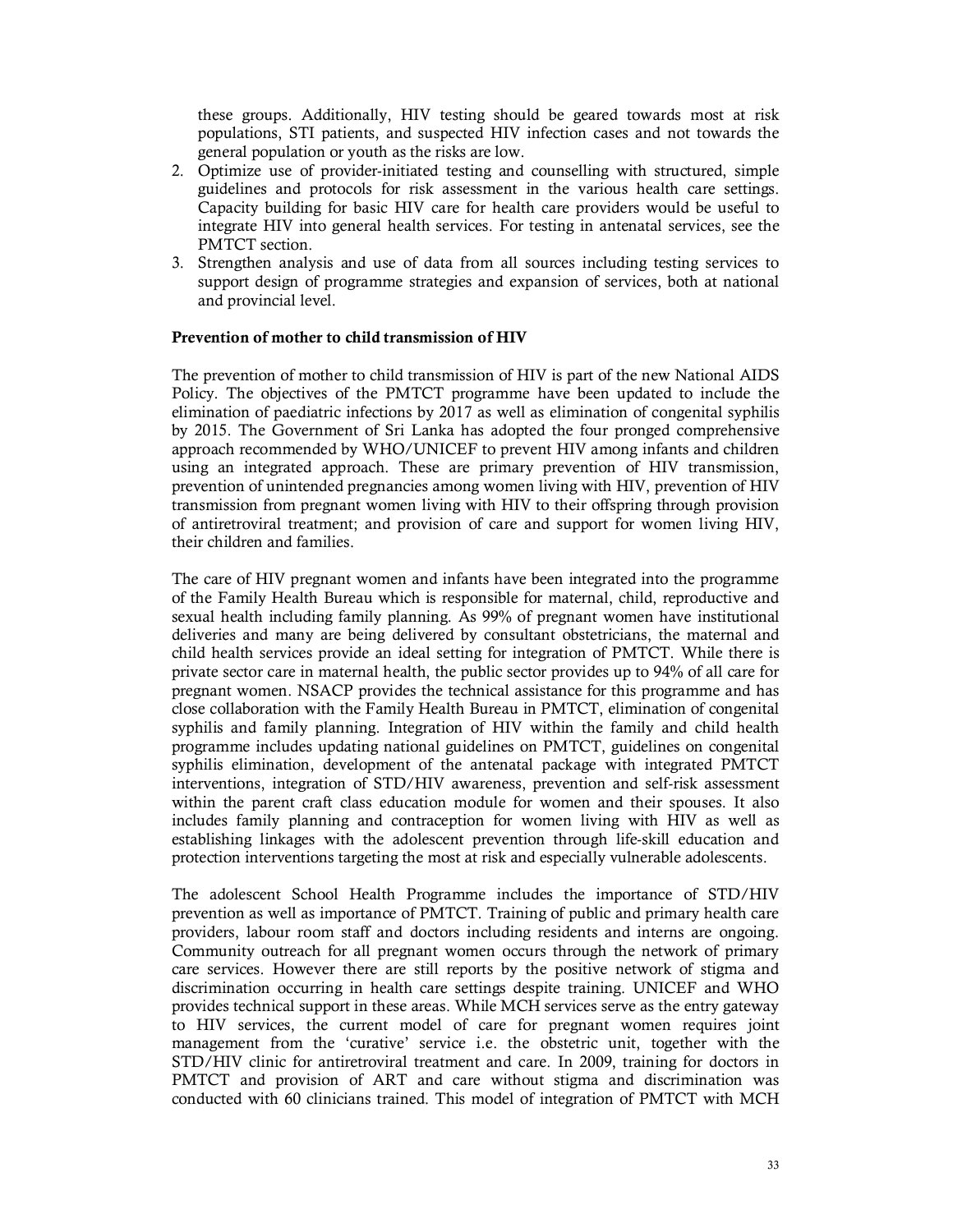services should be considered a best practice although there is the ongoing challenge of stigma and discrimination in the health care setting.

Mother-to-child transmission account for 5.4 % of the national reported HIV detections. With approximately 7.5 million women in the reproductive age group in the general population, 232 women were estimated to be living with HIV in 2010. Fifty pregnant women were estimated to require ART in 2010. As of December 2010, a cumulative total of 46 children living with HIV were reported and almost all through vertical transmission. The two leading maternity hospitals in Colombo (De Soysa Maternity Hospital, and Castle Street Hospital for Women), base hospital Gampaha and Kalutara are the four sites where antenatal screening for HIV is done. At De Soysa Maternity Hospital, all antenatal women are tested for HIV as part of the basic antenatal screening tests after providing group pre-test information. In January 2010, this strategy was extended to Castle Street Hospital for Women. The strategy of opt-out was piloted in Gampaha in 2004 and has continued to the present. A similar opt-out pilot in Kandy district from 2004-2006 yielded no positive cases. Mothers were provided group information on HIV and have the option to opt-out from testing. The Kalutara pilot of the opt-in within antenatal clinics included an HIV self-risk assessment by antenatal women. This approach was recently reviewed and found to have low acceptability. The review team was informed that there is an ongoing debate on universal HIV testing for pregnant women versus the targeted approach of risk assessment. The PMTCT data show very low overall prevalence in antenatal women. From 2006 to 2010, a total of 61,066 pregnant women were screened in antenatal clinics of which 9 (0.01%) were confirmed HIV positive. In 2009-10, of the 20,553 pregnant women screened at De Soysa Maternity Hospital, five were confirmed HIV-infected. The Castle Street Hospital for women in 2010, and Gampaha and Kalutara sites in 2009 and 2010 had no positive results.

Previous national PMTCT guidelines followed the WHO 2006 recommendations. National guidelines have been updated in 2011 to use the triple antiretroviral prophylaxis, WHO Option B, as the preferred PMTCT regimen. The preferred infant feeding option in the context of HIV currently is replacement feeding. Because of the low numbers of positive pregnancies, sponsorship of formula milk (and sometimes, other related commodities such as bottled water) for six months by the AIDS Foundation of Sri Lanka and other NGOs is arranged by the programme. The draft 2011 national PMTCT guidelines provide the option of breastfeeding under cover of antiretroviral prophylaxis, after counselling and according to mother's choice. Breastfeeding is widely practised in the country and replacement feeding often invites questions about HIV status from family and community.

On reviewing the draft national PMTCT 2011 guidelines, viral load monitoring is recommended at baseline, 2 to 6 weeks after initiating or changing ART, monthly until undetectable levels are reached and every two months. If viral load is used to support the decision for mode of delivery, it would be assessed at 34-36 weeks of gestation. If implemented according to guidelines, each HIV infected pregnant woman will have between 4 - 6 viral load tests during pregnancy. However, viral load testing in the Central STD/HIV Laboratory have been sporadically available due to frequent reagent stock-out. The issue of frequent reagent stock-out has been noted by the last programme review in 2006. Furthermore, assuming a viral load test costs the equivalent of \$US 120, and with an average of 5 tests per pregnant woman, the total viral load cost per pregnant woman would be \$US 600. Thus, implementation of the use of viral load for care of HIVinfected pregnant women will depend on the consistent availability of testing, utility of the results to clinicians for patient monitoring and rationalizing use within a programme with limited resources.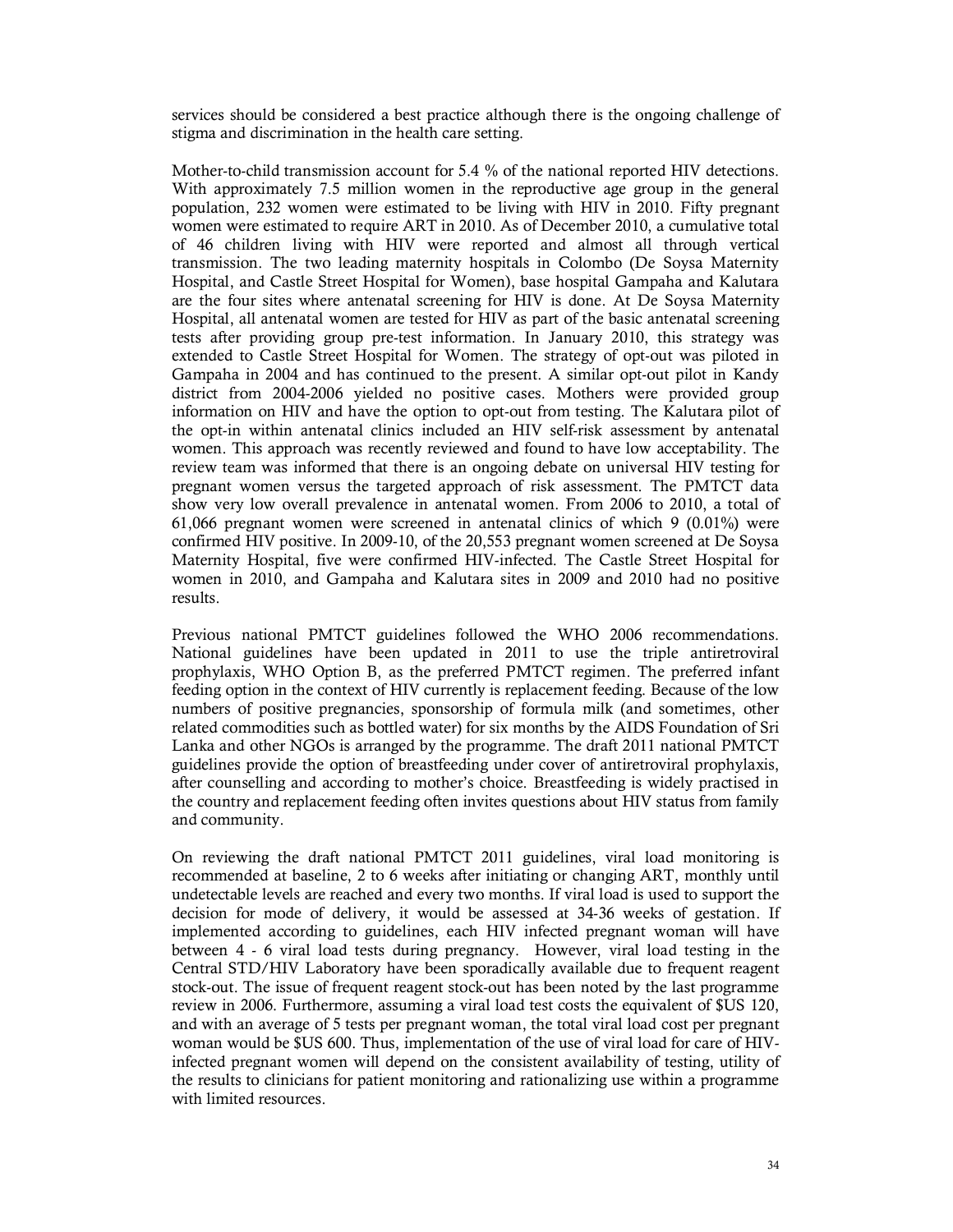### **Recommendations**

- 1. The practice of universal HIV testing with opt-out within the antenatal setting, characterized by group pre-test information on antenatal screening tests including HIV, syphilis, haemoglobin, blood grouping and Rhesus factor is not cost-effective in a very low prevalence setting. Data from the four antenatal sites showed very low burden of HIV. A cost analysis of universal HIV screening per case detected would inform future policies on testing in the antenatal setting and is recommended. While the 'opt-in' approach using a self-risk assessment has been piloted in Kalutara for some years, documentation and evaluation of the implementation experience needs to be done as it will be invaluable to guide further decision on using this approach in the antenatal setting. In addition, the approach of risk assessment by health care providers with an offer of HIV testing for pregnant women should also be evaluated for feasibility and patient/provider acceptability. Site selection to pilot out the approach should take vulnerability and risk factors of the local population into consideration.
- 2. Use of data from HIV testing and entry points should support planning and expansion of service sites. Gap analysis of the HIV testing to treatment cascade need to be reviewed to find solutions to barriers.
- 3. The utility of viral load testing for routine clinical monitoring of pregnant women should be rationalized within a programme with limited resources.
- 4. The model of integration of PMTCT with MCH services should be considered best practice, although there are challenges of stigma and discrimination in the health care setting. Continued efforts to reduce stigma and discrimination attitudes in all cadres of health care providers including training in HIV knowledge and skills for essential HIV care are required. Prioritization of training for service delivery sites is required due to the low prevalence and should be guided by vulnerabilities and risk factors of the local population.

### **Elimination of congenital syphilis**

Antenatal screening for syphilis has been a routine in the country since the 1950s. The incidence of congenital syphilis is low. In 2009, almost 98% of antenatal mothers were screened for syphilis and 4 cases of congenital syphilis were reported. In STD clinics a total of 18,970 clients were screened and 3.1% confirmed to have syphilis. Ninety percent of these STD clients were treated. The rate of infectious syphilis in 2009 was 1.03 per 100,000 population.

The Elimination of Congenital Syphilis campaign was introduced in 2009 with the target of reducing the incidence of congenital syphilis to less than 0.005 cases/100 live births by 2015. The introduction of a rapid test using the on-site rapid qualitative immunochromatographic strip test to 20 peripheral sites with laboratory constraints have enhanced coverage. However the test is expensive. The MO (STI) is responsible for notification of pregnant women and mothers with syphilis and babies with congenital syphilis.

The ECS campaign is integrated within the universal health provision for pregnant women. Experience with the implementation of ECS noted constraints such as competition with other health priorities e.g. dengue especially at provincial level, higher cost of the rapid test, lack of staff for blood drawing and transport, transfers of laboratory technicians resulting in non-availability of laboratory services, time lapse between drawing blood for screening and tracing mothers presenting to STD services, duplication of testing in field clinics and hospital ANC as well as translation of communication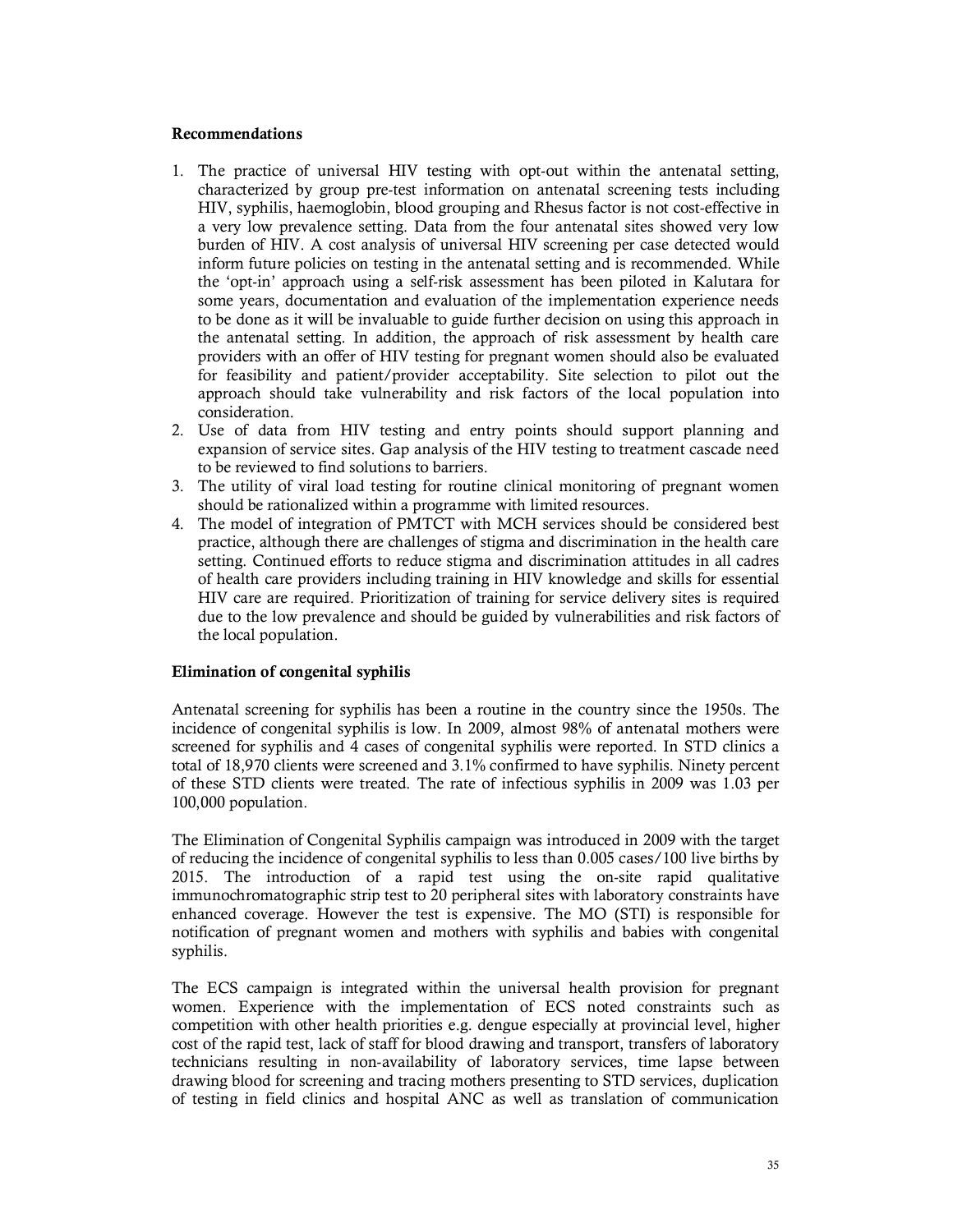material into the Tamil language. There is little information about VDRL testing in the private sector. A validation test was done on 31 samples which showed that the concordance between the rapid test used with TPHA as the gold standard was 80% compared with the VDRL/TPHA at 61%. The overall experience with using the rapid test has been good.

Advocacy from NSACP to involve the provincial health directorate has resulted in good cooperation and coordination to implement the ECS. The MO (STI) has had competing priorities as they run both clinical and community/public health activities. There is a need to improve the coordination and liaison by the NSACP with the Regional Director for Health Services / Medical Officer – Maternal Child Health / Family Health Bureau focal point for antenatal care and focal point for M&E/MO (STD) to strengthen monitoring of district implementation.

In spite of these challenges, since Sri Lanka has a strong health system for elimination of congenital syphilis, continued efforts to sustain the pace and progress is important to achieve the goals.

### **Recommendations**

- 1. A comprehensive cost analysis is required for the syphilis testing algorithm comparing VDRL and the various rapid tests kits including/excluding the use of TPHA as the confirmatory test, infrastructure and laboratory staffing costs and costefficiency of the system to deliver the results to clinicians for action.
- 2. Review the model of syphilis screening and consider if VDRL or rapid testing may be done by clinic staff other than the STD clinic laboratory technician or integrated into provincial/district hospital laboratory.

### **Care, support and treatment**

Free ART for all eligible people living with HIV began in November 2004. With an estimated 3,000 people living with HIV in 2009, a cumulative total of 1,196 HIV persons were tested and reported to the NSACP. Data of 2010 shows 162 pre-ART patients, 265 patients on ART and a cumulative total of 49 deaths of patients taking ART. There are 24 children registered with NSACP, half of them taking ART. Thus there is about a 50% gap from testing to ART service registration. Cohort analysis from five ART sites showed low patient volumes except for the Colombo clinic and IDH, with an average of 95% patients surviving at two years of treatment. Default rates and lost to follow-up is low, and the strong STD/HIV public health network tracks defaulters back into the programme. For the few patients who cannot attend ART clinic, drugs are sent to the peripheral STD clinic where the MO (STI) follows up the patient.

There has been considerable effort in training health care providers at national and provincial level in HIV care through various levels including medical and nursing schools, the College of Physicians of Sri Lanka and provincial health directorates. However, sustaining training has been difficult due to lack of funds and high staff turnover in the general health services. Most of the medical specialists trained in 2005 by Bamrasnaduras Institute in Thailand have retired from service. NSACP staff remain the primary national trainers in HIV care, responding to training requests from universities, medical associations, NGOs and other programmes. Clinicians interviewed reported a lack of HIV knowledge and skills, although they knew where to refer HIV patients to. PITC in the clinical setting is still lacking. Positive networks report subtle stigma and discrimination within health care settings, more so from janitorial and ward attendants.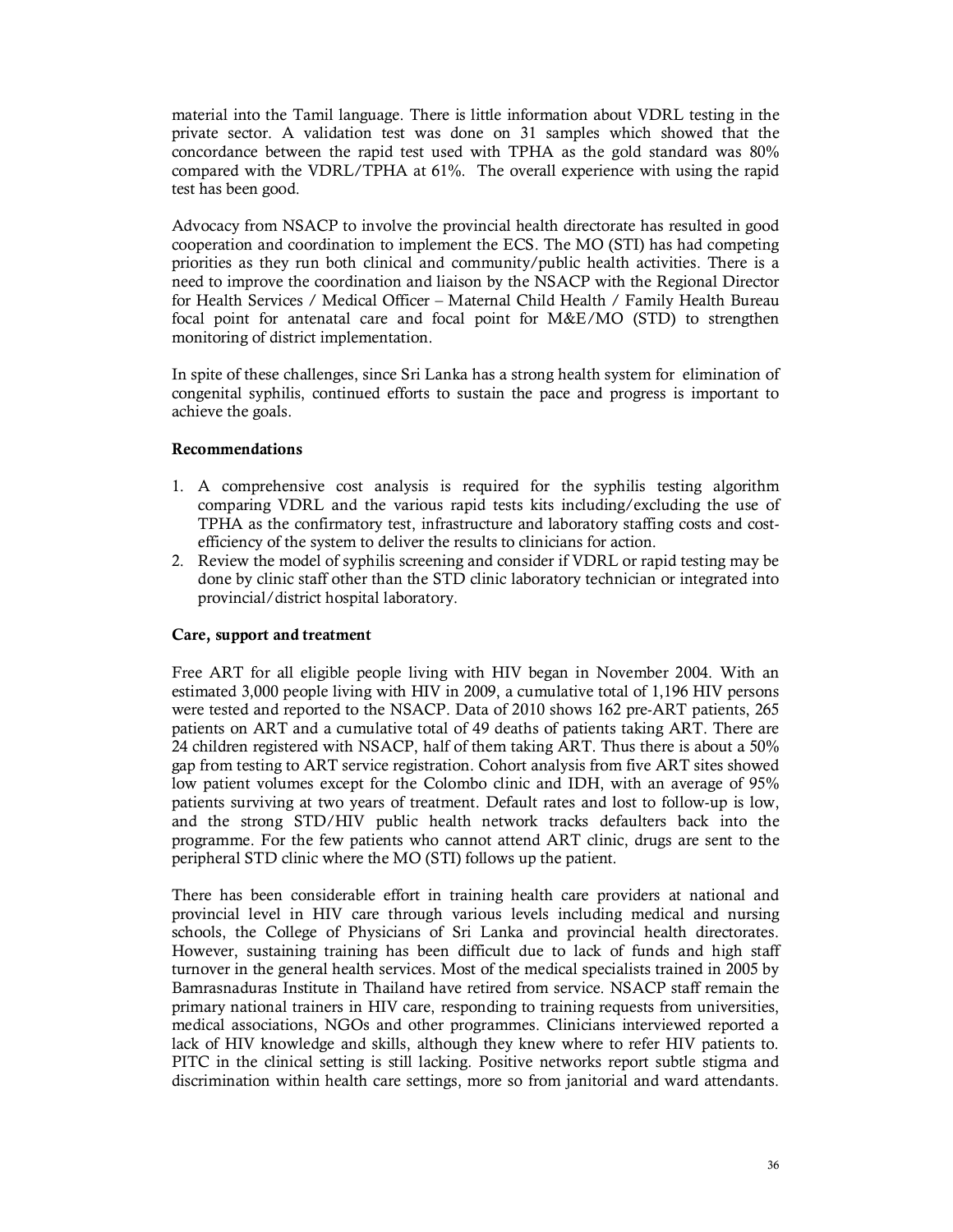There are funds in the Global Fund Round 9 grant for capacity building and training programmes in HIV care and treatment.

The main referral hospital for HIV in-patient care is the Infectious Diseases Hospital, which has over time built experience in managing complex HIV and TB-HIV cases as well as outpatient ART. There is no public health arm within the IDH and thus for tracking defaulters, IDH needs to link with the Central STD/HIV clinic for the outreach component.. Both national and provincial health services refer infectious disease patients to IDH. IDH provides short and long term in-patient including palliative and end-of-life care; although staff have not been trained in these areas. An average of 250 HIV infected patients are admitted annually to IDH staying for between 2 weeks to 2 months, and sometimes longer. Positive networks reported inadequate facilities at IDH such as laboratory investigations and drugs. Recently, a laboratory specialist has joined the staff at IDH and is now improving the range of laboratory investigations. On review of the detailed individual spending records to support this area, the items supported include basic haematology/biochemistry, advanced testing such as ceruloplasmin and ferritin, Xrays, and some basic drugs other than ART. Some of these laboratory investigations and drugs were available in public hospitals, while some are special investigations available only in the private sector. The lead clinical specialist in IDH had expressed a lack of investment and clear roles/function of IDH in the care of HIV and its related conditions. Positive networks also indicated frustration about inadequate facilities at IDH as it was the main referral end-point facility by the national programme as well as other public hospitals including when there was stigma and discrimination in other hospitals.

Other hospitals in Colombo such as the National Hospital as well as provincial hospitals admit HIV patients for in-patient care, and the NSACP consultant venereologists provide technical advice on management. While there was general agreement that there is need to have a specialised facility which has experience in complex and long term chronic care of HIV/AIDS, there is also need to ensure good access for general care in other public hospitals, without stigma and discrimination. The development of a specialised facility with more experience in complex case management should balance the issue of 'AIDS exceptionalism within the healthcare settings' and ensuring access to good care in public general hospitals. A facility with experience in managing complex cases for which would act as the 'specialist referral' where other facilities are unable to deal with; as well as ensuring that all public hospitals (at least at the level of the provincial hospitals) are able to adequately assess suspected cases, provide basic primary care and management of non-complicated opportunistic infection cases e.g. candidiasis, HIV-TB co infection which requires concurrent ART and DOTS treatment, pneumocystis pneumonia; as well as common illnesses which are non-HIV related.

At provincial level, integrating basic care for HIV patients is possible as the numbers per district is low. This would allow the provincial hospital to be part of the support to the district MO-STD and related preventative and community-based programmes; and viceversa - for example in tracking defaulters. At the same time, establishment of basic HIV care capacity at the provincial hospital/health service level will enable decentralised delivery of treatment and care nearer to the patients' homes at some point during the next strategic plan.

There is need for better patient education of PLHIV and positive networks on treatment literacy and what constitutes good care, to ensure realistic expectations for HIV care in Sri Lanka. For example, one of the wishes expressed clearly by the positive networks were for access to routine viral load monitoring. However, in resource-limited settings, the utility of viral loads needs to be carefully balanced with available resources and the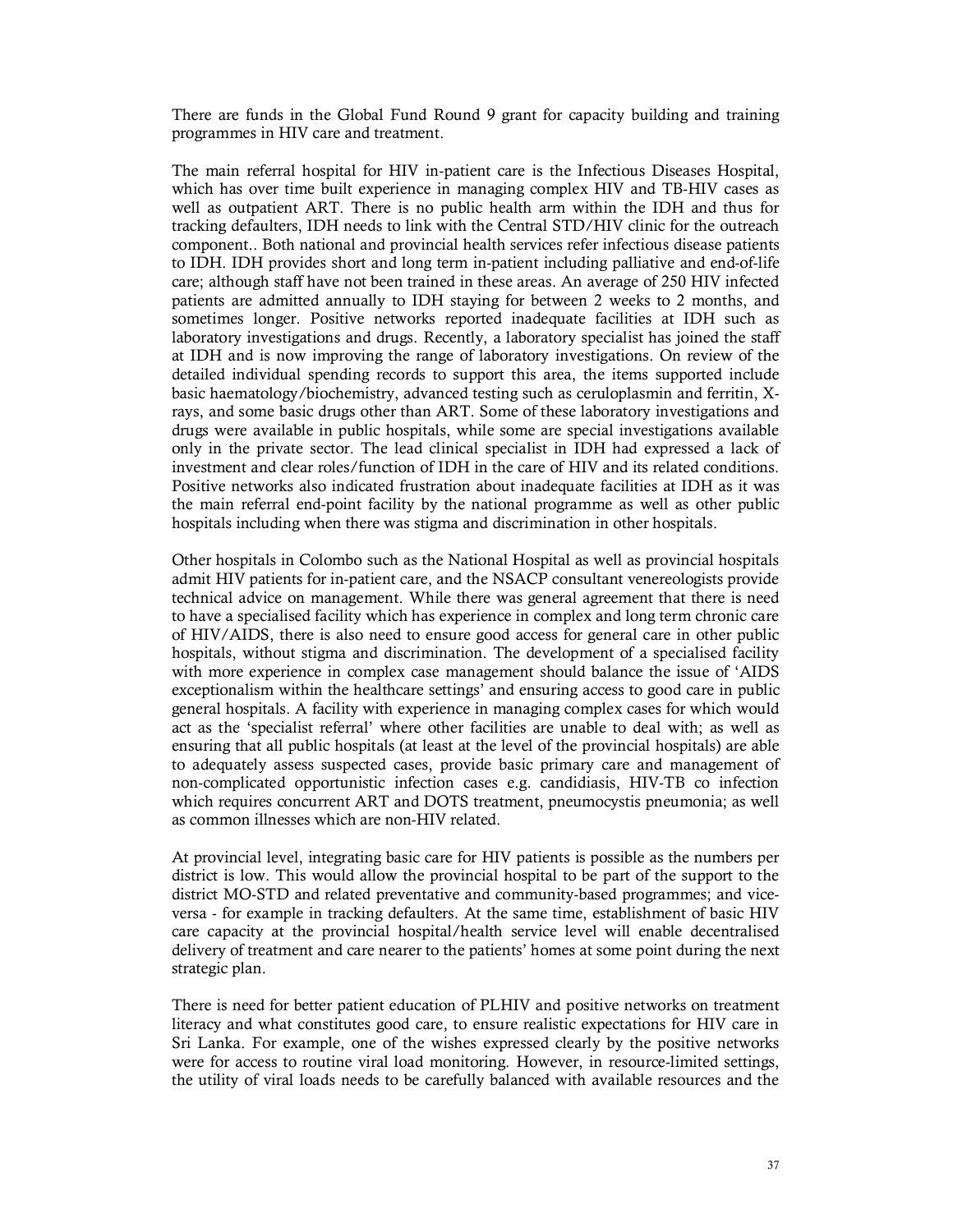additional information it provides to clinicians for treatment management in view of the limited armamentarium of antiretroviral drugs.

For children, the Lady Ridgeway Hospital is the paediatric referral hospital. As there are small numbers of HIV infected children for pre-ART and ART care, there is limited experience in the continuum of care for children and adolescents living with HIV including disclosure and psychosocial issues. Obstetricians co-manage HIV infected pregnant women with the STD Clinic, usually providing combination triple drugs as the preferred prophylaxis regimen for prevention of transmission from mother to child.

There is a strong focus on ART treatment within the national programme. Strengthening the HIV chronic care continuum including improved management of opportunistic infections and in-patient care, peer support, home and community care, welfare and social protection is required. WFP had funded a nutrition program from 2007 -2008, and food was also supplied from April to December 2010. Positive networks and clinicians report lack of knowledge in linking to programmes of other ministries. Many positive people rely on the three networks for PLHIV which are Lanka plus, Positive Women's Network and Positive Hope Alliance, although the reach of these networks are not comprehensive due to limited resources. The care of affected and infected children is not articulated in the existing national strategic plan. Children and families accessing care from the positive network organisations are linked to nutrition and education schemes, and provided limited livelihood support. Discussions with HIV positive families note that the over-riding concern was about livelihood and income generation to support their families and children, since a parent or parents are doing well on treatment.

Since 2008, Global Fund resources have been used to procure prequalified ARV drugs. In general, drug supplies are adequate although there was a stock-out of tenofovir/emtricitabine for three months this year. The delay in supply was due to the issue of Sri Lanka being categorized as a middle-income country, and thus not listed under the originator company's list for preferential lower pricing of tenofovir. Drugs have now arrived although they were procured for three times the original cost to the programme. The high cost of combination tenofovir/emtricitabine is of concern, since the national programme may adopt the tenofovir based combination as the preferred first-line regimen for all new patients this year. Paediatric drugs using syrups are also procured. However, for older children, syrups are not suitable due to the volume of syrups they need to take. Using fixed dose combination paediatric tablets would be more appropriate, as recommended by the new WHO 2010 guidelines. New 2011 national guidelines for treatment of adults are in draft. There are no guidelines for management of HIV and ART in children yet.

### **Recommendations**

- 1. Within the national strategic plan, the roles and responsibilities of the health sector should be articulated including the functions and how the various departments of the Ministry of Health work together to achieve the objectives of the health system response to HIV.
- 2. Develop a document to clarify the organizational model of the care continuum, referral, linkages and the stakeholders. This should include all services that the PLHIV needs (social and medical), referral relationships between different care providers from home, community to primary/secondary/tertiary care levels; and roles and responsibilities of the care providers (NGOs, PLHIV groups, religious groups, medical services, MO-STD, MO-TB etc). The care of infected and affected children as well as the family continuum needs to be clearly stated in the next strategic plan. The function and role of IDH needs clarity within the model of care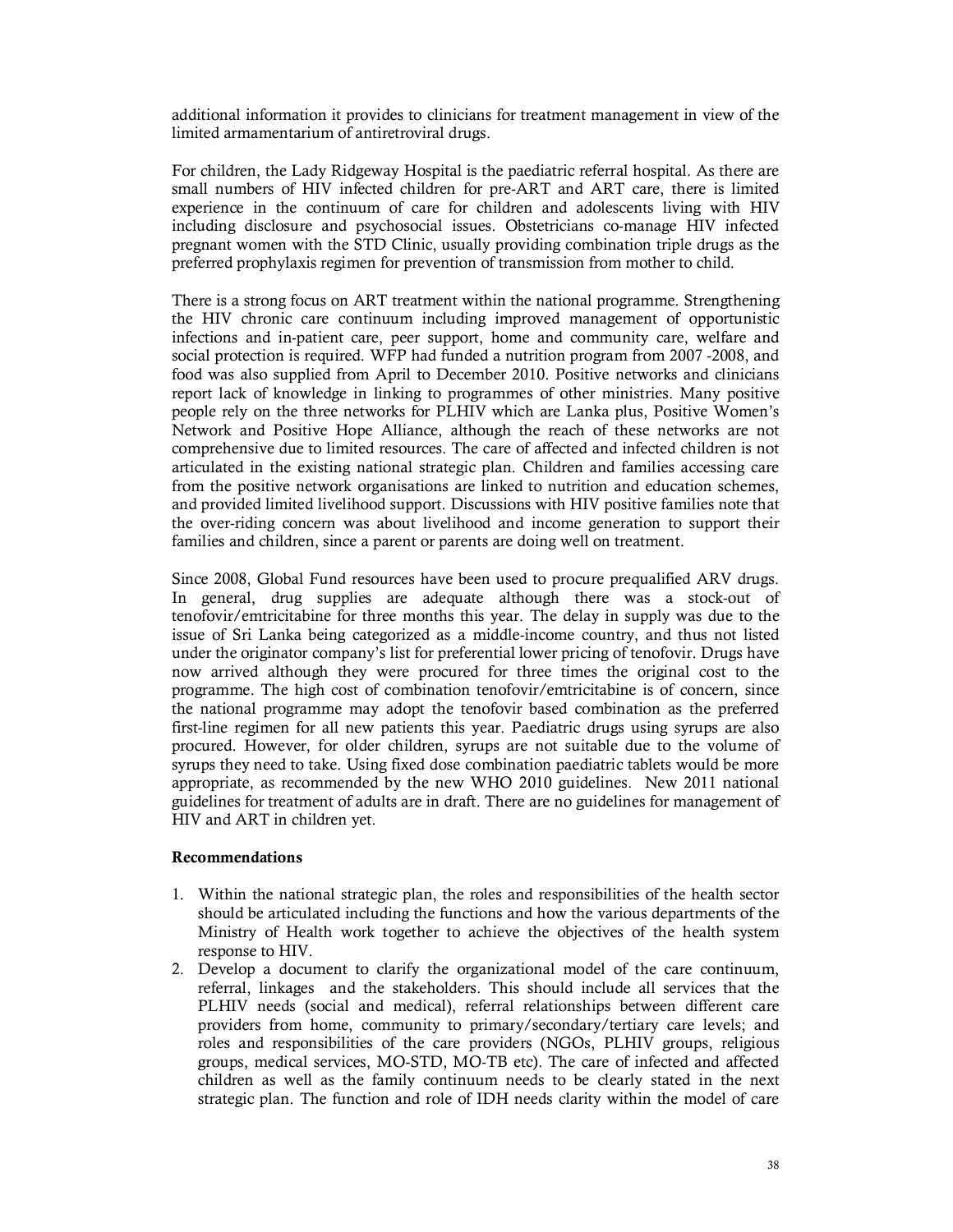for both TB and HIV programmes. This would guide planning for resources and investment by the Ministry of Health. The model for HIV care in a low prevalence setting with a strong health and academic infrastructure as in Sri Lanka needs to take into account both ART treatment delivery and acute infection in-patient care balancing between provincial hospitals and central health services. Planning on the model for service delivery will enable decentralisation of prevention, treatment and care nearer to the patients' homes at some point during the next strategic plan.

- 3. Although the burden of HIV infected cases are low, there is a need to ensure good quality of the continuum of care for people living with HIV as well as improving PITC. Long term chronic care management and adherence support is required, and this capacity needs strengthening as PLHIV remain well with ART treatment.
- 4. Prioritize and establish national and provincial capacity in the various aspects of HIV care for adults, pregnant women and children within the cadre of physicians, obstetricians and paediatricians and other healthcare providers. Review the opportunities to integrate HIV knowledge/skills within undergraduate and postgraduate education, pre-service and in-service trainings at the various levels. Foundation and refresher trainings using newer adult learning methods needs to be systematically developed for selected personnel from all health facilities from the level of the base hospital and above. The programme can also consider external training or study attachments to other countries for specific skills such as management of infants, children and adolescents living with HIV; TB-HIV, chronic and palliative care and other opportunistic infections.
- 5. Issues and challenges of procurement and supplies of ARV drugs and those for opportunistic infection require an in-depth review to predict and mitigate future problems. Patients should not bear the costs of ARV and opportunistic infection treatments where access is available in most public hospitals. Mechanisms for the state to bear these costs should be examined. ART treatment guidelines should be clear about the preferred first and second-line regimens so that forecasting of requirements is accurate. The issue of third line or salvage treatment is a global problem, and the need should be considered individually. The programme should also consider procuring fixed dose combination paediatric formulations for children, following the WHO guidelines.
- 6. Through intensive discussions with the various stakeholders, the review team endorses the recommendations of the Sri Lanka Stigma Index 2010 report for implementation.

### **Strengthening community and home based care**

Community, home and peer support is one of the important areas of support for people living with HIV whose medical needs are being met. While the STD/HIV public health programme can do outreach and follow up patients, home and community support by peers is important to reinforce long term compliance to care and treatment. Although articulated in the National Strategic Plan, there has not been a structured programme in this area. UN agencies and NGOs have provided support and attempted to develop the positive network organizations over the last several years but these efforts were not consistent or sustained. The provision and support by positive networks are ad hoc and project based according to availability of funds. The positive networks are providing halfway shelters for patients attending clinics or requiring a few days stay in Colombo for medical and other treatments. Funding support for these services are project based.

Treatment literacy is weak within positive networks including education for health and prevention; as well as sexual reproductive health for people living with HIV. The Global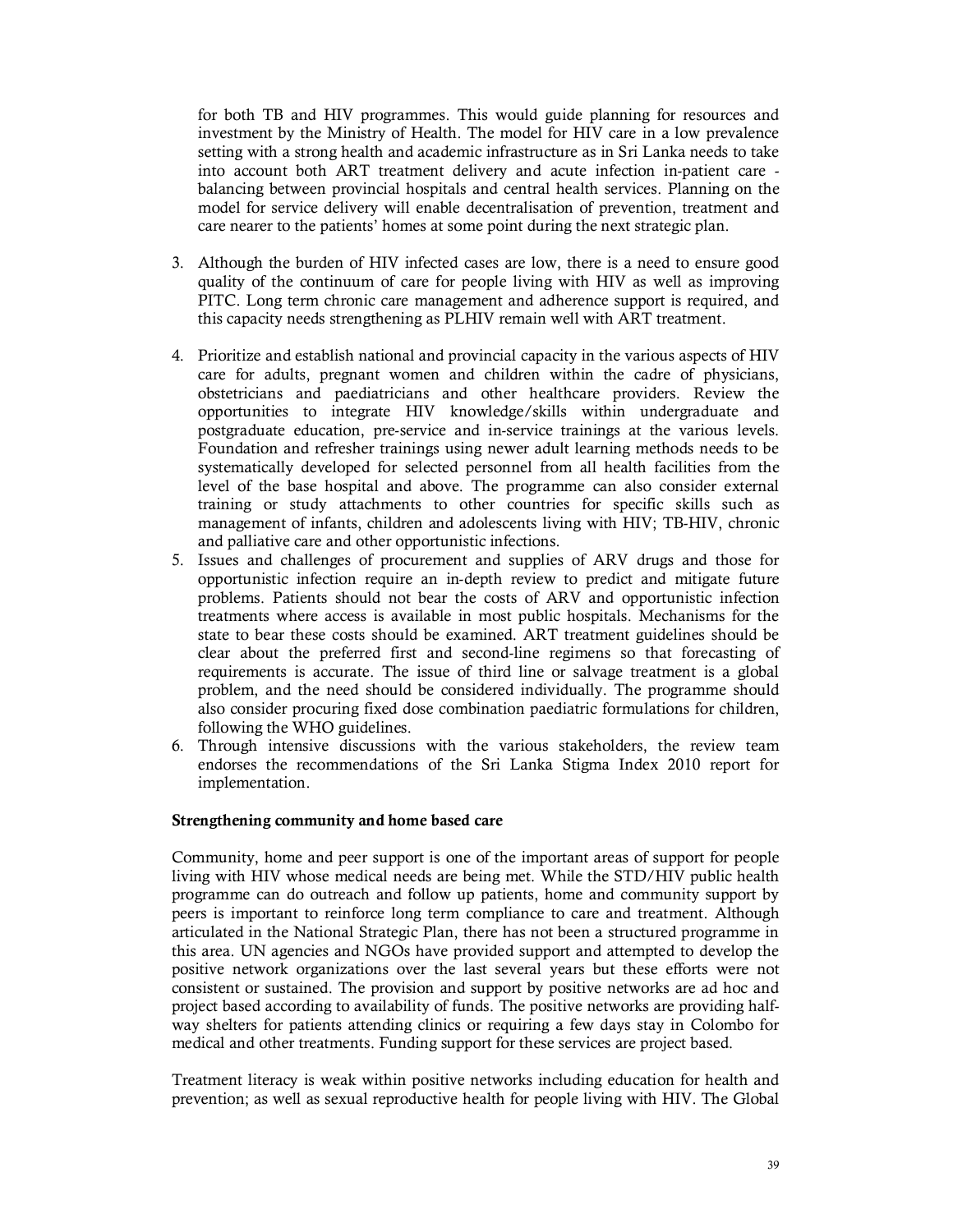Fund Round 9 grant has funds to support and develop the positive network organizations through Lanka Jathika Sarvodaya Shramadana Sangamaya, the NGO Principal Recipient. Clarity of function and role of the positive networks within the organizational model of prevention, care, support and treatment will help maximize the outputs of the Global Fund resources.

### **Recommendations**

- 1. Develop a structured programme to strengthen positive networks on treatment literacy including legal, welfare, social protection and their medical and reproductive health needs.
- 2. Assess of the care and support needs of people living with HIV, including the coping mechanisms for chronic care and health seeking behaviours of people living with HIV. This will inform the programme on needs and funding gaps to be planned for the next strategic plan.
- 3. Develop guidance on the role of positive networks within the programme framework.

# **TB-HIV collaboration**

Tuberculosis control activities are operated through the national programme for TB Control and Chest Diseases through 26 district chest clinics in 25 districts and 2 national chest hospitals. DOTS is implemented in most districts with a coverage of 97.6% (2008). Since 2009, the Colombo chest clinic has started a universal offer to HIV testing to all TB patients. With about 2,000 TB positive cases annually, in 2010, only 2 (0.1%) HIV positive cases were detected. Blood is sent from the chest clinic and to the central STD laboratory. The current policy for HIV testing in TB patients is based on risk assessment. However, risk-based screening by clinicians for TB patients seemed difficult due to both patient and provider sensitivities. The national draft 2011 TB-HIV guidelines included the recommendation that all patients diagnosed with TB should be offered screening for HIV. Concern about the appropriateness of universal HIV screening in TB patients was expressed within these guidelines.

NSACP and the NPTCCD cooperate in TB-HIV with development of national guidelines, training modules and, reporting and recording formats. NPTCCD is part of the NAC and HIV care and treatment sub-committee. However there is no formalized regular coordination meeting between the two programmes. The HIV status is not included in the TB case records due to confidentiality reasons. A separate register for TB-HIV cases is kept. Deaths in TB-HIV patients are noted as due to TB and thus the TB programme had expressed concerns about the correctness of mortality reporting. Challenges include quality of care for TB-HIV patients who are usually admitted to the under-resourced Infectious Disease Hospital in Colombo, acceptability of risk-based HIV testing in TB patients as well as improving screening protocols for TB in HIV patients. In addition, of concern to both programmes is the ability to detect TB-HIV cases within the prison setting. The Colombo chest clinic has a routine TB clinic in the Welikada prison where they see an average of 200 TB patients who are also mostly drug users or injecting drug users. However, there are difficulties in referring prison patients out for HIV testing. Isoniazid preventative therapy has not been introduced as there is an ongoing debate about the appropriateness of IPT in the country.

### **Recommendations**

1. Formalize a regular coordination mechanism between NSACP and NPTCCD to work on collaborative activities and seek synergies in programming. One of the strengths of the TB programme is offering services within the prison setting, for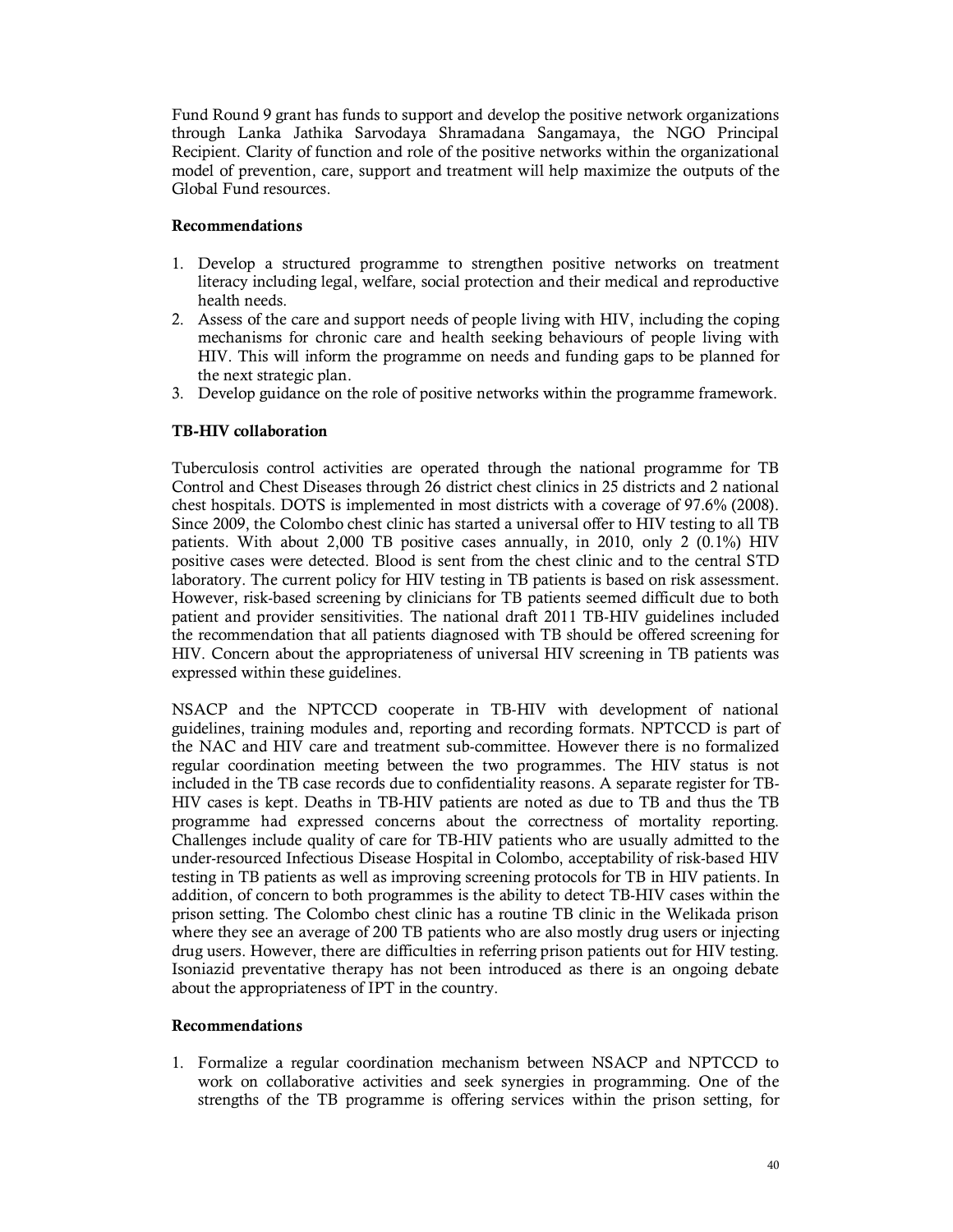which the model could be examined by the HIV programme in working effectively with the prison system. At the same time, as there will be review of prison health services soon, this would be an opportunity for both TB and HIV programmes to build partnerships and seek collaborative activities in this setting.

- 2. Clarify the function and role of IDH to support the model of care for both TB and HIV programme which is required for planning of resources and investment by the two programmes and the Ministry of Health.
- 3. Universal offer of HIV testing in TB patients in the low prevalence setting may have low yield. Recognizing the practical difficulties of risk-based screening in TB clinics, NSACP and the National TB Control Programme should consider collaboratively examining the systemic, patient and provider factors which determine uptake of riskbased assessment. Concurrently, programmatic implementation of universal offer for HIV testing in all TB confirmed patients could be selective; based on the local epidemiology and known population risk factors from routine monitoring data.

### **Laboratory support**

The National STD/HIV Reference Laboratory in Colombo provides reference laboratory services for STD and HIV testing throughout the country. While peripheral laboratories may screen for HIV, confirmation is done by Western Blot. Out of 26 STD clinics, 13 clinics are supplied with the particle agglutination rapid test, 3 are linked to the reference lab or Kandy (Mannar and Kegalle, Matale) while others have ELISA capacities on-site. In 6 clinics, the VDRL and HIV tests were being done in the hospital pathology lab. CD4 testing is available but reagent stock-out has been reported. HIV viral load testing using the Roche Amplicor has not been available for some time now as there are no test kits. Similarly, early infant testing using the Roche DNA PCR has not been available due to low volume and test kit issues. During the field visit, there was no testing of HIV on-site in the clinic visited. Blood was collected from patients, serum extracted and kept in refrigeration for almost six weeks before sending to the reference laboratory. There was a test kit stock out. The reference lab is linked to the Medical Research Institute for other pathological tests. Laboratory investigations to support general care such as x-rays, haematology, biochemistry, sputum smears and basic microbiology are available in most public hospitals.

The HIV testing algorithm is based on ELISA and Western Blot for confirmation. Major issues with laboratory services are the absence of continuous supply of reagents and test kits. Procurement for kits takes a very long time, sometimes up to two years. For low volume tests such as viral load and HIV DNA PCR, there is inability to get suppliers for these commodities. Overall, cost-effectiveness of tests is a major concern because of the very low demand especially in the peripheral clinics.

### **Recommendations:**

- 1. Ensure availability of HIV and CD4 tests as priorities for essential HIV testing. The mechanism for procurement needs to be examined to improve efficiency.
- 2. Planning for quantities of test kits need to be done by the responsible technical unit within the NSACP. Forecasting and supplies of commodities require monitoring both from the laboratory as well as the technical programme units. Expansion of testing for example, needs to be planned by the technical unit with the laboratory support so as to assure adequate test kits in the country. Since the numbers of tests kits are limited, testing should focus on most at risk populations, STD and suspected HIV infection cases, and not as general health screening for the youth or general population as these are at very low risk and prevalence.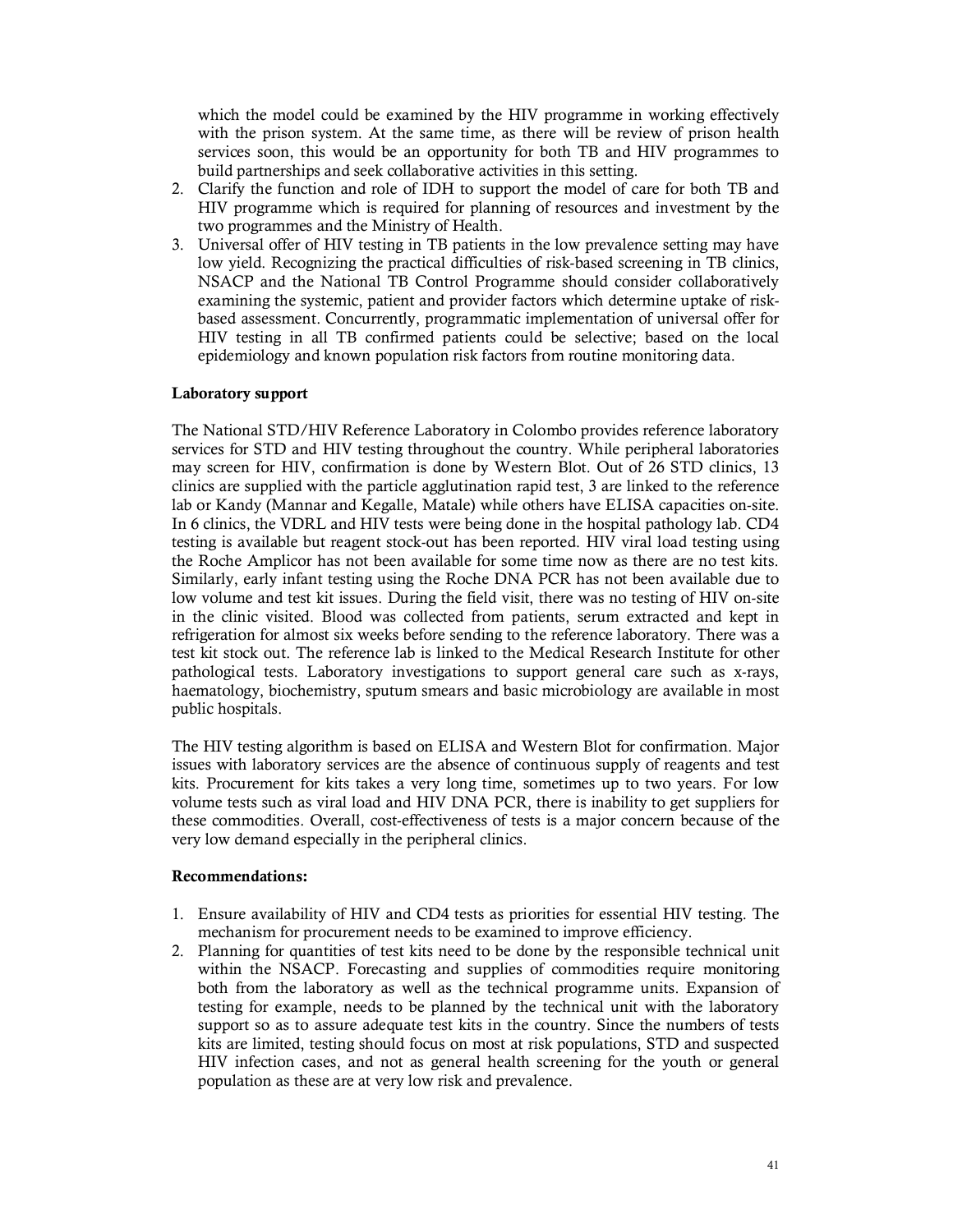- 3. Review the HIV testing algorithm to include newer lower-cost diagnostic point-ofcare rapid technology which will give the similar sensitivity for screening out and/or confirmation of HIV. The use of point-of-care diagnostic tests will improve costeffectiveness especially in clinics with low volumes. The additional benefit is that patients leave the clinic knowing their HIV status.
- 4. In strengthening laboratory services at the provincial level, consider the appropriateness of integrating STD and HIV testing at the provincial hospitals which have a fully functioning laboratory with adequate staff. One of the models may also be clustering STD clinics for the provision of laboratory services in peripheral stations so that testing could be more cost effective. The turn-around time from blood taken to result given needs to be examined.
- 5. Consider outsourcing or link-out for low volume tests such as HIV DNA PCR for early infant diagnosis, viral loads and HIV resistance testing to the Medical Research Institute or university laboratories with the appropriate experience and accreditation or to the WHO Reference Laboratories.

### **Strategic Information**

### **1. Surveillance**

HIV surveillance in this review encompasses data collection, collation, and analysis activities for the purpose of characterizing the epidemic in terms of biological markers and determinants of HIV transmission. In low prevalence HIV epidemics, the primary objective of the surveillance system is to be able to detect the geographic areas and groups where the HIV epidemic is emerging so that appropriate prevention interventions can be put into effect on time. This section reviews efforts in data collection and use of surveillance data over the period of the last strategic plan.

# **Mapping and Size Estimation**

Consistent with regional and global guidance, Sri Lanka has recognized the importance of estimating the size of sex workers, injecting drug users, and high risk men who have sex with men in different geographic areas of the country, as a critical measure for detecting where local epidemics may emerge.

The process of developing a country-appropriate methodology for mapping FSW and MSM illustrates how development partners and NSACP worked effectively together to build country capacity around a priority surveillance/M&E activity. The result is a methodology employing best practices from approaches used in other countries in South Asia (e.g. India, Afghanistan, Pakistan), but which has been adapted to the Sri Lankan context. The process also developed capacity of in-country researchers and field teams in the methodology, who can be engaged to extend the work to other districts and risk groups. .

The Global Fund Round 9 funding will extend the mapping to thirteen additional districts under one Principal Recipient and support a lighter level of social mapping to the districts where interventions have been planned under the second Principal Recipient. A key concern is that the selection of districts to map for each risk group (FSW, MSM, DU) are based on existing evidence of where there is epidemic potential, and the findings of the mapping exercise are to be used to guide where interventions should be placed. Mapping activities for the size estimation purpose and social mapping activities conducted by implementing agencies to plan prevention interventions under the second Principal Recipient should be complementary and not duplicative.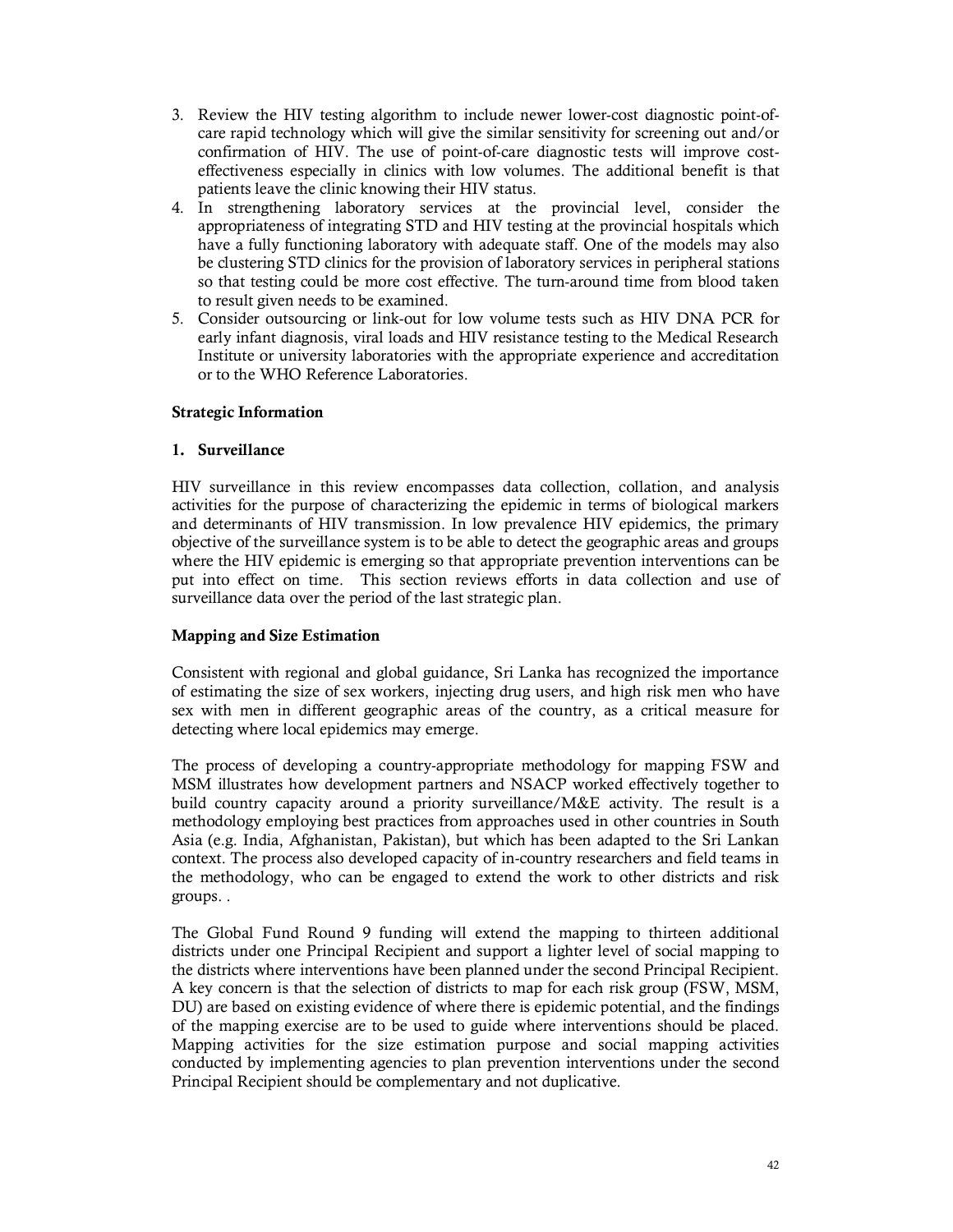One area of concern about the previous mapping exercise was the insistence of NGOs that the NSACP not retain the detailed mapping data for fear that the data could be used by police or other authorities to harm the community. While, these types of data must be secured properly to protect the communities, they also constitute critical surveillance data that must be available for analysis as mapping and size estimation exercises are updated over time. Before the next set of mapping activities moves forward it is important to establish greater trust and partnership between NGOs, NSACP and change the precedent set regarding the appropriateness of NSACP to house all surveillance data and maintain it securely.

### **HIV case reporting**

HIV case reporting is an important ongoing source of data for the HIV surveillance system. Due to the centralized system for confirmation of positive test results via Western Blot at the central laboratory in Colombo, confirmed diagnoses of HIV are reported in a complete and timely fashion to NSACP.

A primary use of HIV case reporting data is to analyze the patterns or modes of transmission among diagnosed cases to identify groups which may contribute greatest to local transmission. In countries, like Sri Lanka, where the population tested is highly selective, this analysis must take into consideration the denominator of types of groups being tested. For example, a substantial number of HIV cases (39/139) reported in 2010 had a history of travelling overseas for work. This has been interpreted as evidence of the need to intensify prevention efforts among those migrating for foreign employment. However, given the large number of people migrating  $(\sim 260,000$  a year) and the fact that the vast majority of such workers are required to be tested for HIV in order to get their employment visa, the positivity among foreign employment workers is still very low. (i.e. 40/260,000 = 0.01%). When asked, the SIMU said the denominator of foreign employment workers tested is maintained by the Foreign Employment Bureau (FEB) and they have no contact with this agency. Data obtained on the annual number of migrants was obtained through the external review process upon meeting representatives of the FEB.

To optimise the utility of the case reporting data to gain insight into the epidemic and determine whether the number of cases are higher than expected, it is necessary to separate the cases by type of testing site and to obtain the corresponding volume of testing by type of testing site.

# **HIV Sentinel surveillance**

HIV sero-prevalence surveys at sentinel sites among high risk populations have been conducted since 1990. The last round of sentinel surveillance (2009) included FSW, STD patients, TB patients, service personnel, MSM, and drug users. These data are reported at provincial level and include samples collected from multiple locations within each "site." These types of sentinel surveillance data are intended to provide information on a trend in HIV prevalence among the selected sentinel populations. It is not expected that these data provide representative measures of the magnitude of HIV prevalence among the high risk groups. This is due to the limitations of facility-based sampling methods and the expected selection bias among groups who access services. In Sri Lanka, due to the current low prevalence of HIV in all populations, sentinel surveillance functions as a periodic measure for confirming that HIV prevalence remains low in a group rather than a tool for assessing trends. Experience from other countries in the region suggests that with the exception of drug users, especially injection drug users, it is not necessary to conduct sentinel surveillance every year in such a low prevalence setting.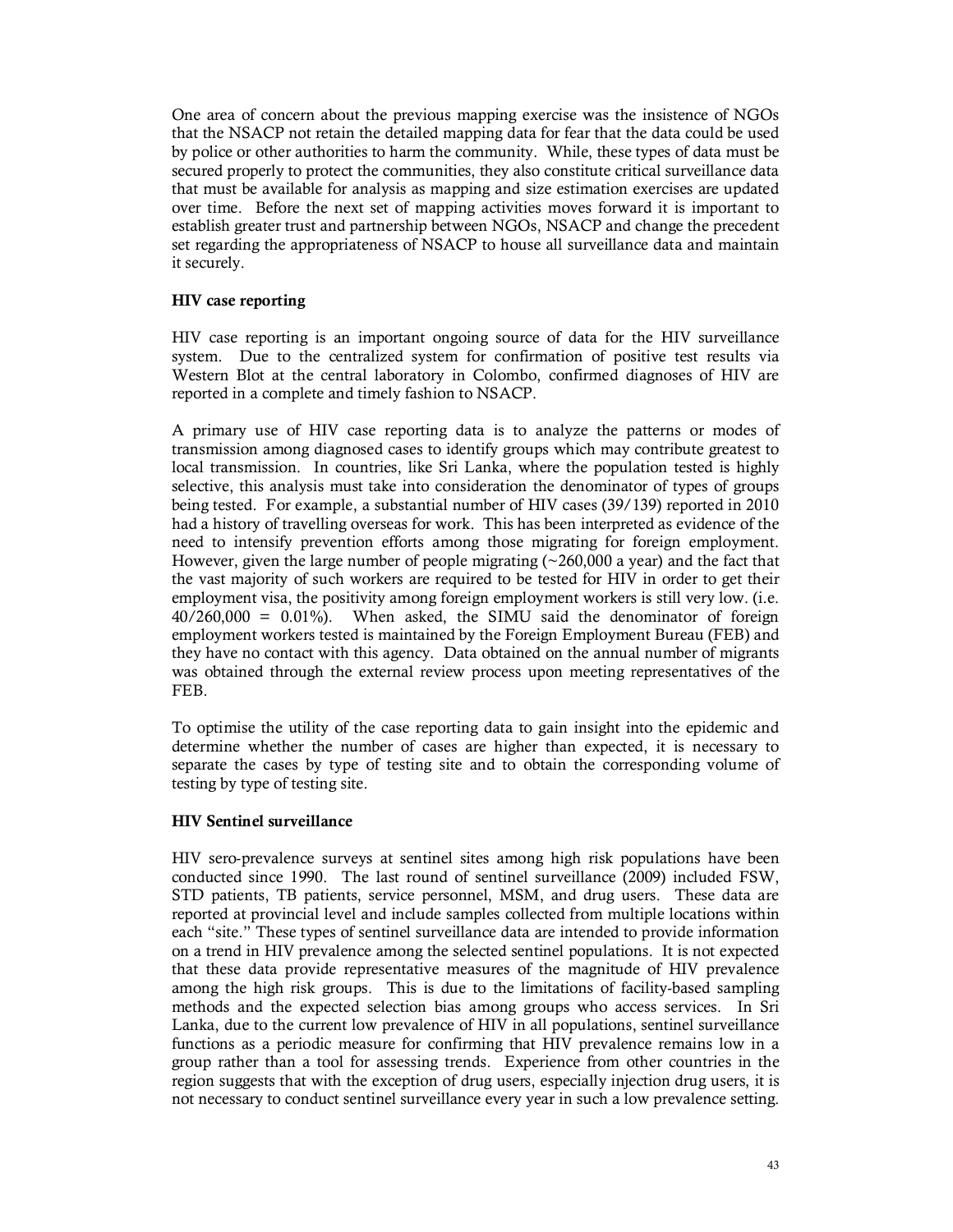This is consistent with technical advice provided in 2008 by the WHO regional office and resulted in skipping the sentinel surveillance round that year.

## **Use of existing data**

There are a large number of valuable existing data systems in the country which can be used to monitor the epidemic and detect emerging pockets of HIV. For example,

- STD Clinic data: The data reported quarterly through the STD clinic system provide important information about the epidemiology of STD that can be disaggregated by district and specific groups in the STD patient population (e.g. new patients, SW, youth, etc.) (see section on routine monitoring data for more details);
- Blood bank screening: These data provide HIV, Hepatitis B/C, and syphilis (active) prevalence that can be used as a proxy for prevalence of these diseases among the general population. Given the large volume of blood units screened it should be possible to obtain the dataset disaggregated by district.
- NDDCB datasets: These include the Drug Abuse Monitoring System (DAMS) and the statistics on drug arrests provide some information by district about the presence of heroin users, which may signal the presence of a large group susceptible to adopting injection drug use behaviour.
- NGOs programme data: Those working with sex workers, MSM, and drug users already collect data on numbers registered or reached and the specific number of locations/hotspots where key populations are found in their local areas. They may also conduct rapid assessments that characterize the level of risk behavior among local populations of sex workers, men who have sex with men, and injecting drug users.

At present, there is no active collation and analysis of these important data by the SIM unit. However, review of examples of data coming from these sources suggest that ongoing collation and analysis can be used to prioritize geographic areas by epidemic potential, or to pick up signs of risk behaviour at district level or below.

To use these sources of data for HIV surveillance purposes it is important to clarify how each data source contributes to the understanding of where there is epidemic potential, i.e. the potential for epidemic to emerge in a particular location. In a low level epidemic, epidemic potential is defined mostly by the presence of a large groups for which a high proportion have a history of injecting drugs, or have multiple sexual partnerships over a short duration of time. In the Asian context, sex with multiple casual partners is uncommon among women in the general population. The more common context for having multiple sex partners is through commercial or transactional sex and men having sex with men.

Given the rich data sources available, it will be useful to develop a surveillance analysis plan which regularly collates the available data and systematically assesses the epidemic potential of specific populations in different geographic areas. Key groups to assess include, foreign employment workers, military, police, in school and out of school youth, MSM (different sub-types), FSW (different sub-types), drug users, and prisoners, other suspected male client of sex worker occupational groups. (An example of assessing epidemic potential among these groups is provided in Annex A).

Application of surveillance data to planning and resource allocation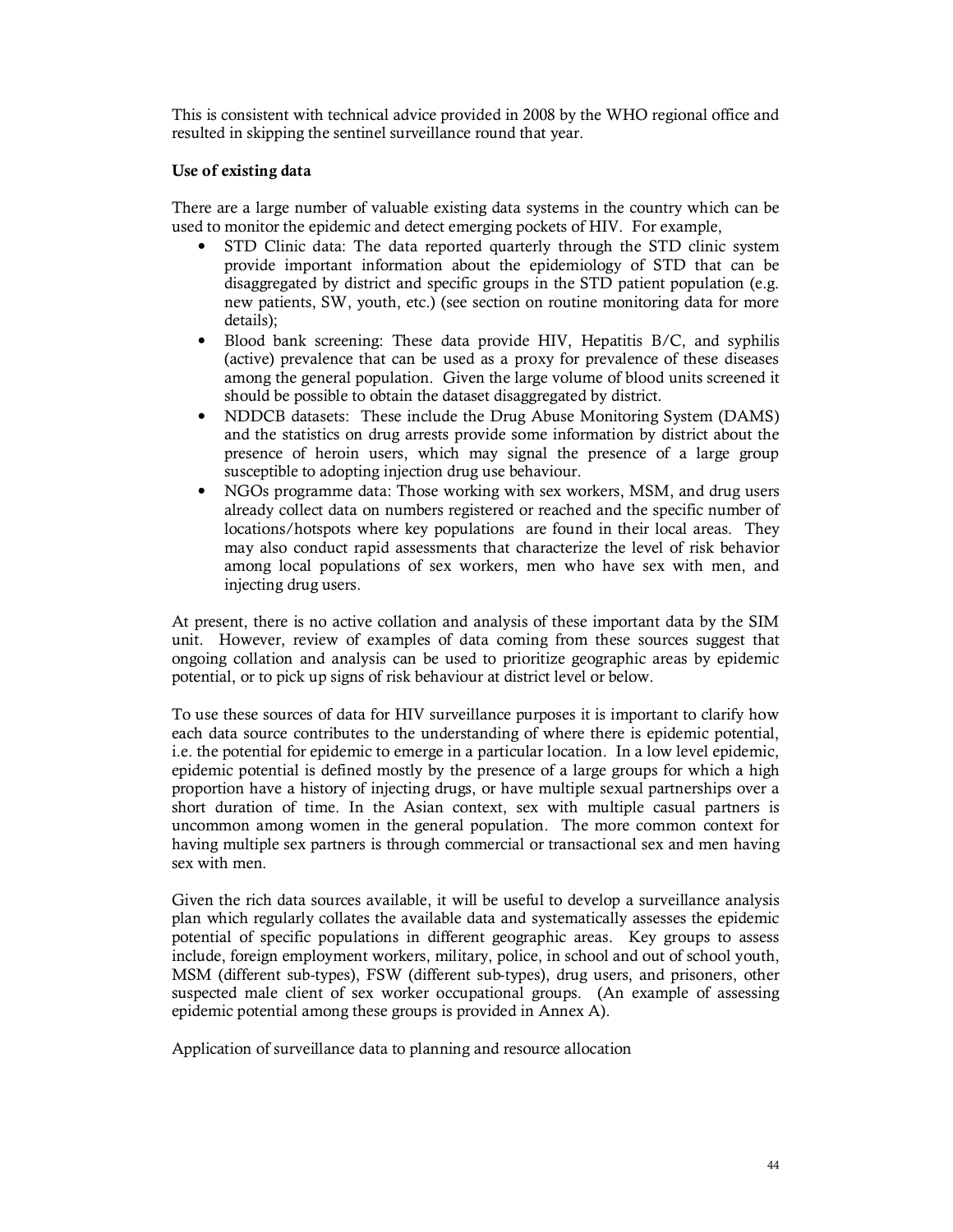Surveillance data are only valuable if they are used to guide the design and implementation of the response. In this review, several key areas of data use were examined:

- a. Does the analysis of surveillance data help to identify areas where or among who the epidemic is emerging and trigger investigation or further assessment? As described in the earlier section, existing data sources are not analyzed for the purpose of detecting areas where the epidemic may be emerging. The lack of communication between the SIMU and the other programme coordinators also suggests that if and when the Surveillance unit begins to conduct these types of analysis, there is not a clear mechanism or procedure to trigger further assessment to determine what if any intervention may be required.
- b. Do the areas where largest size of high risk female sex workers, men who have sex with men, drug users, injecting drug users, and prison populations match the prioritization given to selecting where prevention interventions for these groups should be, and determining the phasing of scaling up services? Sri Lanka currently has limited data on the size estimates for these key populations, but this is a critical future activity supported by the Global Fund Round 9. Discussions with stakeholders during the review suggest that the division of labor of size estimation through mapping and implementation of prevention interventions between the two PRs may make it difficult to ensure that districts with the largest risk populations are prioritized for intervention, and districts with smaller risk population size are deprioritized for intervention. Although the mapping and size estimate data for specific districts may not be available immediately, the NSACP and its partners should obtain agreement on an epidemiologically informed criteria used to finalize the districts and resource allocation to specific areas-groups.
- c. If there is evidence to suggest that the "vulnerable" populations addressed by prevention intervention activities do not have elevated risk profiles compared to the general population are prevention interventions for these groups reduced or discontinued? In low prevalence epidemics, only a very small percentage of the general population have specific risk behaviours which put them at elevated risk for HIV. The concept and definition of epidemic potential has been discussed in the earlier section. Without a common understanding or commitment to prioritizing prevention programmes on the groups/locations with the highest epidemic potential, it will be unlikely for programme implementers to refocus their activities strategically on what will make the greatest impact on the epidemic. This is especially true once investments in staffing and infrastructure have been established. Since the World Bank project (2003-2008), the Multi-sectoral unit of the NSACP has continued numerous projects for populations considered vulnerable, including different types of youth, armed forces, police, estate workers, and foreign employment workers. However, without careful assessment of which groups really have disproportionate risk and epidemic potential, substantial effort may be spent on low risk groups when resources for priority populations are limited.

### **2. Monitoring and Evaluation**

### **Selection of appropriate indicators and targets**

Indicators and targets of a national strategy should identify the priorities of the national response and reflect the contribution of key interventions to either prevention of care and treatment goals. The expectation is that ongoing monitoring of the programme achievements against the selected indicators and targets is a critical mechanism for managing the programme effectively. The key indicators of the 2006-2011 national strategic plan reflect the indicators recommended by UNGASS. The SIMU operational plan developed in 2010 notes a weakness of the current set of indicators is the lack of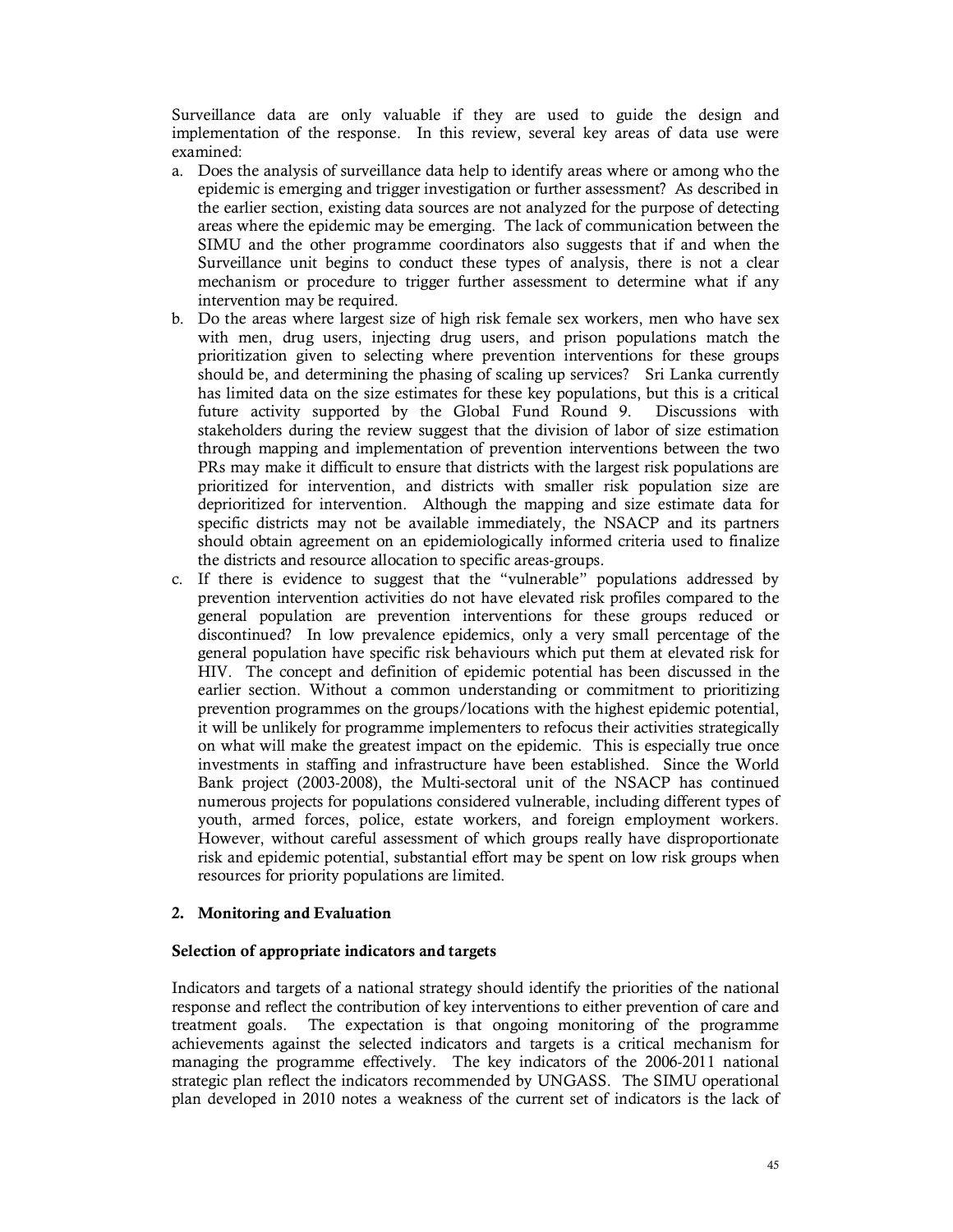process monitoring indicators which reflect the ongoing progress toward achievements of different components of the response. The SIMU operational plans also identifies indicators for its own performance including issues of analyzing data and providing feedback to service providers, however no regular assessment of the SIMU performance appears to have been conducted prior to this external review.

Since the formation of the SIMU in 2008, there does not appear to be regularly analyzed and reviewed data corresponding to the national indicators or targets with the exception of producing the biennial UNGASS report or annual Universal Accesss report. There appears to be little interaction between the SIM and the other programme coordinators in the NSACP regarding the indicators and targets for specific programme areas, nor the types of analysis of routine monitoring data which would be useful for programme management. Similarly, the interaction between the SIM and the prevention intervention (e.g. female sex workers, men who have sex with men, drug users, and prison projects) partners, donors, and technical support agencies appears to be limited.

The SIM team has participated in the development of the Global Fund 9 proposal which has a large number of indicators and targets against which the disbursement of the grant will be based. A limited review of the current indicator list indicates lack of clarity about the intention or expected outcomes of specific interventions. For example, the intervention for Beach Boys selected the numbers of beach boys tested for HIV as the primary indicator for ongoing monitoring. However, a more fundamental aspect of prevention for beach boys, is the number of condoms distributed per beach boy per month. The role of the NSACP, in ensuring that the implementation plan is consistent with the priorities and guidelines to be laid out for the national strategy, has not been clearly defined or agreed upon by stakeholders. Persons interviewed on this issue agreed that there is a lack of operational planning for the interventions by the PRs. One repercussion of this disconnect is a set of indicators which may poorly reflect the expected results of the Global Fund funded activities, and/or targets which may not be realistic and more importantly distract implementers to pursue activities which do not contribute to preventing new infections, in order to maintain funding.

The NSACP and its partners are at a critical juncture with the GF Round 9 funding, in that the second disbursement is contingent on conducting a Monitoring and Evaluation Systems Strengthening Tool workshop and revising the M&E plan on the basis of the results of this workshop. A critical pre-requisite or preparatory step for having a productive workshop is forging the partnership between NSACP, the civil society principal recipients, and the technical support agencies to clarify the model for delivering prevention services to each specific risk group, and to agree on indicators that reflect these approaches. The intervention models agreed upon should be consistent with or comprise a national standard for interventions for that risk group. Similarly, the indicators and approaches for target setting used should be included in the national guidelines for the interventions which are developed. It is likely that an external consultant will be engaged to conduct the Monitoring and Evaluation Systems Strengthening Tool and support in revising the M&E plan accordingly. It is important that these types of consultancies contribute to the capacity development of SIMU staff to be able to facilitate and contribute to the process, rather than be seen as an activity which is outsourced to an external consultant who may have limited experience in the Sri Lankan context and may not be sensitized to the previous discussions or larger programme management context that should influence the focus and priorities of revisions to the M&E system/plan.

During the review, there was some concern that Global Fund would not accept major revisions to the performance based monitoring indicators and targets. Even if the Global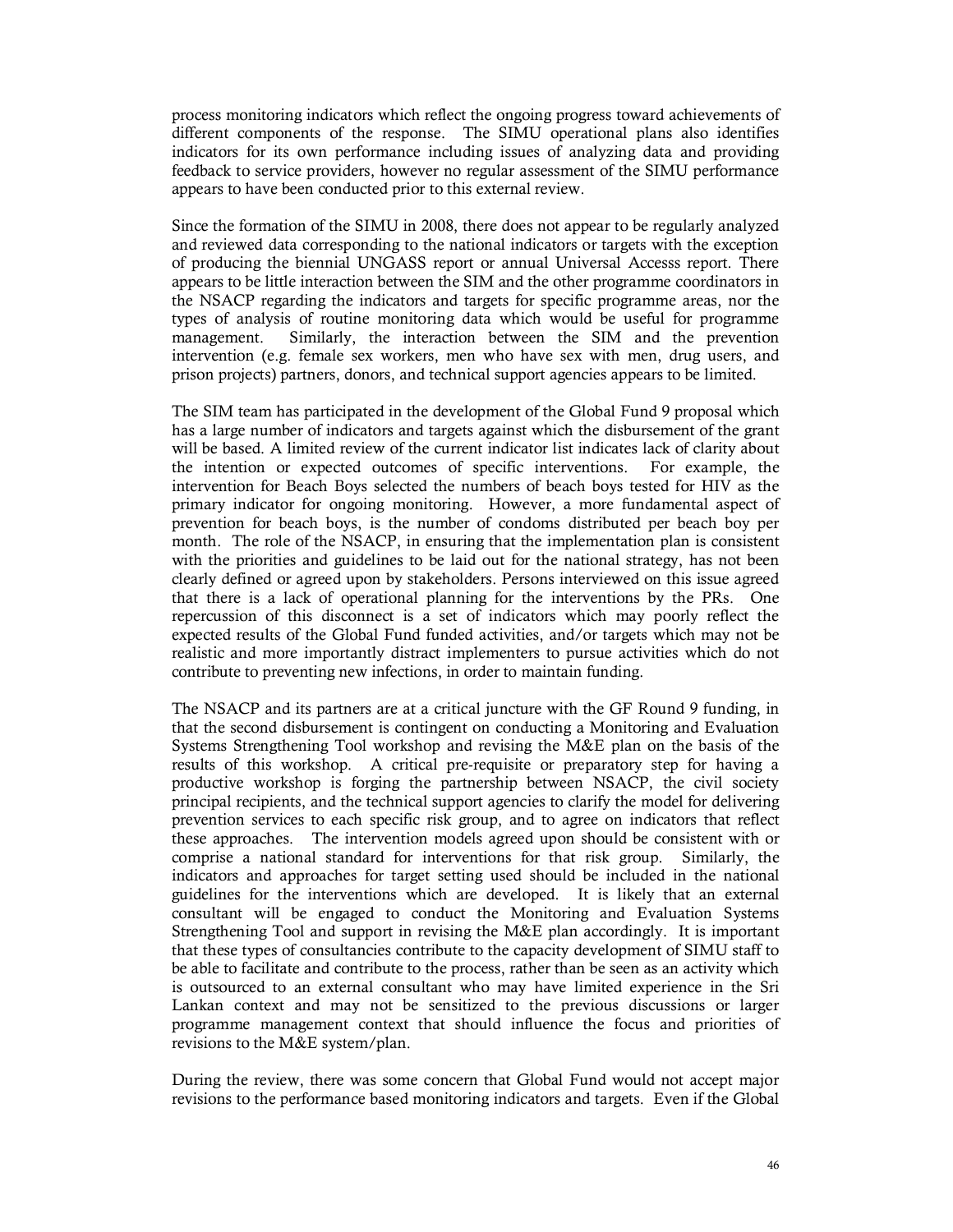Fund portfolio manager/LFA decline to accept a revised set of indicators and targets, it may still be to the advantage of the NSACP to revise its core set of indicators and targets to ensure they are more relevant to its prevention and treatment goals. In most cases, this will not require changes to the dataset that are already collected and reported, it will mostly require a clearer analysis plan and formats for presenting the indicators. Over time, the GF may re-evaluate their position on the revised indicators and targets when it can be shown that this set is a more effective tool for measuring programme performance and impact on the epidemic.

### **Routine Monitoring Data**

The routine monitoring system is the backbone of effective management of the national programme. These data provide information about critical activities and outputs that help managers to track whether the programme is being implemented as expected or whether further supervision or problem solving is needed at specific sites. The primary routine monitoring data that are received by the SIM include a) the STD clinic data; b) HIV care and treatment data (from 5 sites providing ART); and c) PMTCT data from 2 of the 4 facilities engaged in PMTCT.

Data on the health education and promotion projects under the multi-sectoral units appear to be maintained by the coordinator. Routine quarterly formats sent to the SIMU were not shared with the external review team. Neither were analyses of these data by the SIMU presented. Similarly, data on the health education programmes conducted by MO-STDs and NGOs, as well as condom supply/distribution data are not routinely collected or shared with the SIMU.

Through the review process routine monitoring data from the largest NGO providing services for FSW were obtained and examined. National positivity rates from the blood bank screening programme were available through the SIMU files, but there were no routine data on laboratory quality assurance for HIV testing conducted either through the blood bank system or through the STD clinic system. Neither were data about HIV counselling and testing services with respect to the proportion of individuals who returned for results and received post test counselling or prevention services.

More specific observations about the routine monitoring systems for key programme areas are given below:

#### **STD clinic data**

These data form a rich and long standing source of information about the case rates of STIs (through both clinical and laboratory diagnosis) and characteristics of the STD clinic patients. In some clinics, data are available from the 1950s and 1960s and can be used to chart the achievements of STD control by the programme. In particular, in controlling syphilis and gonorrhoea. The current reporting format is extensive and is based on a collation from clinic registers. Standardized registers were developed and distributed and the reporting format was slightly modified in 2010. Collated data are sent on a quarterly basis to the central SIMU. Data are collated by the public health inspector (PHI) or charge nurse assigned to the clinic, and the report is reviewed and signed off by the supervision MO-STD. One public health investigator interviewed reported it takes him one week to compile each quarterly report at his clinic.

At the central SIMU, the data are entered into an Excel format. A small number of clinics with strong capacity send data entered in the Excel format. At present, the reporting formats are not designed to easily measure key indicators of programme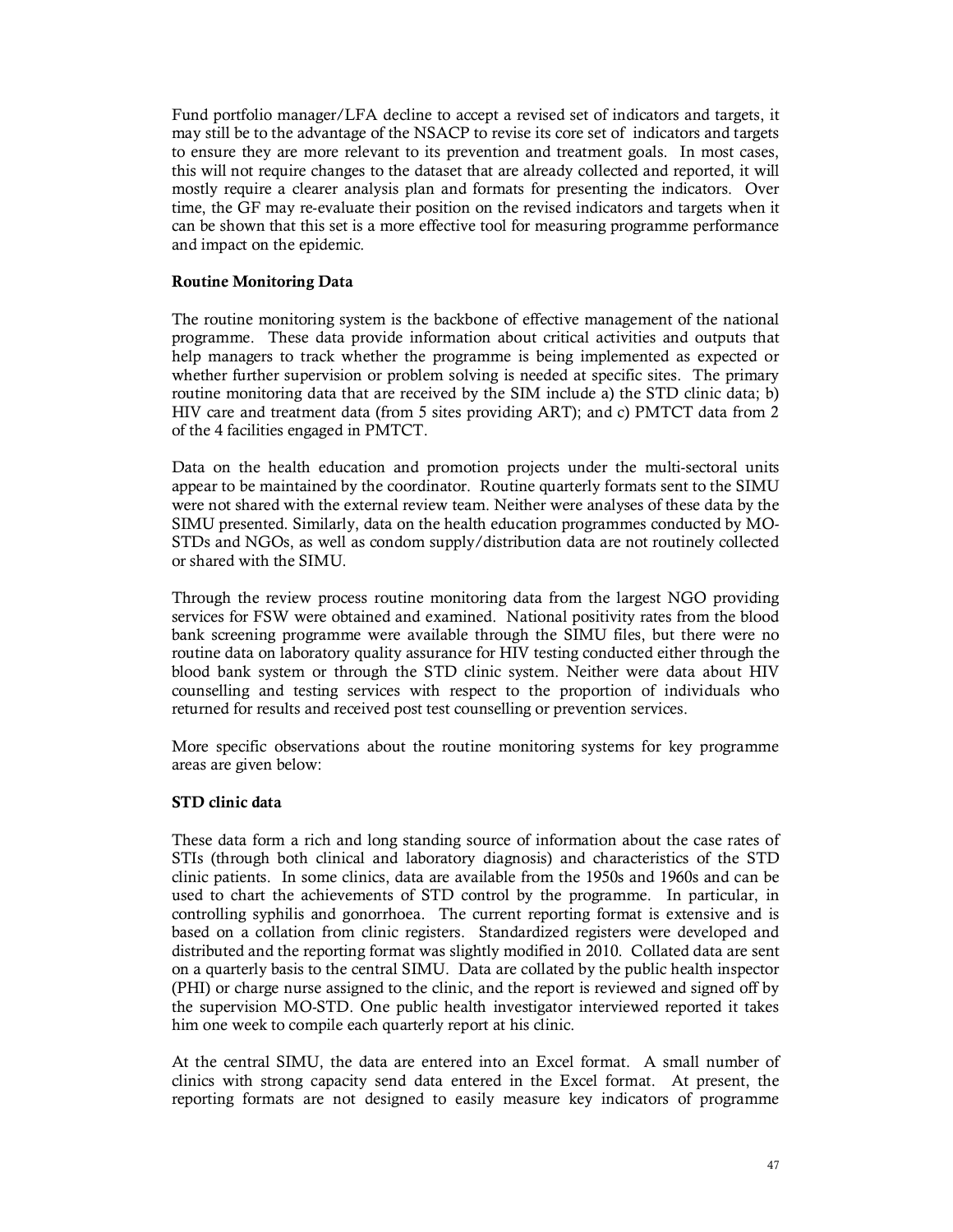performance. Neither are the data further analyzed by the SIMU or is feedback to the STD clinics or programme coordinator for STI at NSACP. One MO-STD interviewed noted that an experienced MO-STD would know how to look at the quarterly reports to help improve the management of the clinic, but this is not easy with the current format. Another interviewee suggested that the data from the quarterly reports could be analyzed in a way to produce a few key graphs and figures which would engage the interest of provincial and regional level decisions makers who are the direct supervisors of the MO-STD. In this way the data, if analyzed at a district level, would provide a good advocacy tool to gain more support and underscore the importance of MO-STD in receiving the recommended training and participating in biannual review meetings. At provincial level there is a regional epidemiologist who can support analysis.

Reviewing the data from the 2010 quarterly reports, it is clear that without changing the formats it is possible to calculate a number of important indicators that describe both the progress on STD control and the characteristics of the patient population. (See Annex B) These analyses could be done for each district, disaggregated by sex and provide powerful information with which to better manage the STD programme. There are also ways to streamline the quarterly format to reduce the number of some 300+ cells that must be filled, without severely limiting the utility of the data reported. Upon review of the national annual 2010 report serious data quality errors were noted. These inconsistencies in data were pointed out to the SIMU which planned to review and identify the problems. These errors did not appear to have been identified earlier, suggesting limited attention and use of these data. It is possible that some errors may be the result of having introduced a new format in 2010, as previous annual reports did not appear to have similar problems.

The SIMU coordinator reported that quarterly reports are due by the  $20<sup>th</sup>$  of the month following the end of the quarter. And that 80% of clinic send reports by the deadline, and the rest send their reports within 3 months of the end of the quarter. Analysis of the log indicating when the 2010 quarterly reports were received by each clinic, suggests only 50% of STD clinics send reports within 3 months of the end of the quarter. A primary motivator for following up with clinics to get their quarterly reports is to produce data for the Ministry of Health's quarterly epi bulletin. However, these analyses produce national statistics and are not directly useful for the STD clinic/service provider level.

The SIMU is also in the process of completing a Patient Information Management System (PIMS) for allowing automated STD patient records through a web-based data system. Earlier efforts to roll-out the system were stalled due to the problems in connectivity and stability of the system when multiple users were accessing the system simultaneously. The system generates the current format of the quarterly report to be generated automatically. However, the system is not yet designed to generate reports that are designed for use by MO-STD or clinic managers to improve services. The rollout of the system is expected in the next few months and will require significant time and effort to install, train staff, trouble shoot and stabilize the system. As is the case for introducing most electronic system, there is a strong risk that the early period of the reliance of the electronic system that the quality of the data may be eroded until users become more familiar with the interface. The time required to enter each patient record into the system has not fully been evaluated. It is also not clear whether the paper register system will be maintained in addition to the electronic system.

In the near future, the STD clinic will play a larger role in service provision for key populations at higher risk with Global Fund Round 9 supported activities about to launch. For example, NGOs will likely refer their beneficiaries to the public-sector clinics for STD related services and HIV testing and counseling. As these service and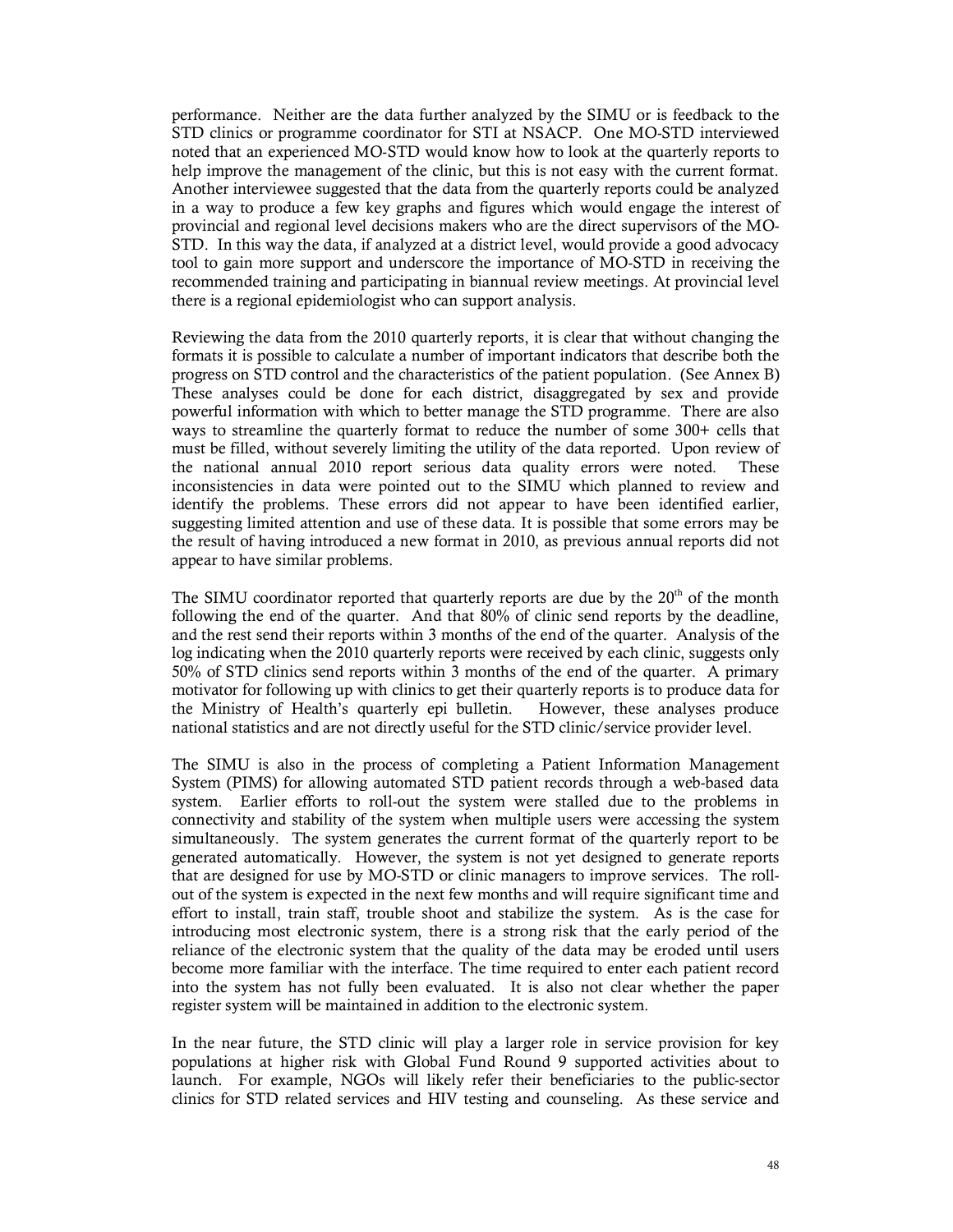referral relationships are developed, it is important that the routine monitoring systems developed are able to track the success and follow-up of these types of referrals, in order to trigger management action in case the referral mechanism is not working. Similarly, the resources of the STD clinic will need to prioritize services for the key populations at risk over outreach services to more general population such as schools, community health camps, and other lower risk groups. Simple tracking formats for this type of health education activity should simply record the date of the session by group, indicating the number of persons attending (See Annex C for an example).

### **HIV care and treatment data**

Quarterly reports from the 5 HIV care and treatment centers come in a streamlined report format. Data entry occurs centrally at the SIMU into an Excel spreadsheet allowing for site specific and "5 center" data. The final report formats are similar to the STD clinic data in that they present the data for a single quarter or year, but the dates is not analyzed to see progress or changes over time. This may reflect a lack of discussion or planning about what indicators or statistics would be helpful for managers at each site to have in order to strengthen services. Issues such as whether the proportion of persons diagnosed with HIV who are enrolled in pre-ART care is an important indicator for ensuring good referral and follow-up among those who are diagnosed with HIV. Another important issue for care and treatment is to consider whether there is any gender bias among those who are enrolled in care, treatment, or in survival among those on treatment. This can be done easily with the existing data reported. (See Annex D for an example).

### **ART cohort analysis**

A critical analysis to determine the effectiveness of ART programmes is to conduct cohort analysis for maintenance on ART at 12 months and 24 months. To facilitate this analysis, standardized registers were developed and introduced in 2010. Because of the small numbers of patients, historical records were entered into the new registers to allow for a complete set of data. Cohort analysis was computed manually during this initial exercise. This approach is manageable due to the small number of patients. To build capacity to use their own data, the SIMU is in the process of training each site in the skills to do the cohort analysis calculations by themselves. Some protocol issues remain to be developed to address the situations in which some patients receive their ART refills through their district STD clinics rather than coming every month to their designated ART center. This will require some communication between STD clinics and ART centers to ensure that patient management records can be completed and patients are not misclassified as loss to follow-up or with inadequate medication. This is a common situation which requires regular contact between the SIMU and programmatic team to ensure the strategic information reflects programme realities and can support the use of data to manage programming. ART cohort data from the five sites show large variation as some of the sites had very few patients compared to the Colombo, Kandy and IDH sites. Interpretation of cohort data needs to take into account the patient denominator and numbers. For example in one site, 2 patients were registered, of whom 1 died. The per cent alive on treatment after 12 months was 50%.

### **Targeted intervention data from nongovernmental organisations**

Routine reporting formats for FSW interventions were described as emanating from UNFPA, the primary donor agencies for FSW prevention activities. These formats were developed through consultation by UNFPA with other stakeholders including the government. The fourth quarter 2010 report from CSDF (the primary NGO implementing FSW programmes) was reviewed. Quantitative routine monitoring data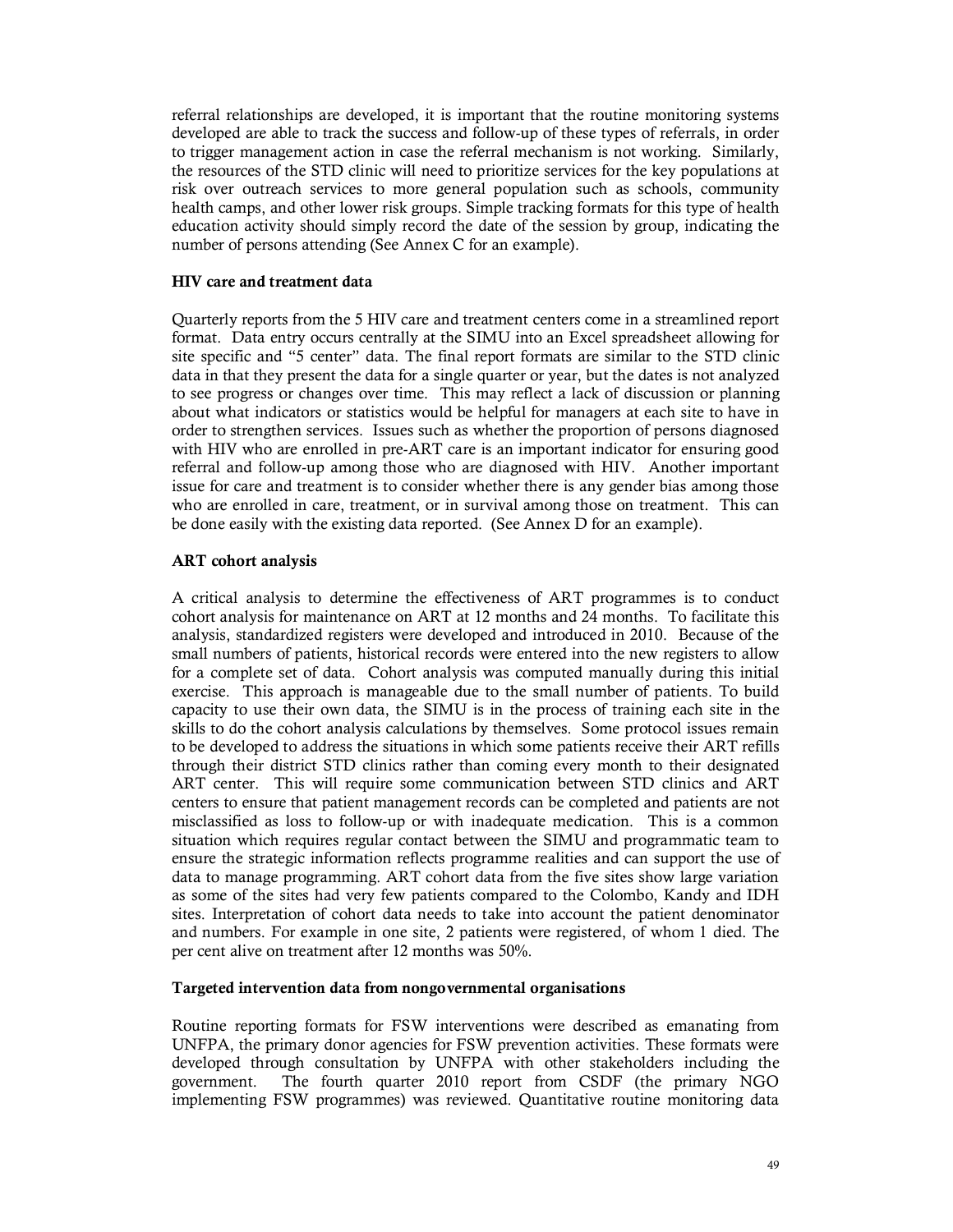provided by each intervention site include the # of sex workers provided services, # registered, # of hotspots (by type), # of clinic referrals, and #s of condoms distributed. These data are given as cumulative figures from the beginning of the intervention (in March 2009) and achievements for the current reporting period (i.e.  $4<sup>th</sup>$  quarter of 2010). These data are presented in tabular format. One observation is that the available data may be more informative if they are presented in relation to the expected achievements or targets. For example, the number of condoms distributed can be divided by the number of sex workers registered or who are being provided services. The resulting per capita condom distribution per month is an easier number to interpret because it can be related to the expected number of commercial sex acts per FSW per month. Similarly, it is easier to compare performance across sites, when the number of condoms is standardized to the number of FSW the intervention is serving. Creating reporting formats that support service providers in using, interpreting, and judging their own performance is critical for proactive and effective management of the service. Routine monitoring data must be used more as a management tool rather than as only data to be sent up periodically for reporting purposes. (see Annex E for an example with Quarter 4, 2010 data)

As mapping for FSW, MSM, and drug users moves forward as part of GFATM round 9 supported activities, there is a key opportunity to compare the hotspots and locations which are covered by the interventions and those identified through the mapping process. These types of analyses will help to determine how coverage should be measured (what is the appropriate denominator to judge performance of the NGO, and what denominator is appropriate to assess the likely impact of the intervention on the epidemic. One of the key pieces of analysis in the initial mapping report is to assess the most efficient approach to covering hotspots, e.g. is it possible to cover 50% of the hotspots but to have access to >80% of FSW or MSM by covering larger, higher yield hotpots.

Key opportunity to develop a model cost-efficient programme

Due to the low level HIV epidemic it faces, the Sri Lanka National AIDS programme must make difficult choices about resource allocation for HIV programming vis a vis other health sector and social sector priorities. Continuous assessment and evaluation of the most cost effective approaches for implementing different interventions should be of primary interest to the national programme and the SIMU can support this effort through the use of strategic information to better target and strengthen programming, as well as estimate the cost vs. effectiveness of different aspects of interventions. Applications include, estimating approximate costs for implementing PMTCT in different settings, the most efficient way to conduct mapping, the package of services delivered to key populations at risk (e.g. referral for clinical services, use of drop-in-center facilities, allocation of testing and counseling resources, etc.), streamlining collection and analysis of routine monitoring data, etc.)

#### **SIM Recommendations**

- 1. The HIV surveillance system should be designed to detect areas and groups where an epidemic may be emerging
	- a. More effort and time should be spent in actively collating and analyzing the data from existing systems (STD clinic surveillance, blood bank screening, DAMS, qualitative data from rapid assessments and NGO programme activities, research studies) by district
	- b. When unusual patterns are detected, this should trigger field level action to investigate and assess the epidemic situation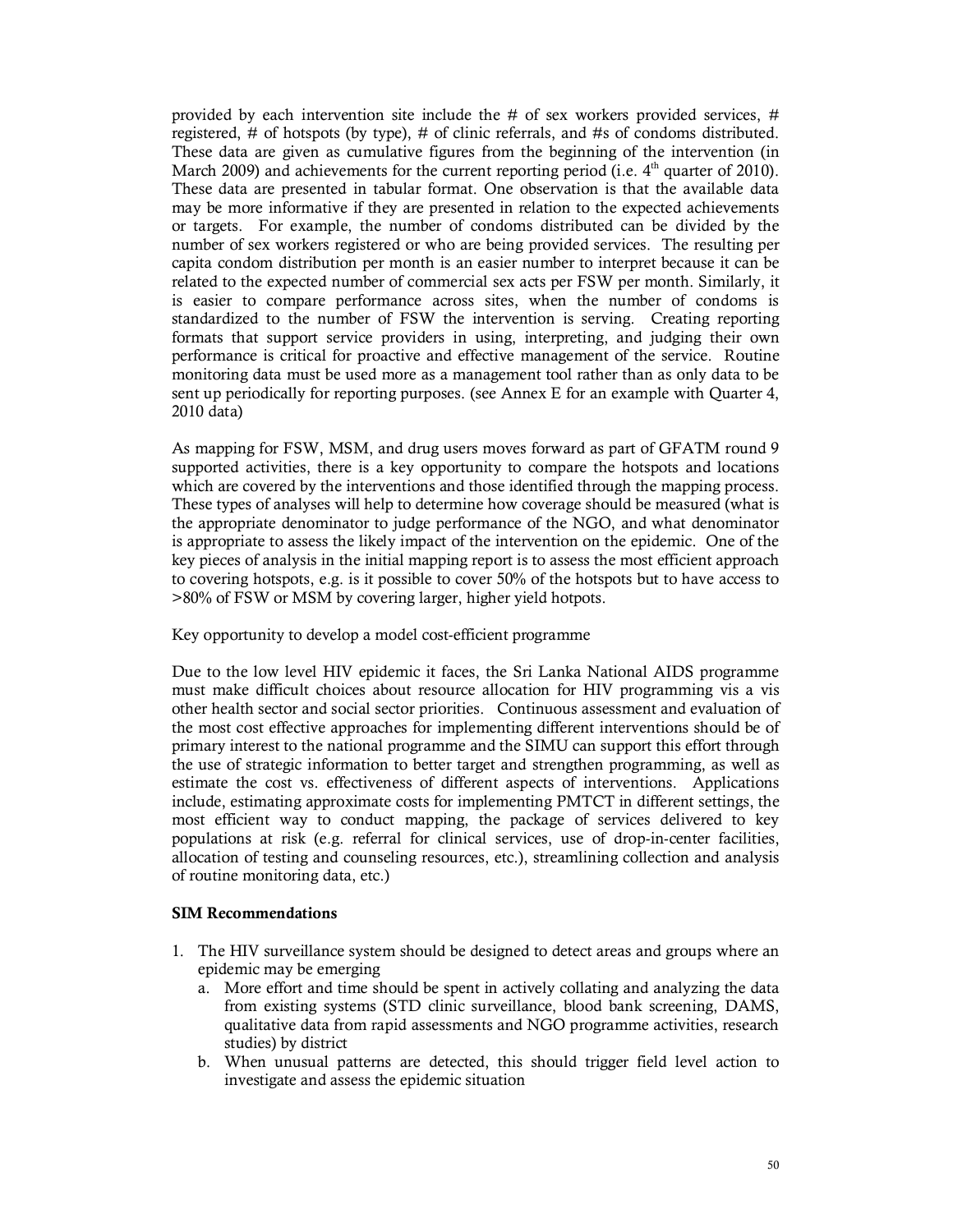- 2. Surveillance information should guide program planning/implementation
	- a. Areas and groups where there is evidence of epidemic potential should be used to prioritize and ADJUST intervention areas and resource allocation; Areas and groups where there is evidence of NO epidemic potential should be deprioritized for intervention
	- b. All stakeholders should agree to define epidemic potential in terms of: presence of groups which have multiple sexual partners over a short duration of time; and/or who currently or ever have injected drugs, and are of significant size.
- 3. SIM should be focused on data use and management action
	- a. Indicators (including GF9) should be revised to reflect the primary intent of the intervention and targets should reflect realistic expectations for achievement.
	- b. Automated systems/tools should generate reports that analyze data and calculate actionable statistics.
	- c. Analysis should be accessible/fed back to service delivery level, including gradual capacity building for using the data.
	- d. National SIM unit must have regular active interaction with programme technical officers for analysis of routine monitoring data.
- 4. Technical assistance provided/requested must be appropriate for low prevalence epidemics in a middle income country
	- a. Country and donor push-back to consultants/regional office regarding technical inputs that are not adopted for low-prevalence settings.
	- b. Networking with other countries with low level epidemics in AP to compare notes on technical inputs and approaches.
	- c. Phased mapping (e.g. Level 1 mapping in places, Level 2 mapping only in areas where there are large numbers of hotspots)
	- d. Intervention models should be sustainable by government funding
	- e. Micro-planning or intensive outreach only for the sub-groups of FSW, MSM, and DU who are very high risk
	- f. Parallel systems should be well justified in terms of a lack of capacity or resources in other departments/sectors or integrated into the larger health system. (E.g. HIV testing/lab management, HIV care, life skills education, foreign employment workers readiness, etc.)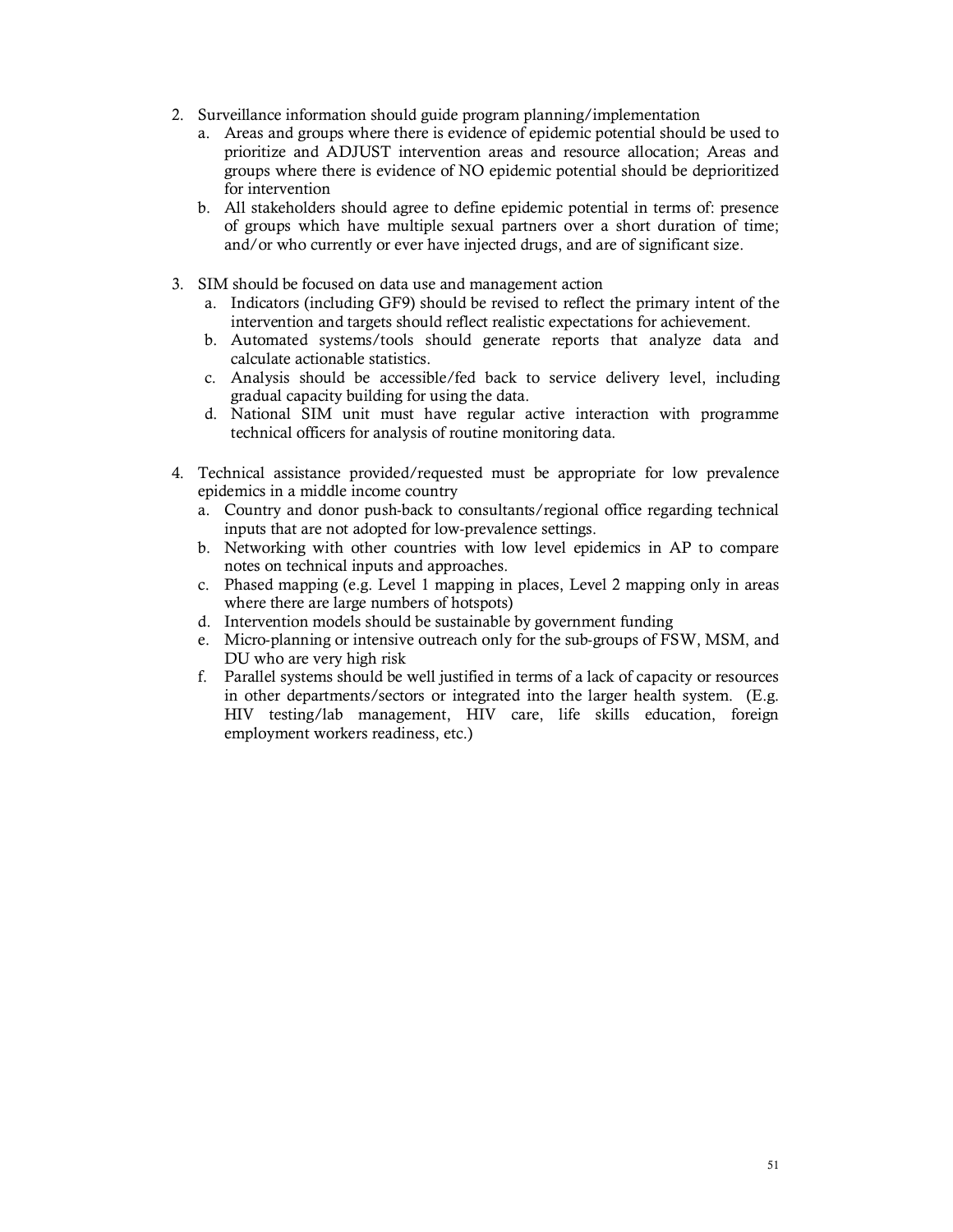### **Annex A.**

Example review of evidence for risk among vulnerable populations (besides key populations at higher risk such as female sex workers, men who have sex with men, and drug users)

In low prevalence epidemics, the populations which should be targeted for prevention interventions, i.e. those with epidemic potential, are those which are:

- 1) large in size
- 2) have frequent sex with multiple partners over a short period of time
- 3) and/or have injected drugs for non-medical purposes

When these types of behavioural data are not available, there may be biological markers that indicate risk behaviour, for example higher positivity among those tested for HIV compared to the general population; high rates of STIs as compared to the general population.

The general population is used as a comparison group because if risk behaviours are not at higher levels than the general population, then prevention interventions targeted at these groups may not be the most effective strategy or make the greatest impact on the epidemic trajectory.

These criteria are applied to several populations which have been identified by the national programme as vulnerable populations during the 2006-2011 strategy, but for whom evidence of epidemic potential was not immediately available. Since 2006, a number of studies and assessments have been conducted that provide more insight as to the epidemic potential among this group.

For both vulnerable groups and key populations at higher risk it is also important to recognize that many groups are diverse and there may be segments of the population who are at higher risk, while other segments that do not exhibit the key risk behaviours at levels which are higher than the general population.

For example,

### **Police**

This group has been a target for targeted to create an enabling environment for behaviour change interventions under the multi-sectoral unit of the last national strategy. There are no quantitative or representative studies that describe the sexual or drug taking risk behaviour among police. It not possible to determine whether this group is at risk or not. Training programmes with police forces may have dual objectives: 1) to reduce risk taking behaviours among police personnel and 2) to improve the relationship between police forces and prevention interventions for key populations at higher risk, i.e. creation of an enabling environment.

Current data about the target size of police forces that participate in the earlier interventions were not provided. Estimates given by police representatives during the external review briefing suggested that the currently reached group was approximately 30-40% of the total police force.

### **Recommended Action:**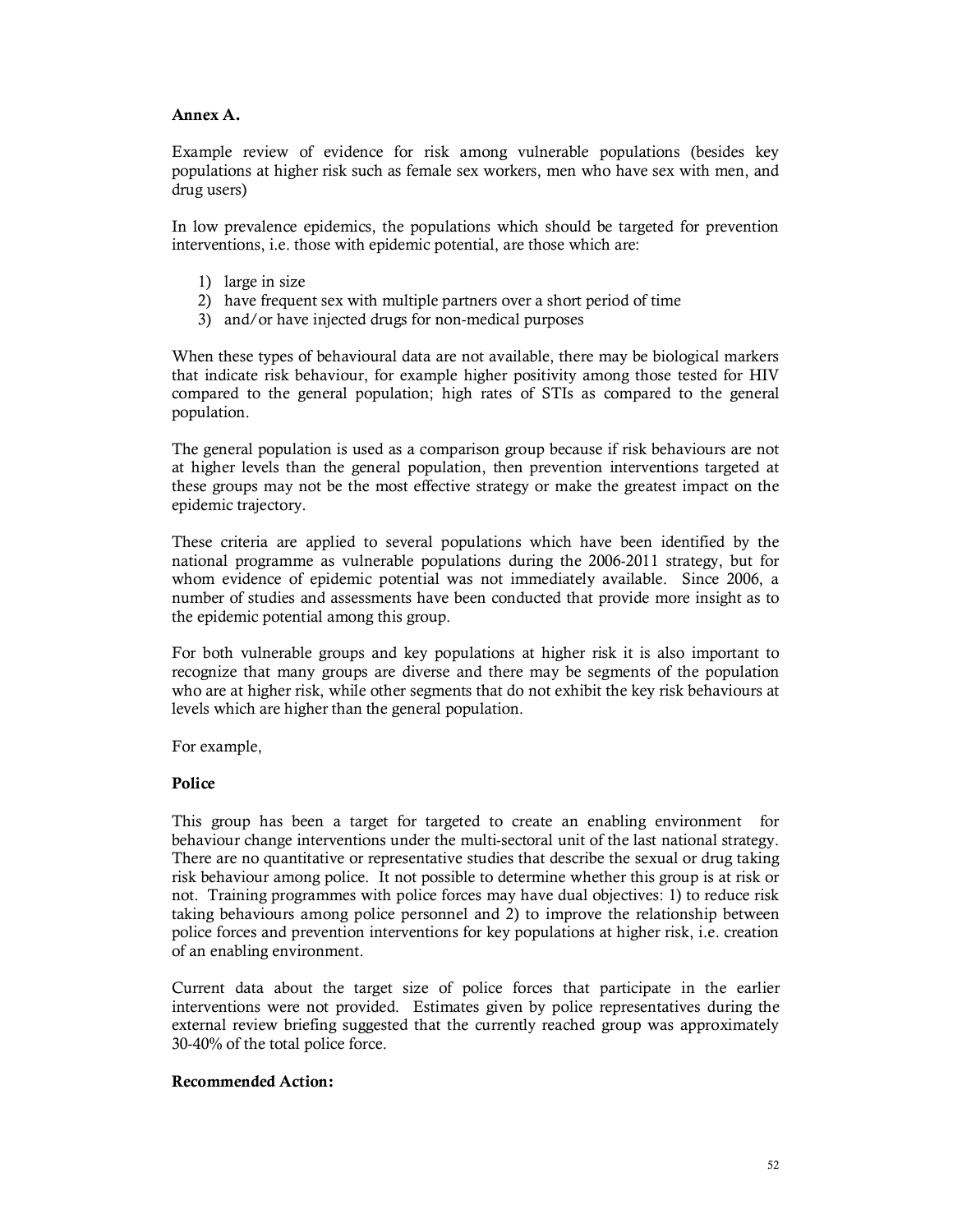Simple, short periodic surveys of participants in the intervention (prior to the intervention) can help to gauge the relative importance of risk reduction messages and enabling environment messages that are needed for this target group.

### **Youth – In school**

Behaviour change messages and knowledge about HIV transmission and prevention are delivered through multiple channels implemented by the Ministry of Education. HIV messages are appropriately integrated into life skills education material developed for Sri Lanka as part of the required and elective curriculum. At present, the level of risk behaviour among in-school youth is not well documented.

### **Recommended Action:**

To evaluate the life skills education programme in terms of knowledge, assessments are conducted annually among students. Discussion with Ministry of Education Discussion with Ministry of Education representatives overseeing the life-skills education work suggested there was interest in adding some confidential risk behaviour questions to assess relative levels of risk behaviour and to measure changes at behaviour outcome level for the overall curriculum.

### **Youth – Vulnerable (e.g. out of school)**

Seven categories of vulnerable youth were identified by the Multi-sectoral unit of NSACP (e.g. youth living on the street, living in slums, migrants, children of migrants, etc.) There are limited focus group based assessments for some groups carried out by the Multi-sectoral unit supported programmes. These focus group discussion reports center on knowledge about HIV transmission and prevention, attitudes with limited information about risk behaviours and concerns of youth besides HIV/AIDS. Other issues to be explored include unplanned pregnancy, sexual or physical abuse/violence, financial stress, substance use, etc.

# **Recommended Action:**

Due to the current low prevalence of HIV, many of these other concerns will affect and be of appropriately greater concern to the vulnerable youth being targeted. Effective behaviour change communication techniques benefit from acknowledging HIV in the context of these broader concerns which are higher priority for youth. It is important that HIV prevention interventions are synergistic rather than competitive with services addressing higher priority issues affecting youth. If budgets for assessment only afford qualitative studies, it is critical to do more in depth assessments about the broader concerns of youth and to have richer discussion about sexual norms and practices among these groups of youth, in contrast to other youth, e.g. those who are in-school. It may be helpful to triangulate with STD clinic data to look at STD clinic volume among youth in different districts as a proxy for greater risk taking among youth.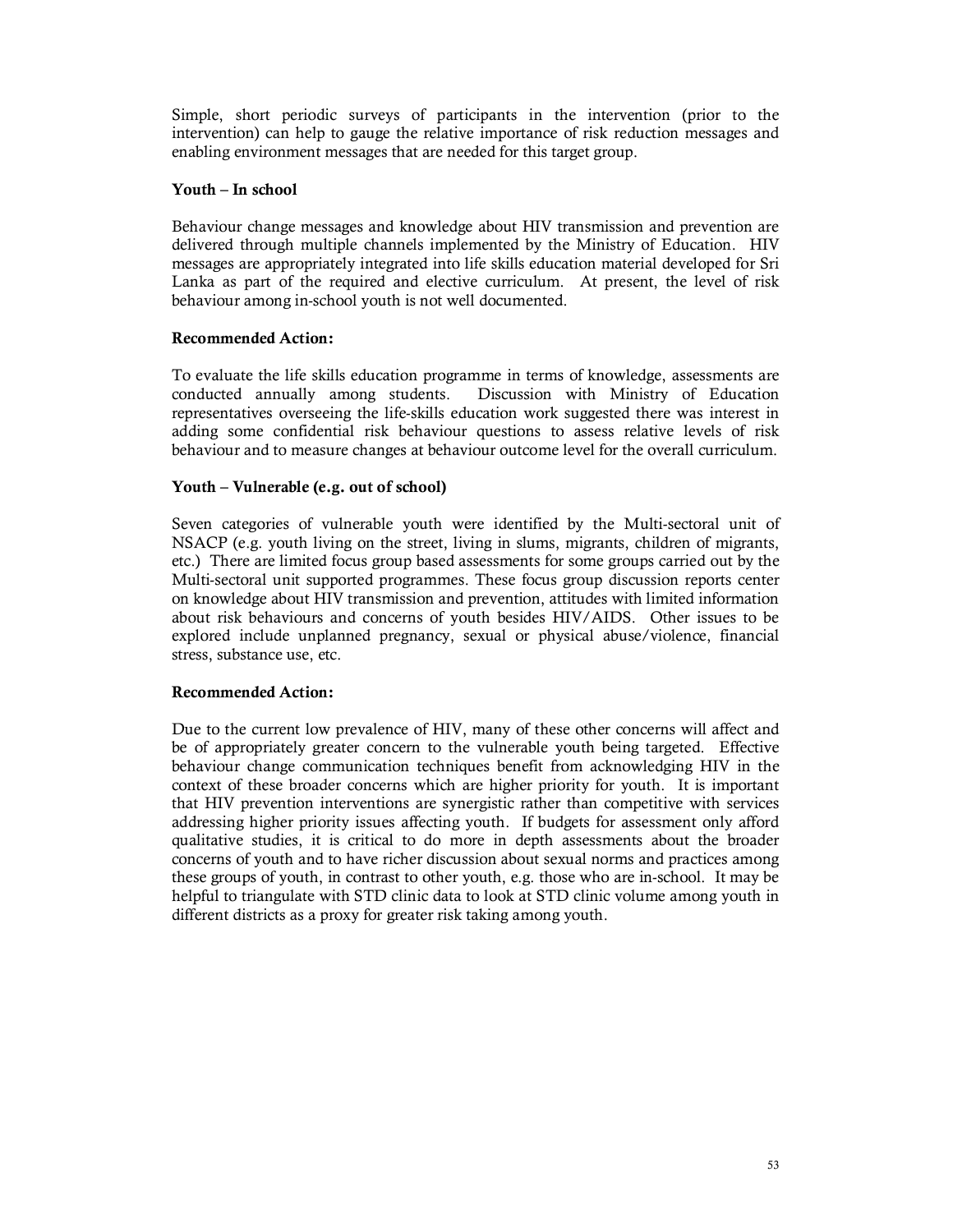# **Annex B. Potential Analysis of currently reported STD data:**

STD surveillance issues (calculate by sex, by district and compare to national weighted average)

| Analysis area                                                                                                                                                                            | <b>Now</b><br>possible | Notes about the data                                                                                                                                                                                                                |
|------------------------------------------------------------------------------------------------------------------------------------------------------------------------------------------|------------------------|-------------------------------------------------------------------------------------------------------------------------------------------------------------------------------------------------------------------------------------|
| <b>Indicators of STD control</b>                                                                                                                                                         |                        |                                                                                                                                                                                                                                     |
| 1a. STD rates per 100000 population<br>(separate for GC, infectious syphilis,<br>genital herpes) over time<br>1b. STD rates per 100,000 population<br>among those aged 15-24             | X                      | Proxy for trend among general<br>population<br>(to<br>compare<br>to<br>patterns among blood donors for<br>infectious syphilis and Hepatitis<br>B). Also to see if rates among<br>youth are different than among<br>older population |
| 2. NGU rate over time                                                                                                                                                                    | X                      | With good STD management,<br>NGU rate among men should<br>decrease; rate among women<br>may or may not decrease                                                                                                                     |
| 3. Ratio of GUD to non-GUD                                                                                                                                                               | X                      | With good STD management<br>of GUD to non-GUD<br>ratio<br>should be reduced                                                                                                                                                         |
| 4. % of confirmed positive VDRL who<br>were treated(by type of specimen: STD<br>patients v.<br>clinic<br>ANC<br>V.<br>pre-<br>employment v. other)                                       | X                      | Indicates the success of getting<br>patients back for results<br>and<br>treatment                                                                                                                                                   |
|                                                                                                                                                                                          |                        |                                                                                                                                                                                                                                     |
| <b>Characteristics of Clinic Population</b><br>5. % of total venereal disease diagnosed                                                                                                  | X                      | Indicates whether the infected                                                                                                                                                                                                      |
| among those aged 15-24                                                                                                                                                                   |                        | clinic population is changing and<br>skewing toward young people                                                                                                                                                                    |
| 6. % of new registered patients with STI<br>among all new registered patients over<br>time                                                                                               | X                      | whether<br>Determines<br>the<br>population coming for STI clinic<br>is changing over time                                                                                                                                           |
| 7. % of new registered patients with STI<br>among all patients with STD clinic<br>patients <sup>1</sup>                                                                                  | X                      | Indicates whether clinic patients<br>are chronic high risk group (helps<br>to interpret STD trends)                                                                                                                                 |
| 8. # of SW patients/# of (by gender)<br>patients referred by magistrate                                                                                                                  | X                      | Indicates the reason that SW<br>clinic and whether<br>come to<br>becoming<br>more<br>arrests<br>are<br>common among SW                                                                                                              |
| 9a. $#$ of clinic visits / $#$ of STD clinic<br>patients <sup>1</sup>                                                                                                                    | X                      | Provides data on follow-up and<br>repeat visits among patients.                                                                                                                                                                     |
| 9b. # of clinic visits among SW $/$ # of<br>SW patients <sup>1</sup>                                                                                                                     | $\thicksim$            | Expect SW average to be higher<br>than general STD clinic patient                                                                                                                                                                   |
| 10a. % of contacts of infectious syphilis<br>treated among all infectious syphilis<br>diagnosed <sup>1</sup><br>10b. % of contacts of gonorrhea treated<br>among all gonorrhea diagnosed | X                      | Indicates whether contact tracing<br>is successful.<br>May or may not be correlated to<br>disease rates                                                                                                                             |

Suggestions to the form:

| Area to remove/consolidate | Reduction |
|----------------------------|-----------|
|                            |           |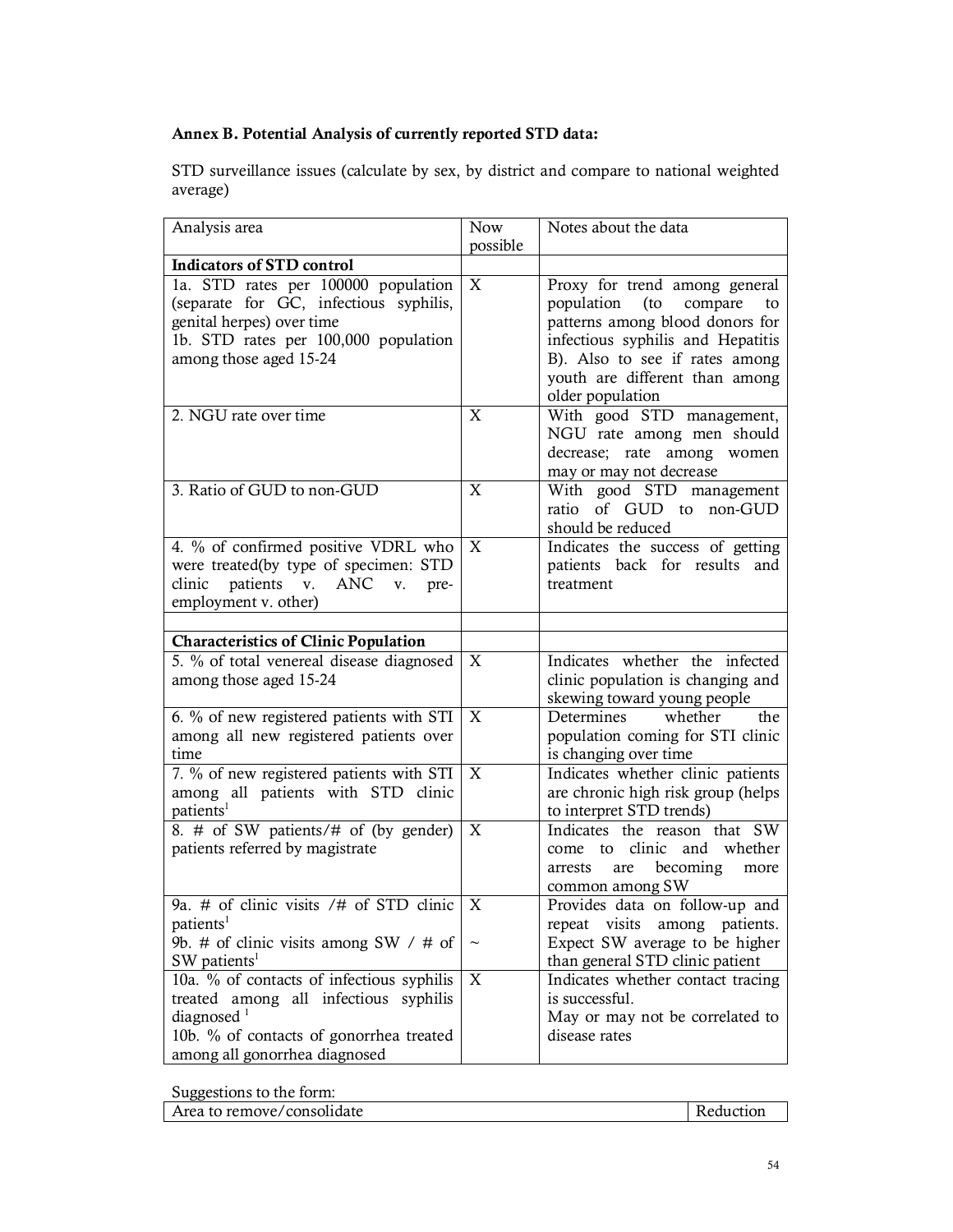|                                                                             | in cells  |
|-----------------------------------------------------------------------------|-----------|
| Table 1. Consolidate the age categories $($ <15; 15-19, 20-24, 25-49, >=50) | 144       |
| Table 7. Consolidate the age categories (<15; 15-19, 20-24, 25-49, >=50)    | 144       |
| Table 8. Consolidate the marital status categories to married/unmarried     | 12        |
| Table 9. Remove or keep only the number that are students?                  | $12 - 15$ |
| Table 10. Confirm that Other is being distinguished from unknown.           | --        |
| Table 11. Replace number of condoms available at the end of quarter with    |           |
| total number of condoms distributed, or add number of condoms               |           |
| distributed.                                                                |           |
| Total cells that could be eliminated                                        |           |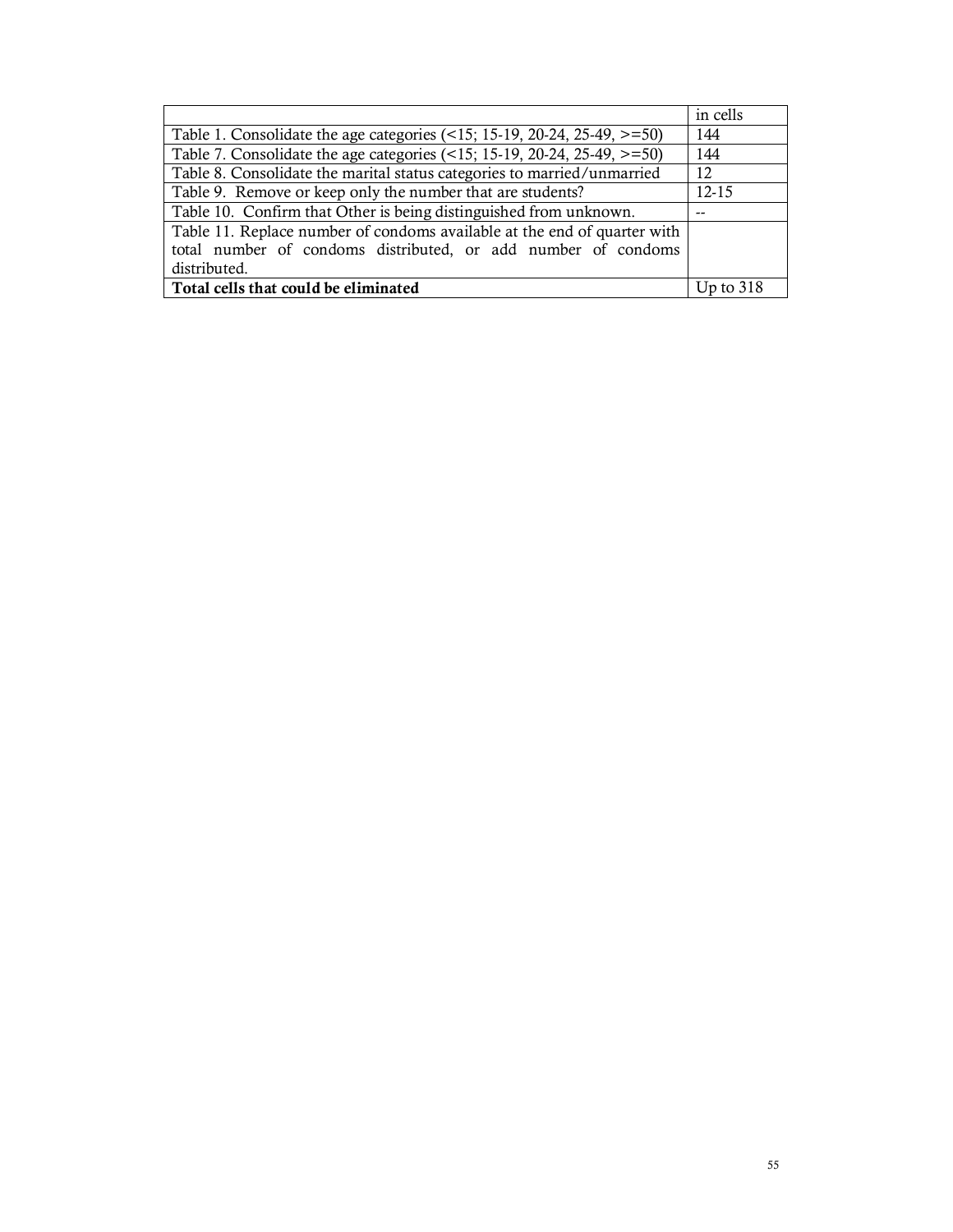| Health Education and Outreach Programmes - ____<br>Quarter<br>Year |                     |            |               |                        |            | Clinic     |
|--------------------------------------------------------------------|---------------------|------------|---------------|------------------------|------------|------------|
|                                                                    | <b>FSW</b>          | MSM        | DU/IDU        | Prisoners              | Clients of | Others/    |
|                                                                    |                     |            |               |                        | <b>SW</b>  | Gen pop    |
| Date                                                               |                     |            |               |                        |            |            |
| $#$ attending                                                      |                     |            |               |                        |            |            |
| Date                                                               |                     |            |               |                        |            |            |
| $#$ attending                                                      |                     |            |               |                        |            |            |
| Date                                                               |                     |            |               |                        |            |            |
| $#$ attending                                                      |                     |            |               |                        |            |            |
| .                                                                  |                     |            |               |                        |            |            |
| <sub>of</sub><br>#<br>Total                                        | $\mathsf{A}$        | B          | $\mathcal{C}$ | D                      | E          | $_{\rm F}$ |
| sessions                                                           |                     |            |               |                        |            |            |
| of<br>#<br>Total                                                   | G                   | H          | I             | J                      | K          | L          |
| attending                                                          |                     |            |               |                        |            |            |
| % of sessions per                                                  | $(A/\text{sum of})$ | (B/sum)    | (C/sum)       | (D/sum of)             | E/sum      | (F/sum)    |
| group                                                              | $A-F$               | of $A-F$ ) | of $A-F$ )    | $A-F$ )                | of $A-F$ ) | of $A-F$ ) |
| $(row \% )$                                                        |                     |            |               |                        |            |            |
| $%$ of<br>attendees                                                | (G/<br>sum          | (H/<br>sum | (I/<br>sum    | $(J / \text{ sum of})$ | (K/<br>sum | (L/<br>sum |
| per group                                                          | of $G-L$ )          | of $G-L$ ) | of $G-L$ )    | $G-L$                  | of $G-L$ ) | of $G-L$ ) |
| $(row \% )$                                                        |                     |            |               |                        |            |            |

# **Annex C. Sample format for recording data on Health Education Programmes given by the MO-STDs**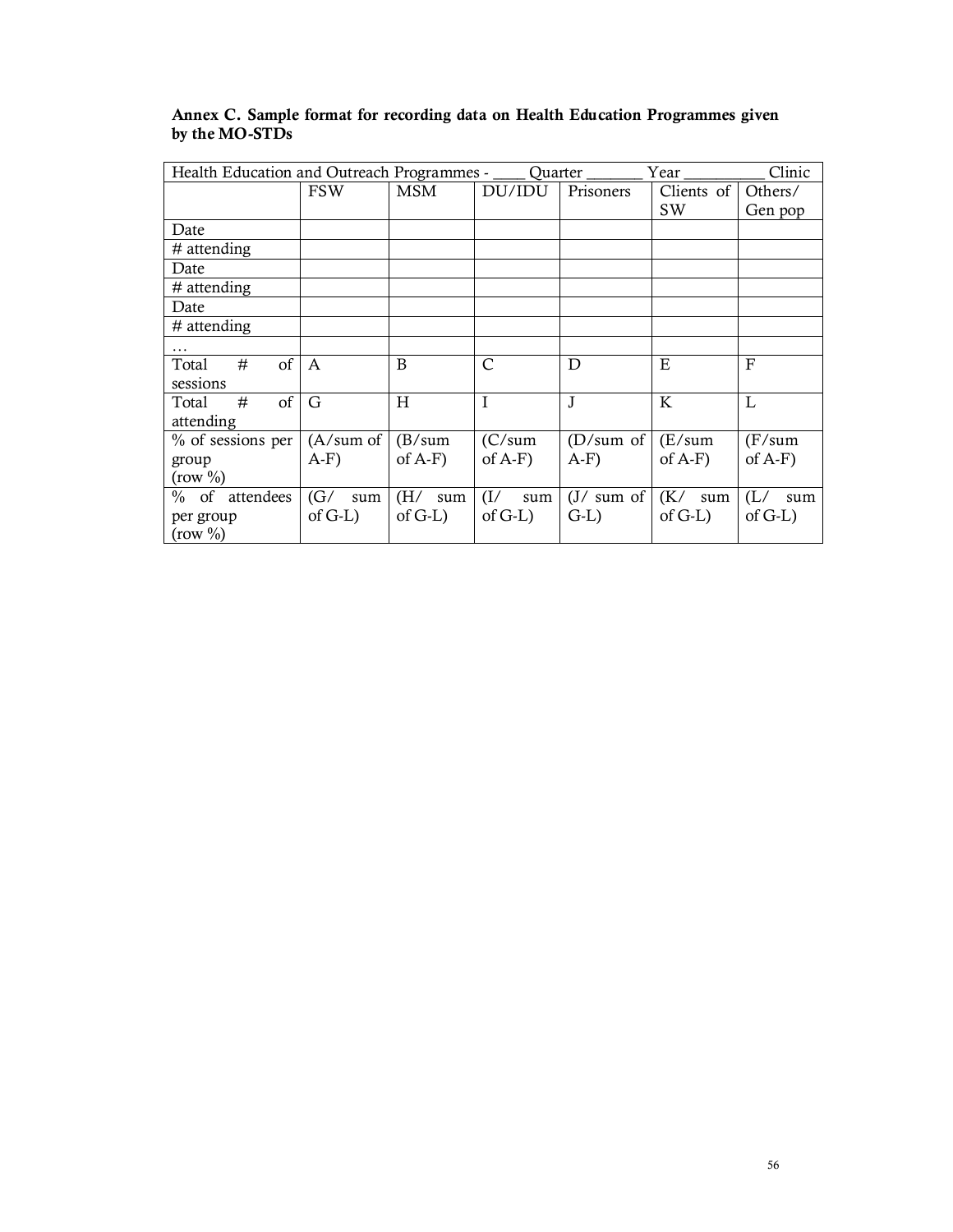#### **Annex D. Example of gender analysis with current HIV care and treatment data**

Currently, the routine care & treatment report includes data by male and female. Ideally, the ratio of male to female among reported HIV cases, those enrolled in care, and those enrolled in treatment should be equal. The mortality rate among men and women on treatment would also be expected to be equal.

 $M \cdot F$ 

\*Cumulative up to 2010

| HIV cases reported*                 | 1.47 |  |  |  |  |
|-------------------------------------|------|--|--|--|--|
| enrolled in pre-ART care*           |      |  |  |  |  |
| enrolled into ART*                  | 1.53 |  |  |  |  |
| 12-month mortality rate among those |      |  |  |  |  |
| enrolled on ART in 2009             | 1.06 |  |  |  |  |

Similar analyses can be conducted to determine whether there are differential rates of enrollment in pre-ART care, treatment or mortality among key populations at risk (e.g. FSW, MSM, or IDU) compared to other cases.

These patterns may change over time, and it would be useful to calculate these statistics for recent periods of enrollment. However, it is important to interpret observed differences taking small sample sizes into consideration. An alternative approach to this analysis is to compute three year running averages due to small sample sizes.